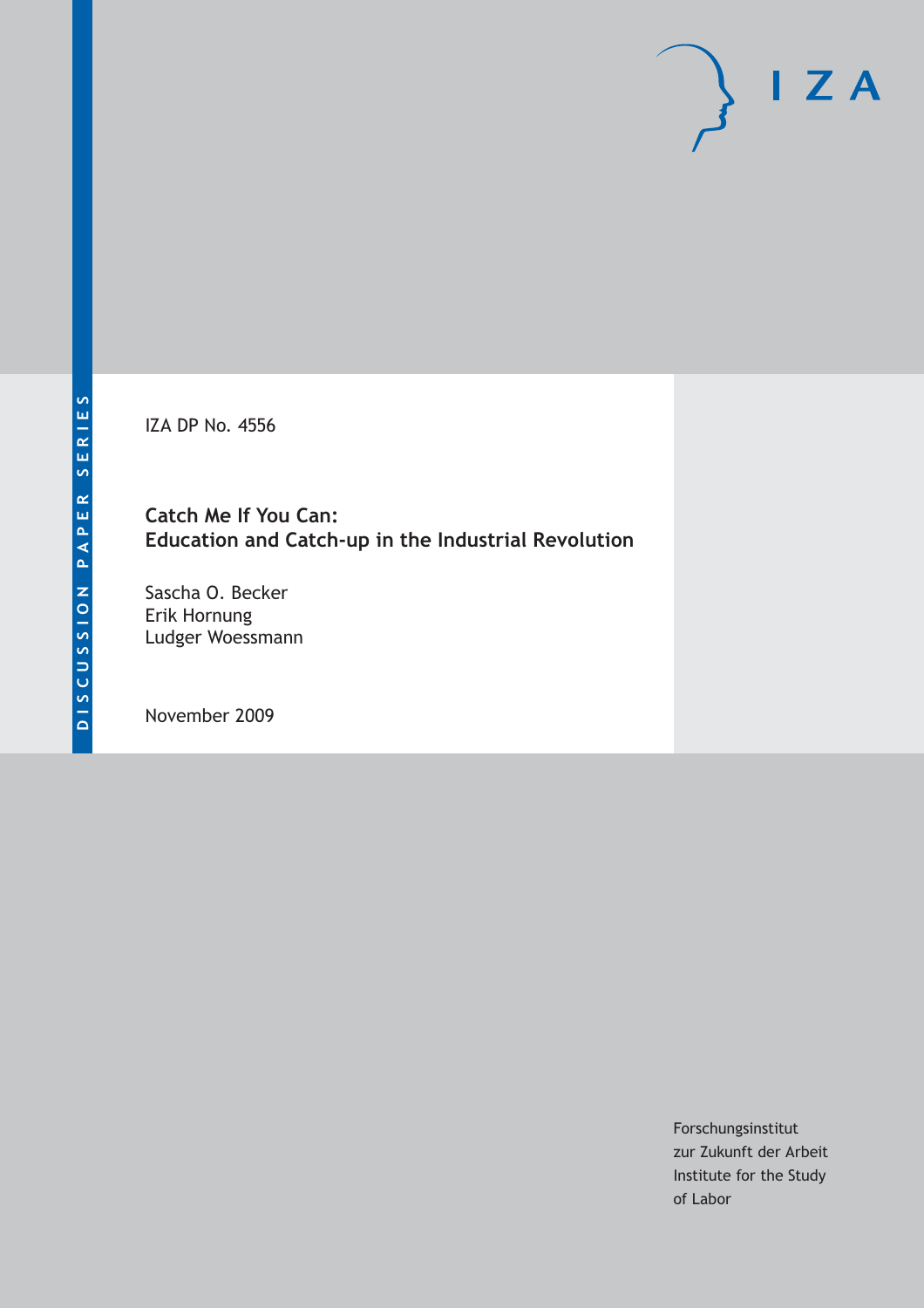# **Catch Me If You Can: Education and Catch-up in the Industrial Revolution**

### **Sascha O. Becker**

*University of Stirling, Ifo, CESifo and IZA* 

## **Erik Hornung**

*Ifo Munich* 

### **Ludger Woessmann**

*University of Munich, Ifo, CESifo and IZA* 

Discussion Paper No. 4556 November 2009

IZA

P.O. Box 7240 53072 Bonn **Germany** 

Phone: +49-228-3894-0 Fax: +49-228-3894-180 E-mail: iza@iza.org

Any opinions expressed here are those of the author(s) and not those of IZA. Research published in this series may include views on policy, but the institute itself takes no institutional policy positions.

The Institute for the Study of Labor (IZA) in Bonn is a local and virtual international research center and a place of communication between science, politics and business. IZA is an independent nonprofit organization supported by Deutsche Post Foundation. The center is associated with the University of Bonn and offers a stimulating research environment through its international network, workshops and conferences, data service, project support, research visits and doctoral program. IZA engages in (i) original and internationally competitive research in all fields of labor economics, (ii) development of policy concepts, and (iii) dissemination of research results and concepts to the interested public.

IZA Discussion Papers often represent preliminary work and are circulated to encourage discussion. Citation of such a paper should account for its provisional character. A revised version may be available directly from the author.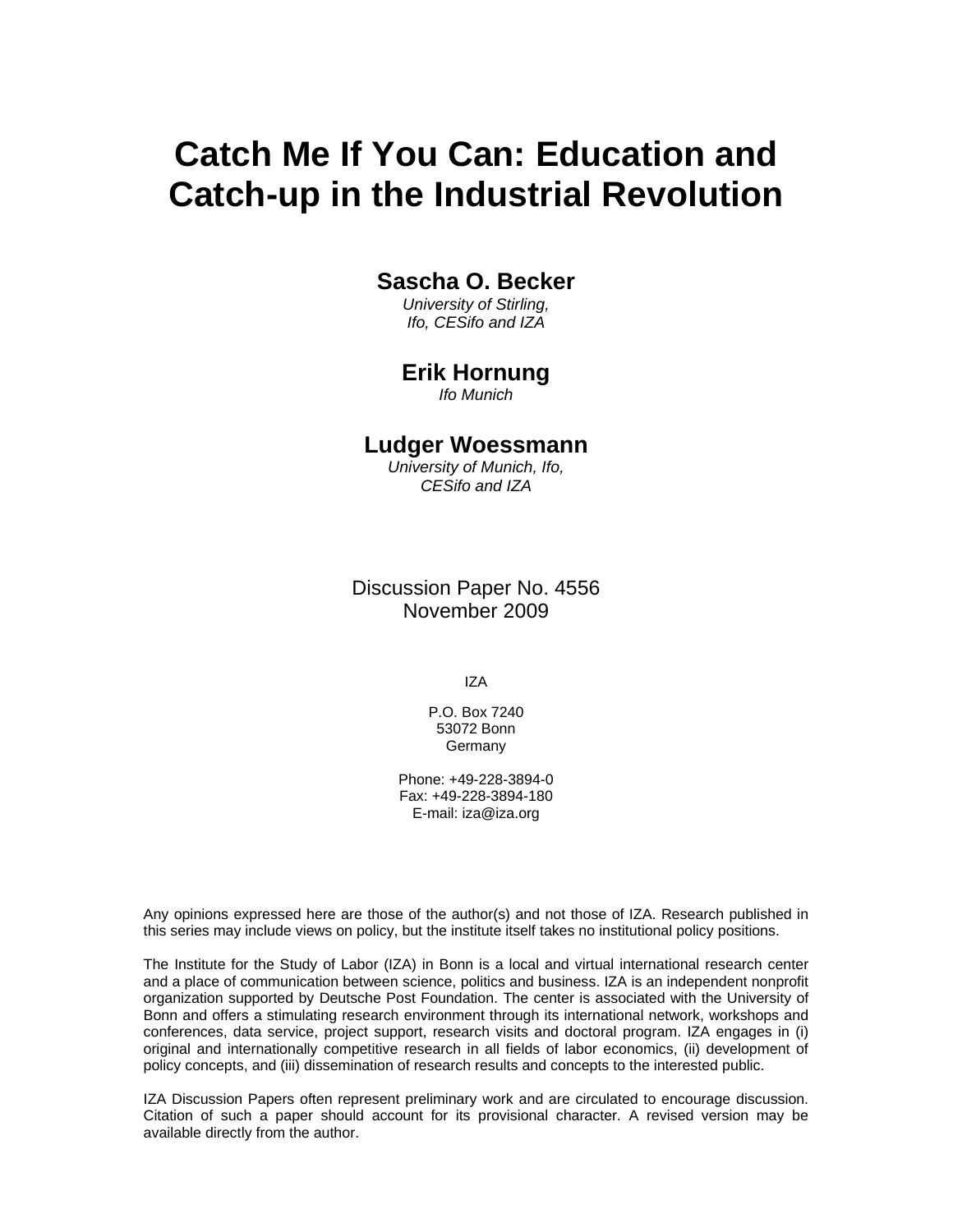IZA Discussion Paper No. 4556 November 2009

# **ABSTRACT**

# **Catch Me If You Can: Education and Catch-up in the Industrial Revolution\***

Existing evidence, mostly from British textile industries, rejects the importance of formal education for the Industrial Revolution. We provide new evidence from Prussia, a technological follower, where early-19<sup>th</sup>-century institutional reforms created the conditions to adopt the exogenously emerging new technologies. Our unique school-enrollment and factory-employment database links 334 counties from pre-industrial 1816 to two industrial phases in 1849 and 1882. Controlling extensively for pre-industrial development, we use preindustrial education as an instrument to identify variation in later education that is exogenous to industrialization itself. We find that basic education significantly accelerated non-textile industrialization in both phases of the Industrial Revolution.

JEL Classification: N13, N33, I20, O14

Keywords: human capital, industrialization, Prussian economic history

Corresponding author:

-

Sascha O. Becker Division of Economics Stirling Management School University of Stirling Stirling FK9 4LA United Kingdom E-mail: sascha.becker@stir.ac.uk

<sup>\*</sup> Comments from Bob Allen, Davide Cantoni, Matthias Doepke, Bob Hart, John Komlos, David Mitch, Uwe Sunde, Michèle Tertilt, and seminar participants at Ifo Munich, IZA Bonn, and the Universities of Liverpool, Munich, Stirling, and Swansea are gratefully acknowledged.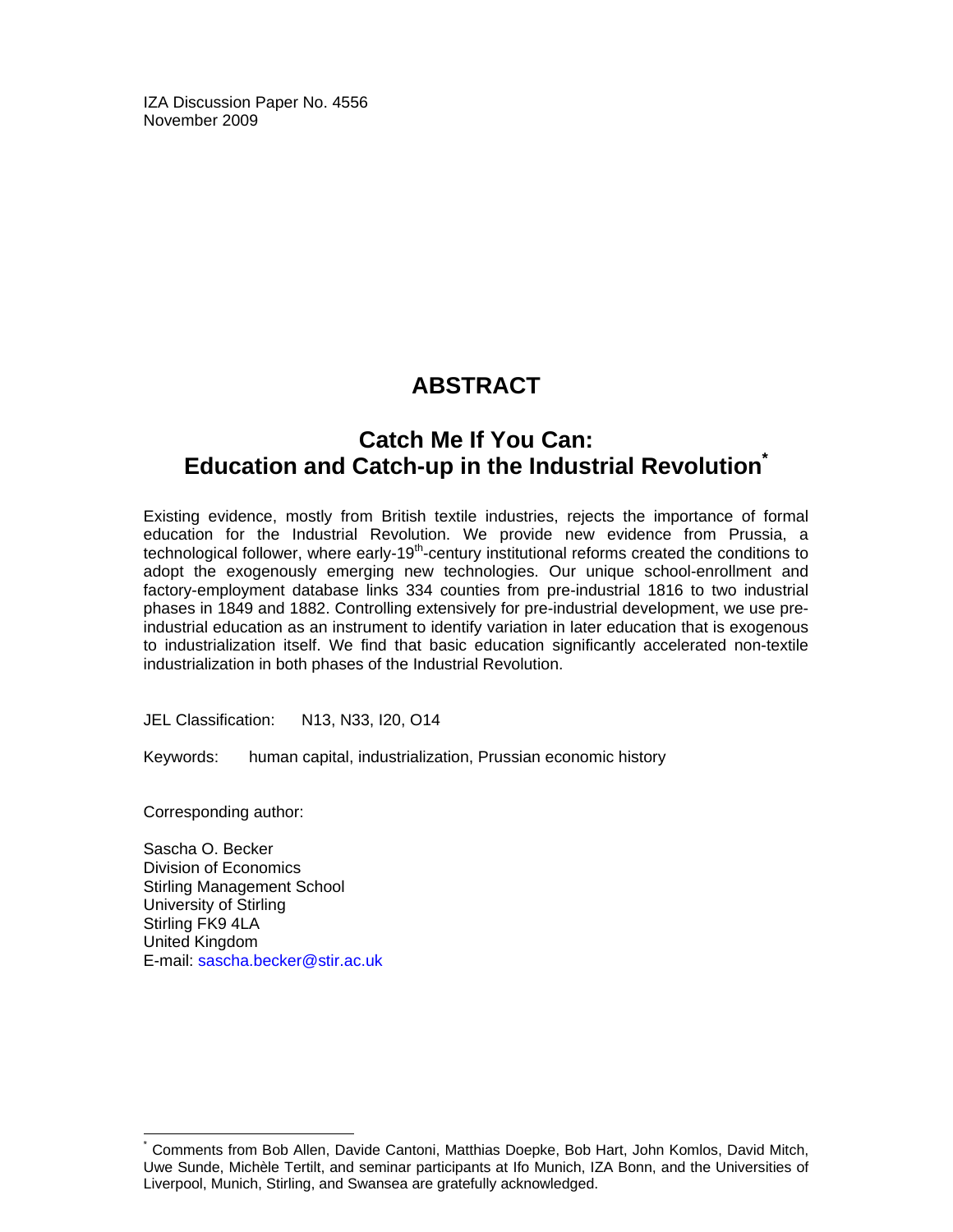*"But probably education is especially important to those functions requiring adaptation to change. Here it is necessary to learn to follow and to understand new technological developments."*  (Nelson and Phelps 1966, p. 69)

The view that formal education did not play a prominent role in the emergence of new industries in the British Industrial Revolution is well established (Mitch 1999). Surprisingly little attention, however, has been paid to the role of education in the industrial catch-up of the technological follower nations – the whole world except Britain. Models of technological diffusion in the spirit of Nelson and Phelps (1966) suggest that education is the key ingredient to absorb new technologies and adapt to change (cf. Benhabib and Spiegel 2005; Vandenbussche, Aghion, and Meghir 2006). Similarly, most unified growth models stress the role of human capital for the transition to modern growth, at least during the second phase of industrialization (e.g., Galor 2005; Galor, Moav, and Vollrath 2009). It is also sometimes argued that education was important for the transfer of technological leadership from Britain to Germany in leading sectors at the end of the  $19<sup>th</sup>$  century (e.g., Landes 1969). But the role of education for catch-up during the first phase of the Industrial Revolution is less clear, and thorough empirical evidence is missing for both phases.

This paper provides evidence whether initially better-educated regions within Prussia responded more successfully to the opportunities created by the outside technological changes from Britain. Based on several full Population, Factory, Occupation, and School Censuses conducted by the Prussian Statistical Office, we compile an historically unique micro-regional panel dataset of 334 Prussian counties that spans nearly the whole 19<sup>th</sup> century. In particular, we cover education and pre-industrial development indicators in 1816, before the start of the Industrial Revolution in Prussia (which is generally placed around the mid-1830s; e.g., Hoffmann 1963; Tilly 1996), as well as education and industrial employment shares towards the end of the first phase of industrialization in 1849 and during the second phase in 1882.

Using the education level observed before the onset of industrialization – which as we show had emerged from historical idiosyncrasies – as an instrument for education levels during industrialization, we find a significant effect of basic school education on industrial employment in both phases of the Industrial Revolution. Our database allows us to distinguish between industrialization in three industries – metals, textiles, and other industries (outside metals and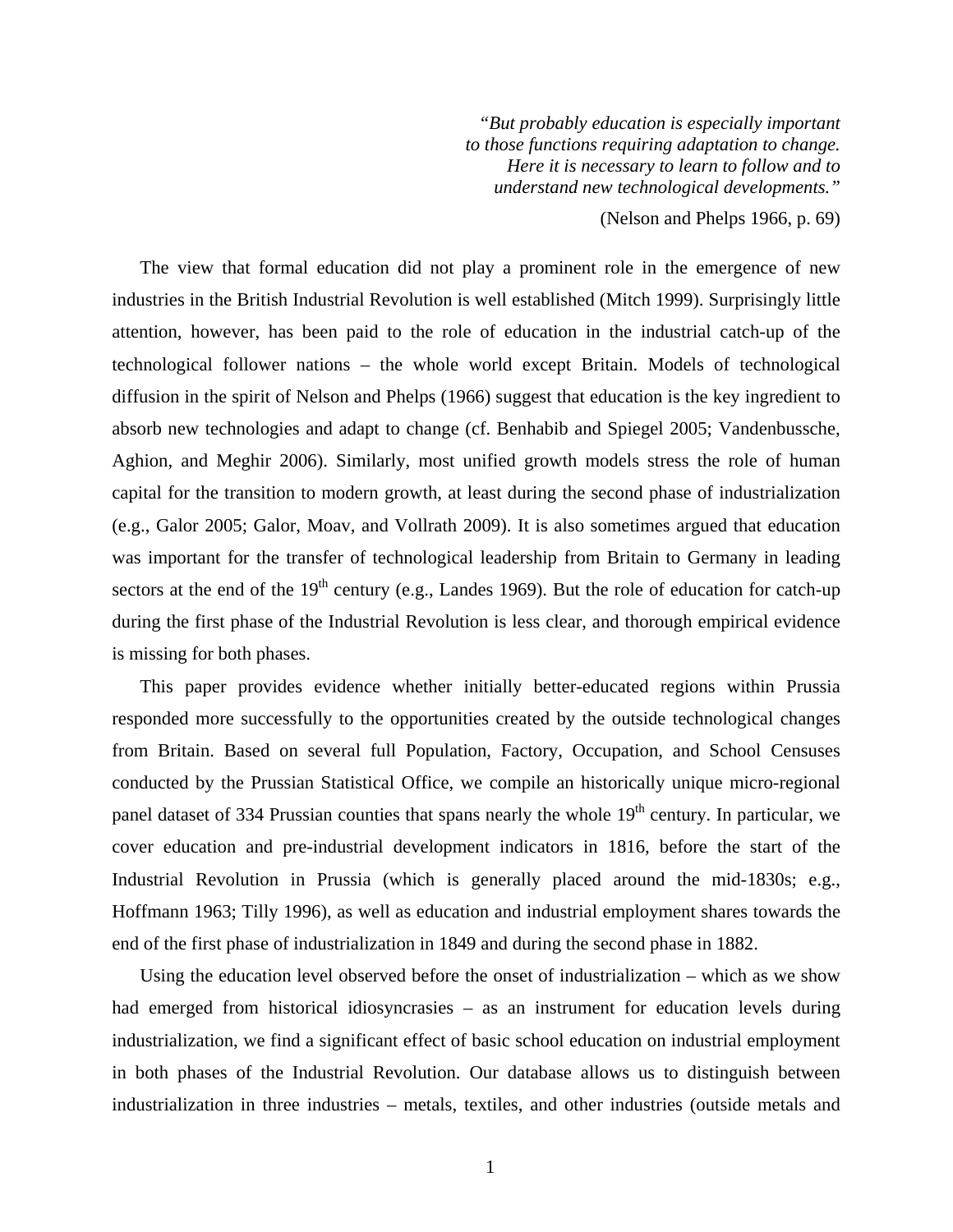textiles) such as rubber, paper, and food. It turns out that in the textile industry, where innovation was less disruptive and child labor more prevalent, education played a minor role during both phases of industrialization. However, it played an important role in the metal and all other industries already in the first phase of the Industrial Revolution, and its importance increased further during the second phase. In line with the technology-diffusion models, we find significant effects for basic education in elementary and middle schools, but not for upper-secondary enrolment or higher-education institutions. Our analyses are motivated by the idea that it may not be arbitrary that Prussia, the educational world leader at the time (Lindert 2004), was particularly successful in industrial catch-up. The results suggest that Prussian educational leadership indeed translated into technological catch-up throughout the  $19<sup>th</sup>$  century.

The main threat to empirical identification of the effect of education on industrialization arises from the fact that the process of industrialization may itself cause changes in the demand for education. This leads to possible endogeneity bias, the direction of which is not clear *a priori*. On the one hand, factory production may increase the demand for low-skilled labor, drawing children out of school into factory work. For example, Sanderson (1972) suggests that the Industrial Revolution created new occupations with relatively low educational requirements, which would bias the education estimate downwards. On the other hand, to the extent that the Industrial Revolution increased living standards, education may have become more affordable for broader parts of the population. In addition, Galor and Moav (2006) argue that at least during the second phase of industrialization, the new industrial technologies increased the demand for human capital, which would bias the education estimate upwards.

We identify the effect of education on industrialization in the face of simultaneity among the two by using education in 1816, *before* industrialization in Prussia, as an instrument for education at the two later periods. This instrument is not affected by changes in the demand for education that emerged *during* industrialization and thus isolates a part of the variation in education that is not determined simultaneously with industrialization. Under the assumption that pre-industrial schooling is not correlated with other measures that are themselves related to subsequent industrialization, this instrumental-variable (IV) specification estimates the causal effect of education on industrialization in Prussia. We test this assumption and corroborate the validity of the IV specification by showing its robustness against an unusually rich set of covariates indicating the state of economic development before the onset of industrialization.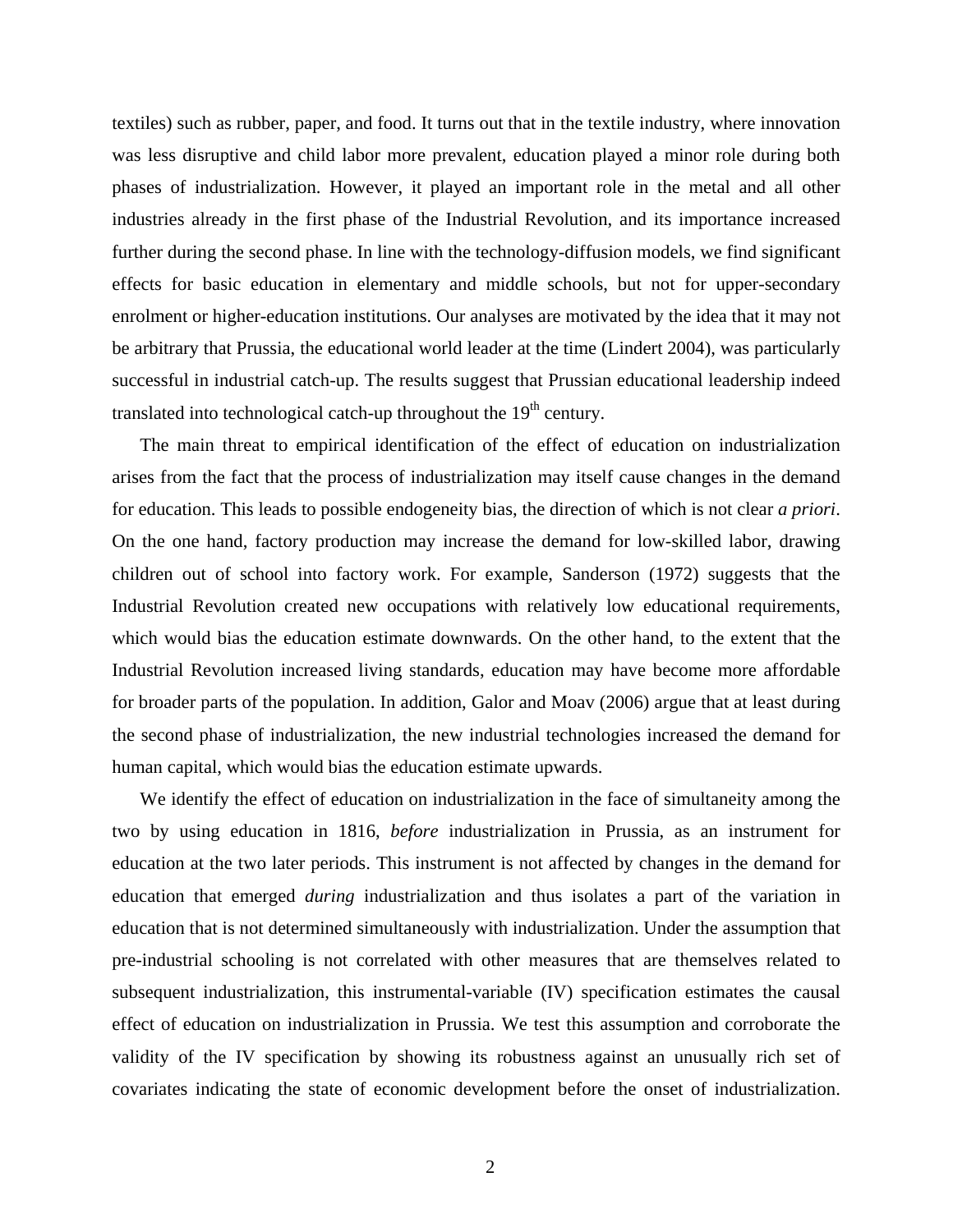Our results are also validated when using an alternative instrument, distance to Wittenberg where Luther used to preach, which yields historically exogenous variation in education across Prussia due to Protestants' urge for literacy to read the Bible (Becker and Woessmann 2009).

Several additional aspects of our framework facilitate empirical identification, as they introduce exogeneity into the emergence of industrial technologies in Prussia. First, the Industrial Revolution is characterized by production techniques that had not been available before. The new modes of production created a new sector – mechanized industry. This distinguishes analyses of historical industrialization from analyses of agricultural advancement over time and from more general analyses of economic development. Second, most industrial technologies were first applied in Britain, making their advent exogenous from a Prussian perspective. They came as an exogenous "shock" (in the econometric sense of a matter determined outside the variation employed in the model) simultaneously to all Prussian counties once fundamental institutional reforms had freed up the Prussian economy in the first two decades of the  $19<sup>th</sup>$ century. Third, by using micro-regional data to exploit within-Prussian variation, we can exclude that fundamental institutional or geographical differences determine the capacity for technological adoption, because the Prussian counties share a common basic institutional, cultural, and climatic background. As a consequence, the advent of the industrial technologies in Prussia is like an historical experiment that came from Britain as an exogenous shock.

The remainder of the paper is structured as follows. Section I briefly places the analysis in a theoretical framework and provides historical background. Sections II and III introduce the empirical model and the database, respectively. Section IV presents the results. Section V interprets the results in relation to the existing British evidence. Section VI concludes.

#### **I. A Leader-Follower Interpretation of Industrialization**

1

#### *A. The Industrial Revolution and Catch-up to the New Technological Frontier*

The Industrial Revolution<sup>1</sup> refers to the period of industrialization characterized by profound technological change sparked by such inventions as the steam engine and mechanical spinning, their diffusion, adaptation, and improvement, the rise of the factory system, and accompanying

<sup>&</sup>lt;sup>1</sup> Because of the fundamental economic and social processes of change that occurred everywhere during the industrialization, it has become common to speak of an Industrial "Revolution" not only in the technological leader country Britain, but also in follower countries like Germany (e.g., Borchardt 1973; Hahn 2005).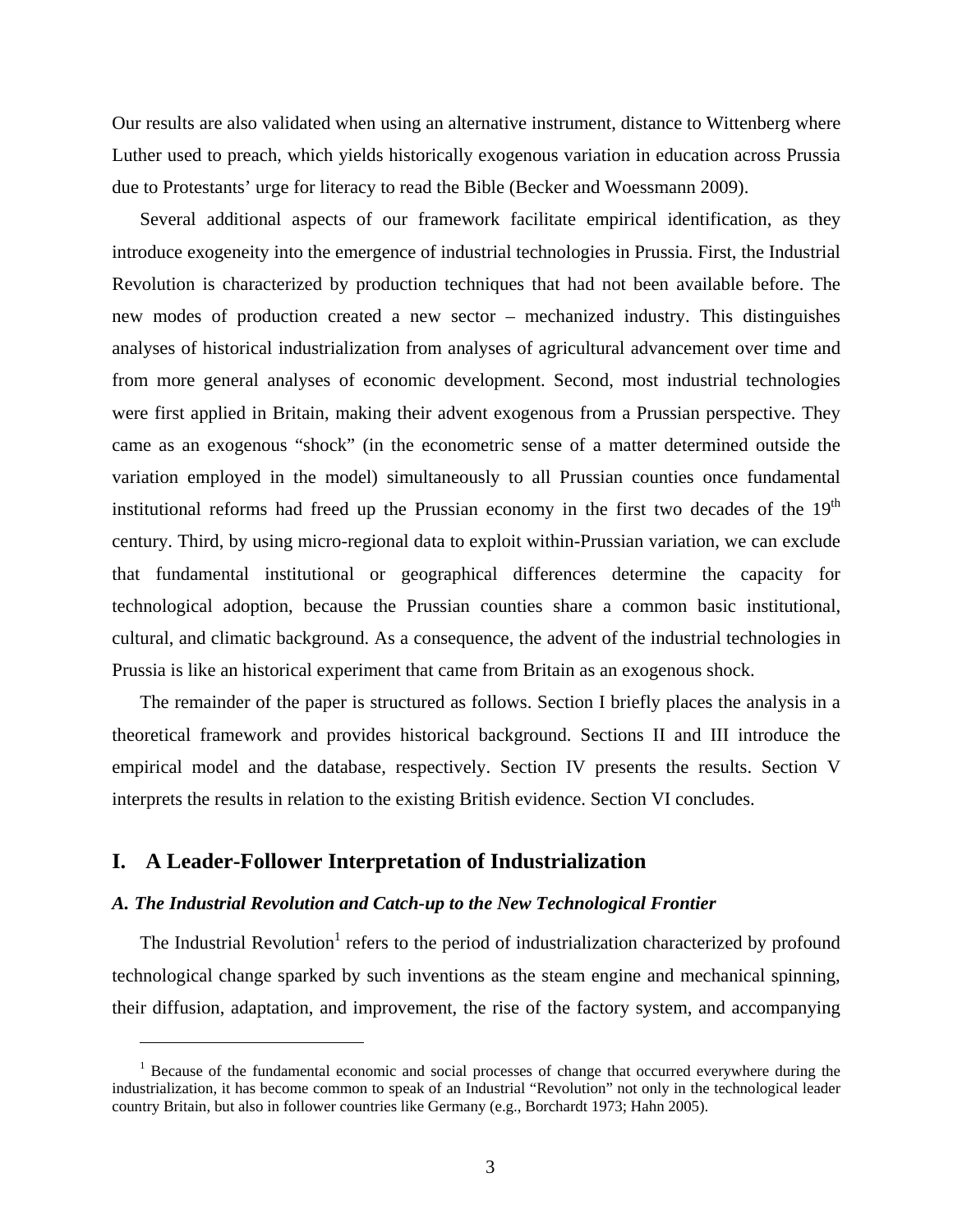social changes in households and markets (cf. Mokyr 1999). Modern theory subdivides the Industrial Revolution into two phases: a first phase with skill-saving technological change and minimal educational requirements and a second phase where technological change increases the demand for human capital as skills become necessary for production (e.g., Galor 2005).

In line with this argument, Mitch (1993, p. 307) concludes his seminal review by stating that "education was not a major contributing factor to England's economic growth during the Industrial Revolution," an argument that applies in particular to formal education and to the first phase of the British Industrial Revolution. Examples of similar assessments include Sanderson (1972), Schofield (1973), Allen (2003), and Clark (2005). As Mokyr (1990, p. 240) famously sums up, "If England led the rest of the world in the Industrial Revolution, it was despite, not because of, her formal education system." Countless reasons have been advanced for England's technological leadership, ranging from property rights, geography, culture, the biological spread of values, fertility limitation, capital deepening, imperial expansion, and a unique structure of wages and energy prices, up to historical accidents and pure chance (for references, cf., e.g., Galor 2005; Voigtländer and Voth 2006; Clark 2007; Allen 2009). The very question of why England was first to industrialize may even be misconceived and unanswerable because of the uniqueness of the event and the stochastic character of the innovation process (Crafts 1977).

Leaving these discussions aside, we focus instead on industrialization in follower countries. Classical studies such as Gerschenkron (1962) and Abramovitz (1986) have argued that catch-up growth of initially backward countries is inherently different from growth in technological leader countries (cf. Acemoglu, Aghion, and Zilibotti (2006) for a modern exposition). For the rest of the world, the developments in Britain established an outside event that created new technologies and work organizations. Given the change exogenous to follower countries, we suggest that the best way to frame the situation of the rest of the world at the time is a classical technologicalfollower model along the lines of Nelson and Phelps (1966).

Following their model, a string of contributions such as Welch (1970), Schultz (1975), Easterlin (1981), Crafts (1996), von Tunzelmann (2000), Benhabib and Spiegel (2005), and Vandenbussche, Aghion, and Meghir (2006) stresses the leading role of the stock of human capital in the adoption of new technologies and in the ability to deal with changing conditions.<sup>2</sup>

1

<sup>&</sup>lt;sup>2</sup> Sandberg (1979) argues that human capital was a leading factor in late-19<sup>th</sup>-century Swedish catch-up. Based on a cross-section of 16 countries, O'Rourke and Williamson (1996) conclude that schooling mattered for catch-up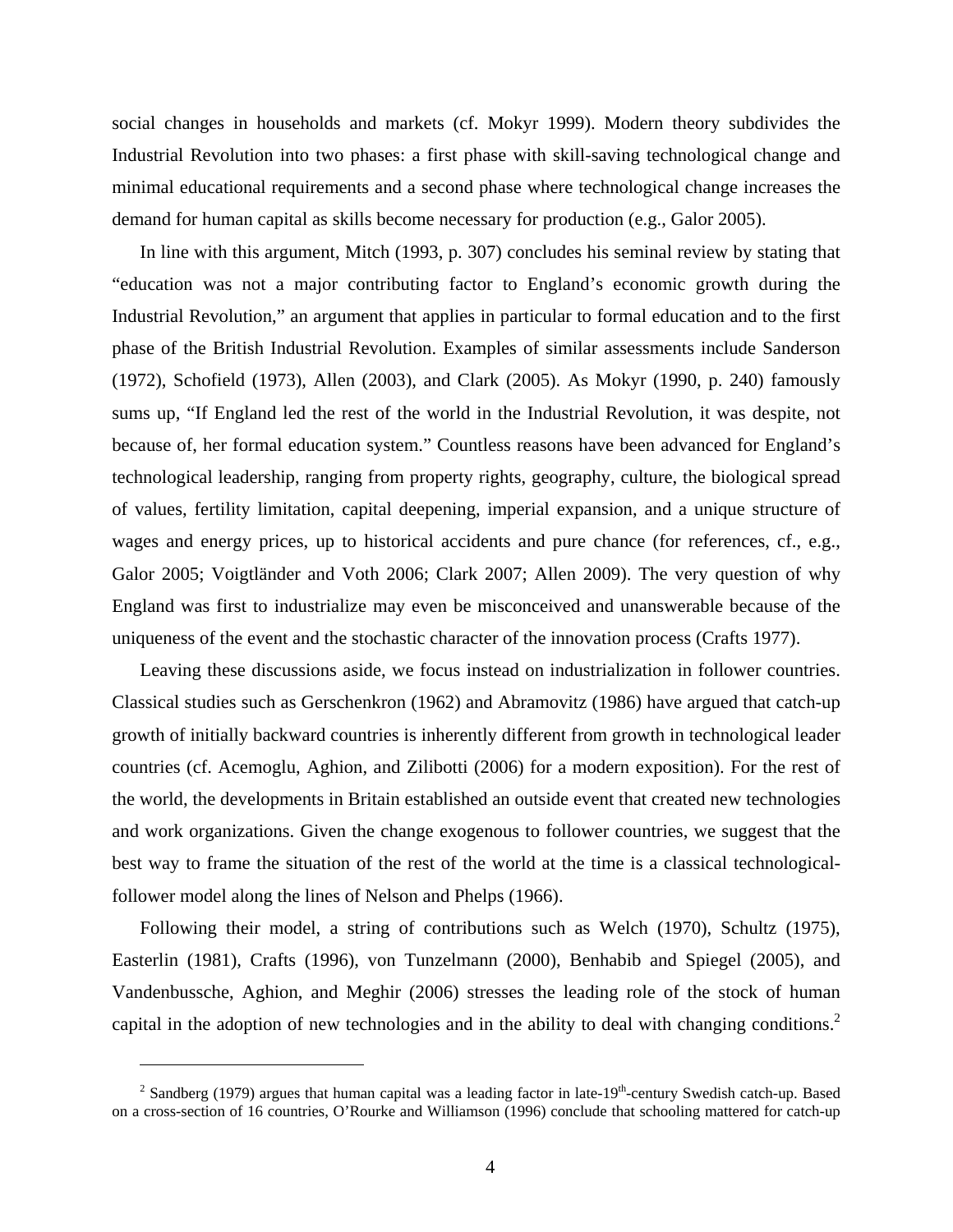This is the link we test in this paper. The question addressed is: Once the new technologies had been introduced in Britain, did human capital facilitate their adoption in follower countries?<sup>3</sup>

These technology-diffusion models stress the role of education in creating the ability to adjust to changing conditions, thereby facilitating the adoption of new technologies (see Appendix B for a more detailed discussion of the type of education relevant for industrial catchup). It is conceivable that the direct (static) productive use of skills as well as entrepreneurial and scientific skills played a role in catch-up industrialization. However, in the follower-country context of rapid economic change from outside, basic general skills that open up logical thinking to understand the functioning of the world are particularly relevant in order to perceive and solve new problems. Therefore, in line with the leader-follower models – and because the average level of secondary and higher education was very low in the  $19<sup>th</sup>$  century – we focus on basic education in this paper. In addition, these models predict that the adoption of new technologies, and thus industrialization, is a function of the *stock* of, rather than the *change* in, human capital. Section V will discuss how the role of education in the leader country Britain may (or may not) have differed from follower countries.

#### *B. Institutional Reforms and the Emergence of Industrialization in Prussia*

1

The main reason why industrialization in Prussia started considerably later than in Britain is the institutional divide constituted by the Napoleonic reign in Prussia in 1806-1813.<sup>4</sup> Whereas the prior institutional structure can be described as a stiffened absolutistic and feudal regime, a series of modernizing institutional reforms based on the ideas of the Enlightenment were enacted in response to the military defeat of Prussia in 1806. These institutional reforms are sometimes described as a "revolution from above" and were "aimed at fostering private initiative through removing guild restrictions on trade as well as a sweeping set of anti-feudal land and labor

in 1870-1913, but only modestly. Taylor (1999) confirms this result for the same period with panel data for seven countries, but stresses the considerable limitation of historical cross-country education data. Lundgreen (1973, 1976) provides a descriptive account of aggregate education levels in Prussia from 1864-1911. 3

 $3$  Empirical evidence on the role of education in the Industrial Revolution is largely refined to the leader country Britain (cf. Mitch 1999), and even there suffers from severe data constraints (see Section V below). Exceptions of econometric studies of the role of education in industrialization outside Britain include A'Hearn (1998) on Southern Italian textile factories in 1861-1914, Rosés (1998) on Catalan cotton factories in 1830-61, and Bessen (2003) on textile firms in Lowell, Massachusetts around 1842. Note that all these contributions focus on the textile sector and on a specific region, and that their interpretation may be affected by the endogeneity issues discussed in this paper. 4

 $4 \text{ A positive interaction between the institutional framework and education in promoting economic development}$ has both been emphasized theoretically and found in modern data (cf. Hanushek and Woessmann 2008).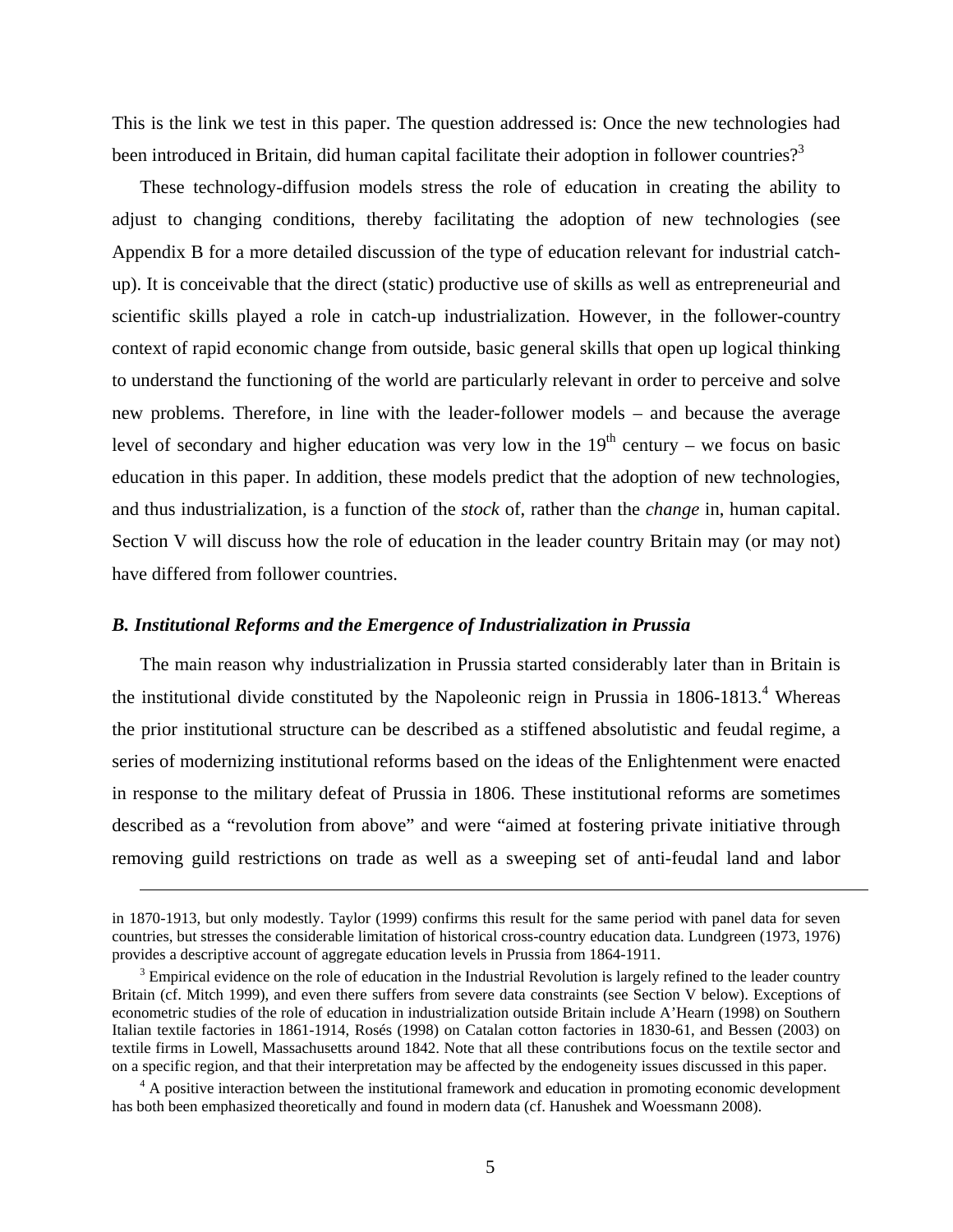reforms" (Lenoir 1998, p. 22). As Tilly (1996, p. 98) puts it, "the Stein-Hardenberg Reforms constituted an important, indeed, crucial, step forward in German industrialization." The most important institutional changes were the abolishment of serfdom, particularly for peasants, and the introduction of freedom of land tenure, which together created individual property rights in land and labor (e.g., Pierenkemper and Tilly 2004); the introduction of freedom of occupational choice and of business establishment, which created freedom of trade (e.g., Henning 1995); improvements in equality before the law; emancipation of the Jews; introduction of substantial municipal self-government; and, in 1818, the abolishment of internal tariffs (followed by customs unions with other German states that culminated in the Zollverein in 1834).

Before Napoleonic times, important institutional preconditions for free business, economic change, and industrial development were missing in Prussia. Thus, the new order of Europe set up at the Congress of Vienna in 1815 after the defeat of Napoleon establishes a landmark for the start of the possibility to industrialize in Prussia (e.g., Kiesewetter 2004). Once Prussia had opened up institutionally, the changes that had emerged in Britain approached all parts of Prussia in a similar way. The reforms that were initiated under French occupation "were akin to an exogenous change in institutions unrelated to the underlying economic potential of the areas reformed" (Acemoglu, Cantoni, Johnson, and Robinson 2008, p. 2). An additional reason for the delay of industrialization in Prussia relative to Britain has been seen in the long span of revolution and war in Continental Europe from 1789 to 1815 (Landes 1998). Furthermore, Napoleon had established the Continental System that embargoed Britain from the continent between 1806 and 1814. Once this ban of trade and interaction with Britain was abolished, Prussia became able to import British technologies (e.g., Radkau 2008).

When dating the inception of the Industrial Revolution in Prussia, most history scholars agree that the first phase of industrialization in Prussia started around the mid-1830s (e.g., Hoffmann 1963; Tilly 1996). The earliest chronological dating stems from Kiesewetter (2004) who argues that in a regional perspective, the defeat of Napoleon 1815 may be viewed as the very earliest beginning of industrialization in some regions. In line with the argument of the institutional divide above, this enables us to view school enrollment in 1816 as a measure of education observed before the onset of the Industrial Revolution in Prussia.

Prussian industrialization is generally subdivided into two phases, with the first one dating roughly between 1835 and 1850 and the second one in the second half of the 19<sup>th</sup> century.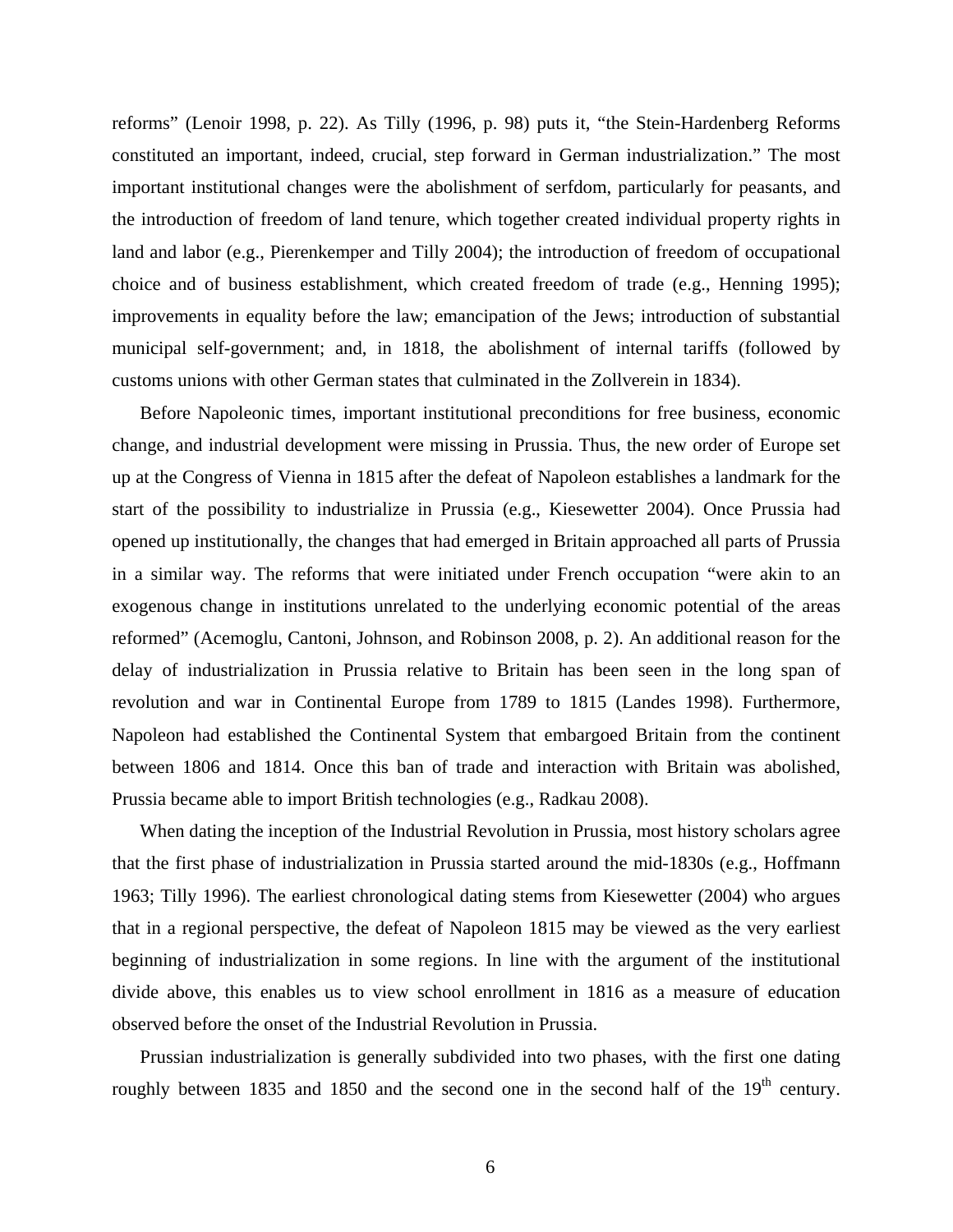According to some observers, around 1850 the technological gap between Britain and Prussia "had been more or less closed" (Kindleberger 1995, p. 231). In the second phase, the adoption of imitated, imported technologies was expanded towards more autonomous developments of industrial pioneers, for example in the chemical industry and in electrical technologies (e.g., Hahn 2005). The German revolutions in 1848/49 also establish a significant break. We thus view 1849, for which unique factory and education data are available, as a useful landmark towards the end of the first phase of industrialization in Prussia.

#### **II. The Empirical Model**

#### *A. Basic Setup*

 $\overline{a}$ 

The leader-follower relationships discussed above, as modeled by Nelson and Phelps (1966) and subsequent growth models (cf. Benhabib and Spiegel 2005), require a specification where the level of, rather than the change in, education affects industrialization.<sup>5</sup> Therefore, our basic model expresses industrialization *IND* towards the end of the first phase of the Industrial Revolution in 1849 as a function of the level of education *EDU* and other explanatory factors *X*:

(1) 
$$
IND_{1849} = \alpha_1 + \beta_1 EDU_{1849} + X'_{1849}\gamma_1 + \varepsilon_1
$$

where  $\varepsilon$  is a random error term and  $\beta$  is the coefficient of interest. We will estimate this model using the cross-section of Prussian counties, effectively exploiting Pollard's (1981, p. 14) assessment that the Industrial Revolution was "a regional phenomenon" (cf. Hohorst 1980 and Kiesewetter 2004 for similar arguments for Germany). In addition to using indicators for industry as a whole as the dependent variable, we can also perform the analyses for three separate industries: textiles, metals, and the group of all industries outside textiles and metals. In addition to 1849, we also measure the level of industrialization at a later stage, during the second phase of the Industrial Revolution in 1882.

The main threat to empirical identification is that ordinary least squares (OLS) estimates of *β* may be subject to endogeneity bias. In particular, the process of industrialization may itself cause changes in the demand for education, giving rise to possible reverse causality. The estimated

 $<sup>5</sup>$  This mirrors specifications in research on modern growth that relate the level of, rather than the change in,</sup> human capital to growth (cf. Krueger and Lindahl 2001). Note that such a relationship cannot be identified by standard fixed effects panel models, which take out level effects.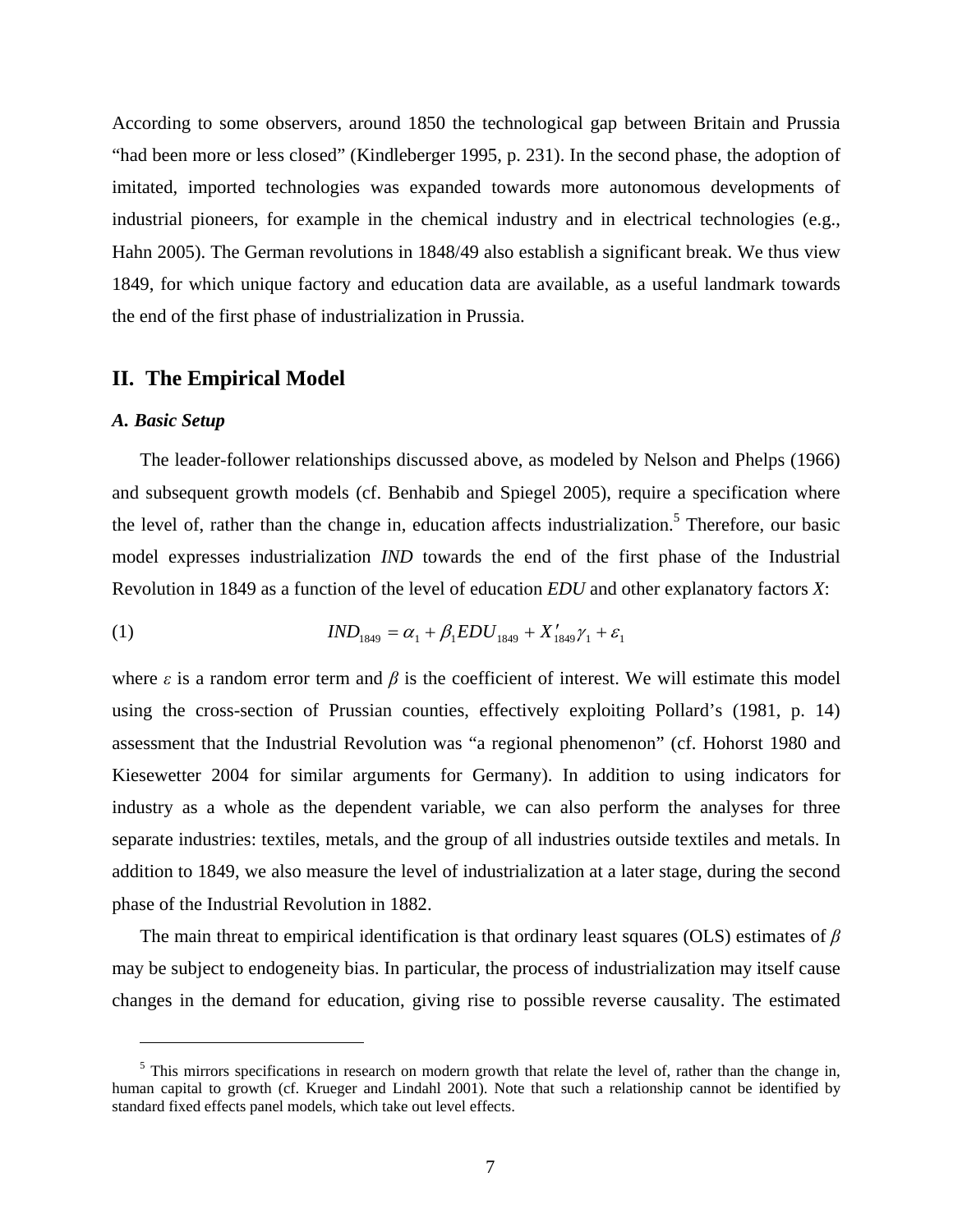coefficient on education would be biased downwards if factory production increased the demand for low-skilled labor and kept children out of school by drawing them into factory work. Thus, the British Industrial Revolution seems to have created new occupations with lower educational requirements than the existing ones (Sanderson 1972; cf. West 1978 for a discussion). But the estimated coefficient on education may also be biased upwards if the Industrial Revolution increased living standards to the extent that education became more affordable for the broad masses, or if the new industrial techniques increased the demand for human capital. The latter is often argued at least for the second phase of industrialization (cf. Galor 2005). In sum, not even the direction of any possible bias, let alone its size, is obvious *a priori*.

#### *B. Obtaining Exogenous Educational Variation from Pre-Industrial Education Levels*

To address the worry that education may be endogenous to industrialization itself, we suggest an instrumental-variable strategy where education levels observed before the industrialization serve as an instrument for education levels during industrialization. Thus, in equation (1) we instrument education *EDU* in 1849 by education *EDU* before the Industrial Revolution in 1816:

(2) 
$$
EDU_{1849} = \alpha_2 + \beta_2 EDU_{1816} + X'_{1849} \gamma_2 + \varepsilon_2
$$

1

This first stage allows us to isolate that part of the variation in education in 1849 which can be traced back to pre-industrial variations in education. Such an approach is enabled by our unique panel dataset which includes education data *before* the Industrial Revolution. We can then follow the same Prussian counties during the two phases of the Industrial Revolution.

A fundamental point is that the Industrial Revolution is about new industrial technologies, both technical and organizational, which simply did not exist previously. Exogeneity comes from the fact that mechanized industrial production developed outside Prussia, in Britain. For the Prussian counties, its advent constituted a common exogenous shock (in econometric, not historical terms). We effectively have a pre-set distribution of education across the country and then observe what happens to the different counties when the shock of new technologies from Britain hits Prussia after it opens up through the institutional reforms of the Napoleonic era.<sup>6</sup>

<sup>&</sup>lt;sup>6</sup> Conceptually, this approach is in the spirit of the analysis of Blanchard and Wolfers (2000) of European unemployment where common shocks interact with preconditions that differ across observations.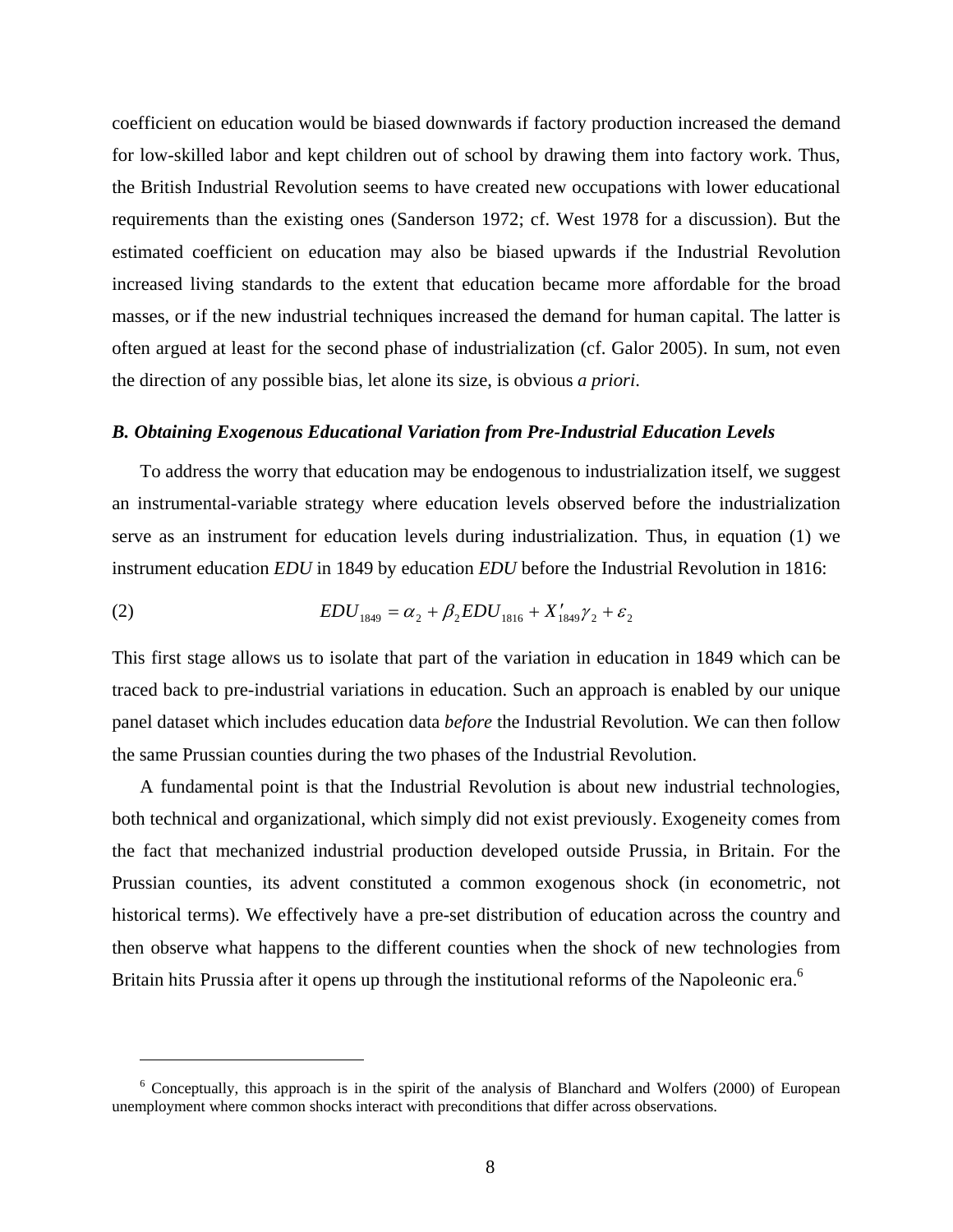While we do not fully model the source of the variation in our instrument *EDU*<sub>1816</sub>, it seems clear that – apart from the systematic variation stemming from distance to the Protestant hub Wittenberg which we use below – the educational variation that existed in Prussia in 1816 stems from an accumulation of idiosyncrasies of local rulers rooted deep in history that are exogenous to our topic of investigation. This can be best depicted by a number of examples of sources of substantial educational variation between neighboring counties, as evidenced by the four rectangles in Figure 1 which shows an educational map of Prussia in 1816. In each case, historical peculiarities that are unlikely to be otherwise correlated with features relevant for later industrialization gave rise to significant and lasting differences in schooling.

For example, the lightly shaded counties in the center of rectangle 1 form Ermland, a mostly sovereign diocese before it came under Prussian rule in the first Partition of Poland in 1772. Ermland, which remained thoroughly Catholic, was surrounded by the Protestant Dukedom of Prussia. The Ermland counties had enrollment rates between 20% and 25% in 1816, whereas the surrounding Protestant counties – in line with Luther's urge for education – had enrollment rates of 75% in the west, 71% in the south, and 65% in the east. Note that while the religious source of this educational variation is the same as the one employed in our second identification approach (see below), this variation is not driven by distance to Wittenberg, but by historical peculiarities.

Another interesting neighboring difference is observed in the westernmost part (rectangle 2), where the starting point is virtually opposite. The areas of Geldern and Moers in the far west had been part of Prussia since 1702/03 (and had a Protestant share of about one quarter). However, apparently due to a lack of interest and enforceability in the western exclaves, the Prussians did not enforce their schooling ideals during the  $18<sup>th</sup>$  century, so that the desolate state of the school system – evident in the low school enrollment figures in our data – became a topic of many school inspectorate reports in the early 1800s (Nagel 2004). By contrast, the neighboring counties to the east – which were part of the Prince-Bishoprics of Cologne and particularly Münster – although thoroughly Catholic and annexed by Prussia only in 1815, already had enrollment rates of 70% to 76% in 1816. Interestingly, the source of the relatively high level of schooling throughout the Prince-Bishopric of Münster can be traced back to the Catholic (!) order of the Jesuits, who used costless comprehensive schooling as a means to restore the population back to Catholic faith in the Counter-Reformation after 1588 (Schönemann 1993).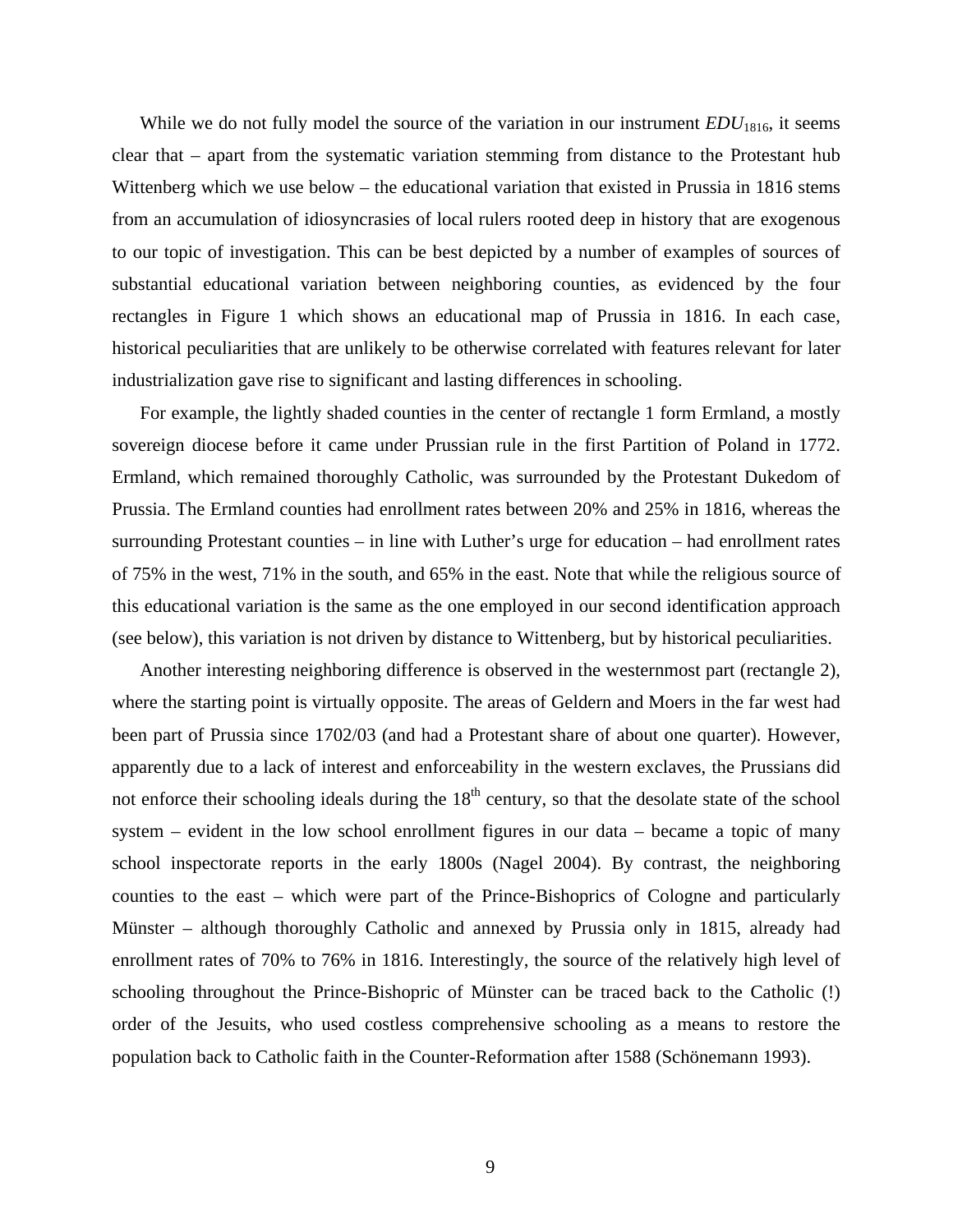The counties in rectangle 3 constitute the area of Swedish Western Pomerania, which was governed by the Swedish kings from the Thirty Years' War until 1720 (although it was not a formal part of Sweden, but of the German Empire). But while the southern part (later called Old Western Pomerania) came to Prussia in 1720, the northern part (New Western Pomerania) – divided by the river Peene – came to Prussia only in 1815. Sweden had difficulties enforcing a tax system in its territory and thus somewhat neglected the financial equipment of its representatives. As a consequence, while the southern counties that had been part of Prussia for a century had enrollment rates of 72% to 77% in 1816, enrollment rates in the northern counties, which had just joined Prussia, were still as low as 17% to 34%.

The counties of Liebenwerda and Hoyerswerda (west and east, respectively, in rectangle 4) had been part of the Lutheran heartland Electorate of Saxony for centuries before they joined Prussia at the Congress of Vienna in 1815. However, Hoyerswerda, as part of the Oberlausitz, was not directly subject to Saxon law because it had retained the right to maintain a local feudal tribute system and – in contrast to the Electorate of Saxony – placed little emphasis on education. Accordingly, in 1816 its enrollment rate of 44% was substantially below the 80% of neighboring Liebenwerda.<sup>7</sup>

These examples illustrate that a multitude of idiosyncratic sources had given rise to the cross-Prussian variation in education levels in 1816. While historical differences in rule had given rise to the variation in pre-industrial education levels, all counties are subject to the same Prussian rule after 1815. We thus view the variation in our instrument  $EDU_{1816}$  as exogenous to the error term of our model, corroborating instrument validity.

A potential remaining threat to this IV identification could still emerge if the instrument was correlated with the error term  $\varepsilon_1$  of the industrialization model – be it through correlated idiosyncrasies or for other reasons. If pre-existing education were correlated with other important omitted factors that drive the subsequent adoption of industrial technologies, such as pre-existent institutional features of the economy or geographical features, the IV estimate of the education coefficient might still be biased.

 $\overline{a}$ 

<sup>&</sup>lt;sup>7</sup> Another leading example of a Dukish quirk, although just outside Prussia in the German Empire, was Ernest I, the Pious, Duke of Saxe-Gotha, who – driven by his Lutheran faith – introduced effective compulsory schooling in his territory in 1642, still during the Thirty Years' War. It was proverbial that the Duke's peasants were better educated than the nobility elsewhere, and public saying has it that there was no one in his Dukedom unable to read and write when he died.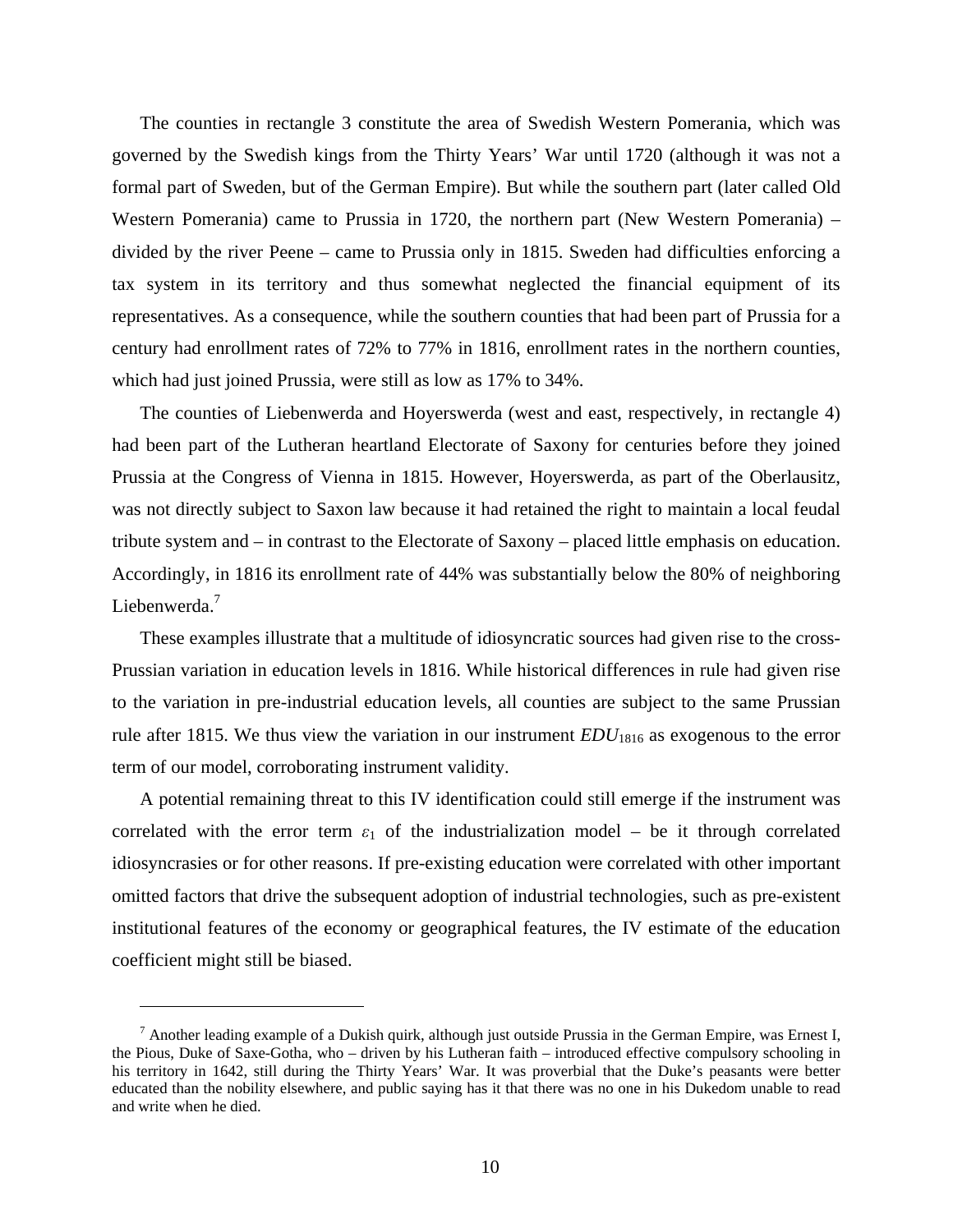To rule out such remaining biases, we test whether our IV estimates are robust to including a set of indicators of pre-industrial development *Y* measured at the county level at the same time before the Industrial Revolution as pre-industrial education:

(3) 
$$
IND_{1849} = \alpha_3 + \beta_3 EDU_{1849} + X'_{1849}\gamma_3 + Y'_{1816}\mu_3 + \varepsilon_3
$$

Here, our particularly rich database containing pre-industrial development measures observed at the county level around 1816 comes into play, covering the spread of pre- and proto-industrial technologies such as looms, brick-making plants, and watermills, urbanization, availability of resources for mining and weaving, measures of agricultural development including livestock counts and agricultural employment, measures of public infrastructure like buildings and paved streets, and access to navigable water measured by rivers and transport ships. While we control for proto-industrialization, it should be noted that industrialization itself, in the sense used in this paper of the new mechanized production techniques that had recently emerged in Britain, did not exist in Prussia in 1816 (as evidenced by the fact that the 1816 Census does not list any industrial occupations, as in the 1849 Census). We additionally check robustness to controls for geographical measures, religion as a possible remaining cultural variation, and rounds of Prussian annexations (to proxy for possible remaining variation in institutional implementation).

#### *C. Additional Specifications*

We also experiment with a second approach to identification, proposed by Becker and Woessmann (2009) for the analysis of Protestant economic history. They observe that at the times of Martin Luther, Protestantism in Prussia had a tendency to spread in circles around Wittenberg, where Luther preached that every Christian should be able to read the Bible. They show that as a consequence, distance to Wittenberg gives rise to a decreasing prevalence of education in Prussia, and that Protestantism is unlikely to have had substantial economic effects besides its indirect effect through education. Based on this observation, we can use distance to Wittenberg *WITT* as an alternative instrument for education in the first stage of our model:

(4) 
$$
EDU_{1849} = \alpha_4 + \beta_4 WITT + X'_{1849} \gamma_4 + \varepsilon_4
$$

The advantage relative to our main approach is that this instrument directly models the source of the particular variation in the endogenous independent variable. But the specification requires the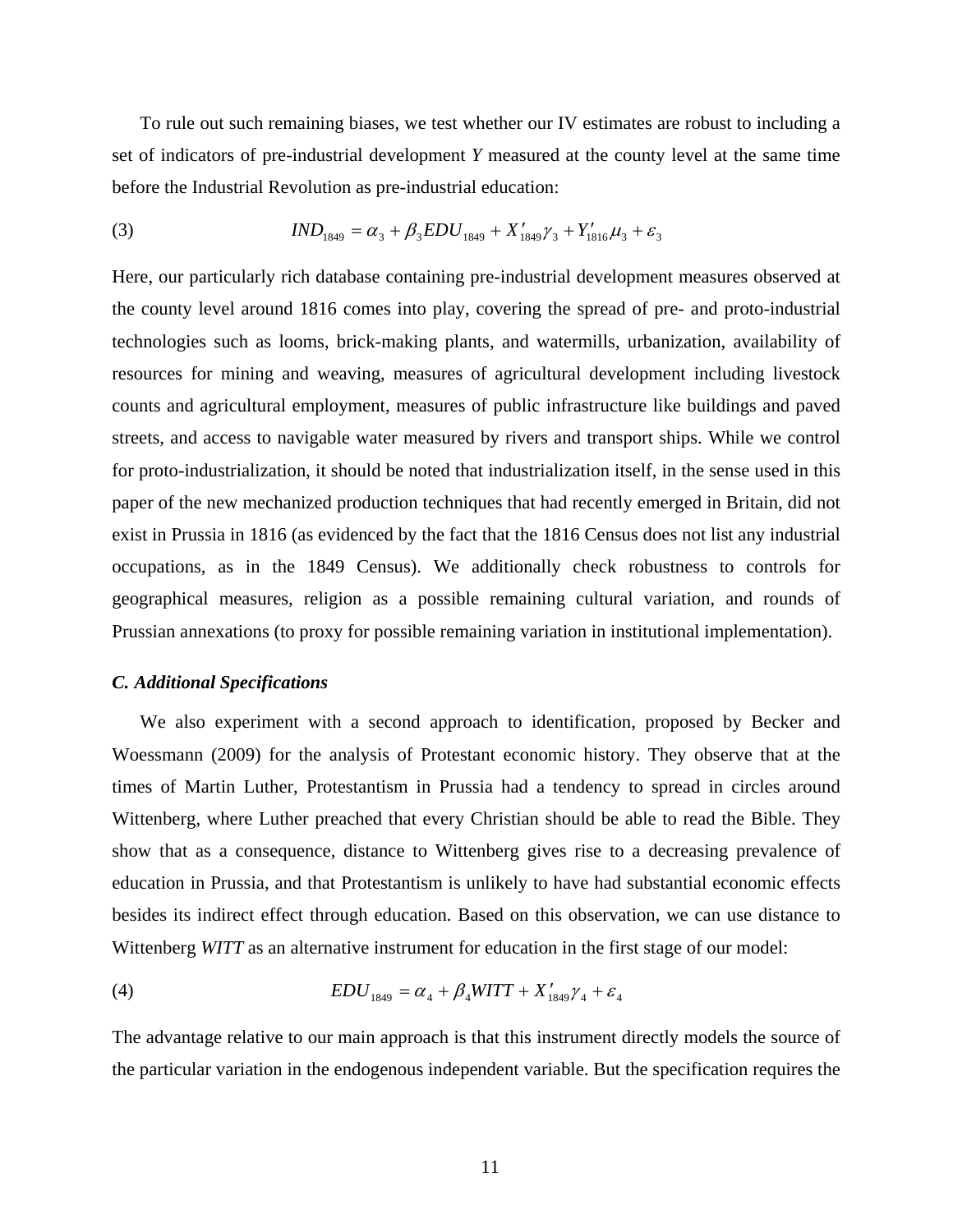identifying assumption that Protestantism affected industrialization only by increasing education, which is in line with the findings in Becker and Woessmann (2009).

We are able to estimate the models both for the first phase (1849) and for the second phase of industrialization (1882), where the latter depicts the full effect of education for both phases. To depict the impact of education on the progress of industrialization during the second phase (between 1849 and 1882), we can estimate

(5) 
$$
IND_{1882} = \alpha_5 + \beta_5 EDU_{1882} + \lambda_5 IND_{1849} + X'_{1882} \gamma_1 + Y'_{1816} \mu_5 + \varepsilon_5
$$

which holds the level of industrialization already achieved in 1849 constant. This specification identifies the additional effect of education on industrialization during the second phase.

# **III. Prussian County-Level Data Spanning the 19th Century**

#### *A. Constructing a Panel Database*

The suggested empirical models require an unusually rich set of data. Not only do we need regional data on the levels of education and industrialization (as well as standard demographic and geographic controls) for two phases of industrialization, but also on the levels of education and general development at a point in time that pre-dates the Industrial Revolution. To that extent, we have compiled a database for all Prussian counties for the years 1816, 1849, and 1882, effectively allowing us to observe micro-regional development throughout the 19<sup>th</sup> century.

The data originate from censuses conducted by the Prussian Statistical Office, founded in 1805, and are available at the county level in archives (see Appendix A for details). The first released full-scale census is the Population Census in 1816, which – together with 1819 and 1821 surveys – provides us with data on education, demographics, and a host of development indicators. In 1849, the statistical office conducted not only another Population Census, but also a Factory Census that provides us with data on industrial employment. We are not aware that these data have been used at all before in microeconometric analyses. Finally, we add data from an Occupation Census in 1882 which provides detailed information on sectoral employment.

We structure our data by the 334 counties existent in 1849. Despite some changes in the administrative boundaries of counties between 1816, 1849, and 1882, we were able to link the data consistently over time, yielding a panel-structured database. Appendix Table A1 provides detailed descriptions of data sources and definitions for the variables employed in our analyses.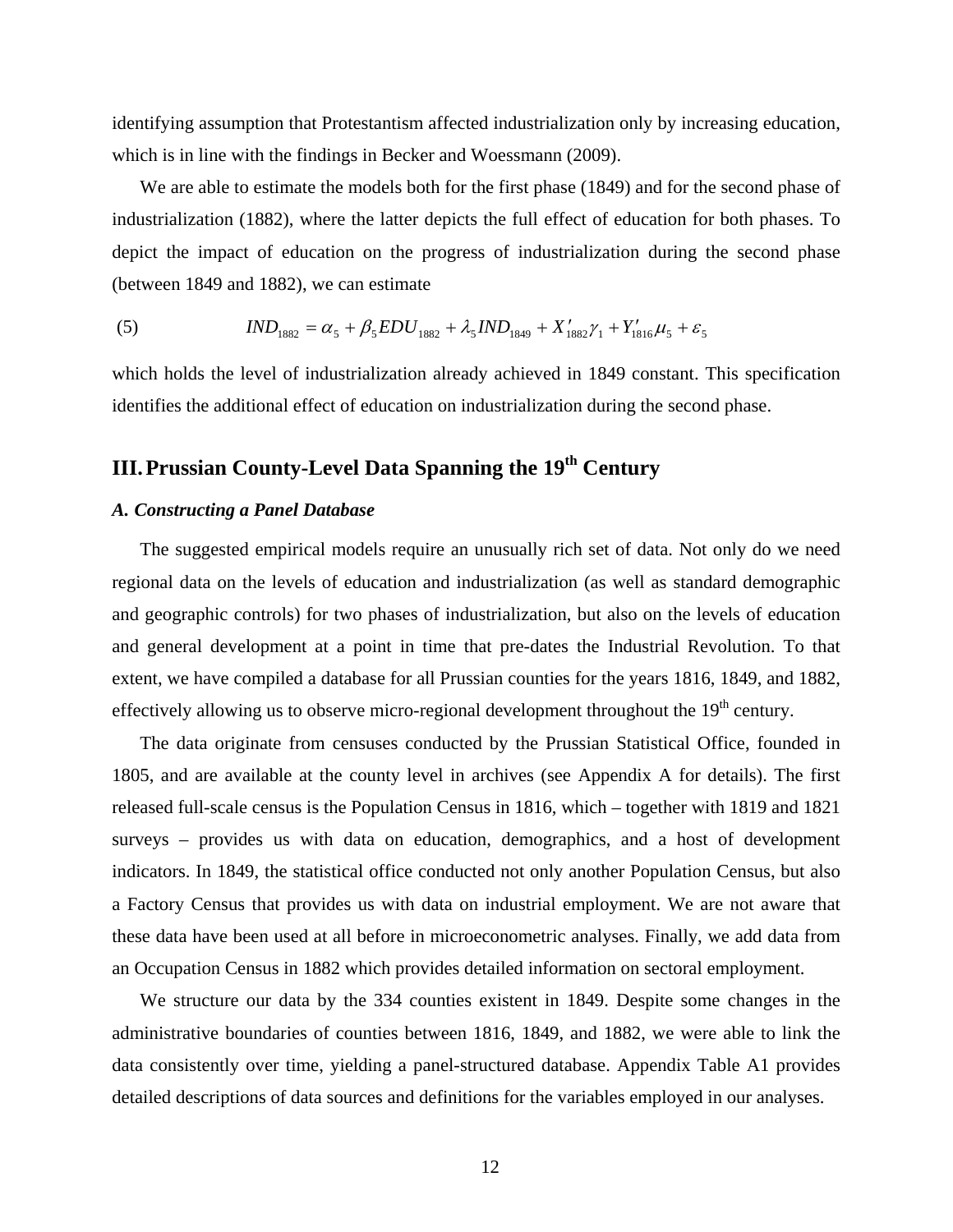#### *B. Main Variables and Descriptive Statistics*

 $\overline{a}$ 

We measure industrialization towards the end of the first phase of the Industrial Revolution by factory employment as a share of total county population in 1849. In the Factory Census, the statistical office reports employment in 119 specific types of factories. We combine these into three industrial sectors: metalworking factories; textile factories;<sup>8</sup> and other factories (outside metals and textiles), such as those producing rubber, paper, food, wood, and wax.<sup>9</sup>

Our measure of industrialization in the second phase of industrialization is manufacturing employment as a share of total county population in 1882. The sectoral classification is directly provided by the statistical office in the Occupation Census. A downside of this classification relative to the factory count of 1849 is that the 1882 measure includes craftsmen and artisans who may not necessarily perform industrial work. Again, we subdivide the manufacturing sector into metals textiles and all manufacturing except metals and textiles. In both phases of industrialization, we can also calculate the share of manufacturing workers in the occupied labor force, rather than in the total population, of each county.

Our education measures before and in the first phase of the Industrial Revolution refer to 1816 and 1849. They indicate the enrollment rate in elementary and middle schools, measured as the enrollment count in elementary and middle schooling as a share of the population aged 6 to 14 years, which is the relevant school age in Prussian elementary and middle schools. Both enrollment and age-specific population data come from full Population Censuses. We use school enrollment in 1849 as a proxy for the education level of the labor force in 1849. To cover the educational background of the full age range of the 1849 labor force, we also experimented with using a simple average of 1816 and 1849 enrollment instead of 1849 enrollment as the measure of education in 1849, yielding the same qualitative results.<sup>10</sup>

The education measure in the second phase is a more direct measure of the education level of the working-age population, namely the adult literacy rate, available (for the first and only time) in the 1871 Population Census. It measures the share of those who are able to read and write

<sup>&</sup>lt;sup>8</sup> In the weaving factories, we exclude workers employed on hand-driven looms and only count mechanical looms, in line with a definition of industrialization as development towards machine-driven work.

 $9$  We have also experimented with excluding factories below a certain employment number from the analyses, such as factories with less than 5 or 10 workers; our qualitative results were unaffected.

 $10$  One can also think of our IV specification, which instruments 1849 enrollment by 1816 enrollment, as a means to deal with measurement error by using two imperfect proxies for the education level of the 1849 labor force, where the instrument additionally ensures that no variation is used which is caused by industrialization.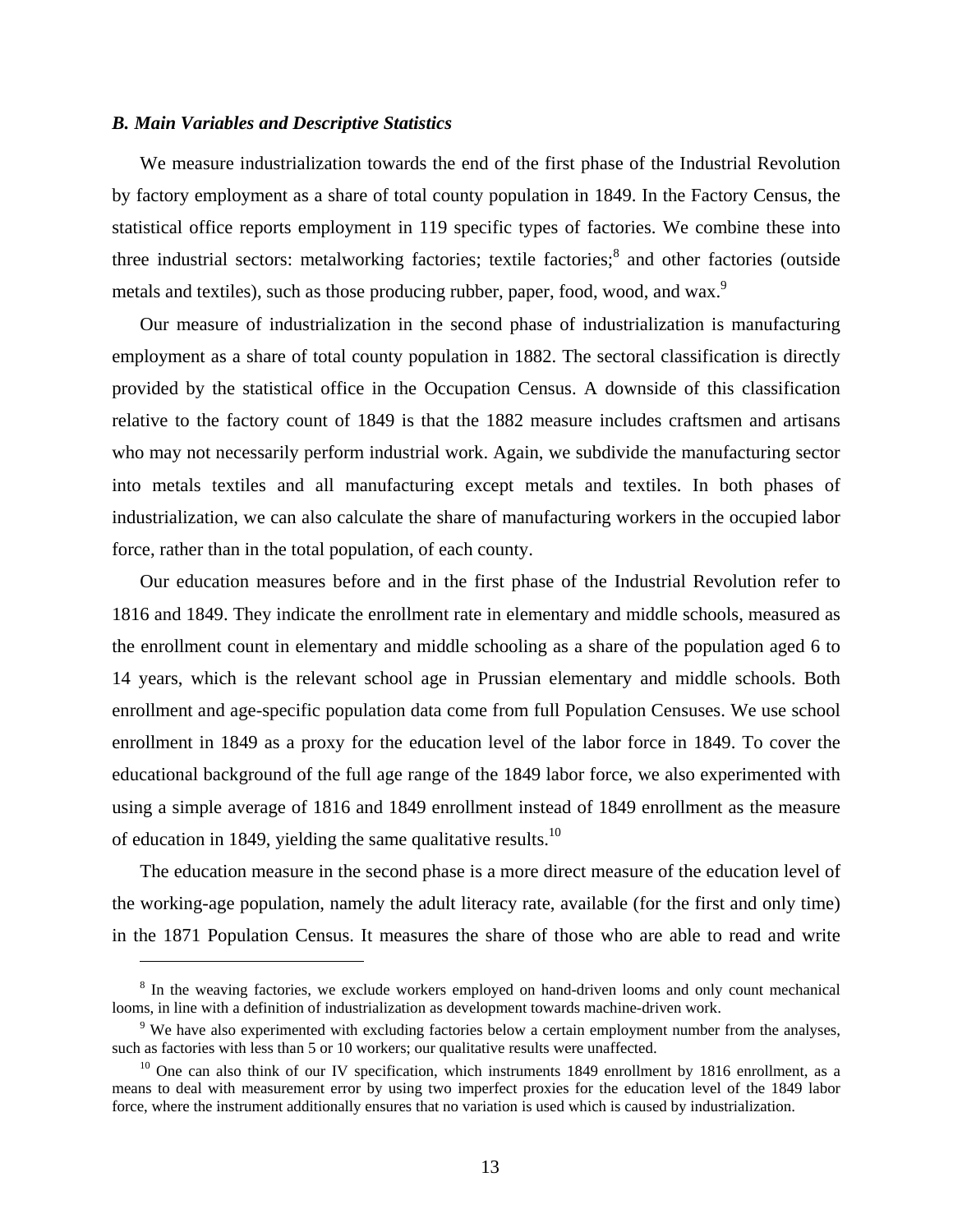among the population aged 10 years or older. We also experiment with data on upper-secondary enrollment and university location at the three points in time.

The 1816 census contains a wealth of additional information, including data on population demographics, religion, livestock, and occupations. We compile an extensive set of indicators of pre-industrial development from this and other sources, including indicators for pre-industrial production and endowment, natural resources, transportation infrastructure, urbanization and population density, and other historical patterns of development (see Appendix A for details).

Table 1 reports basic descriptive statistics for the variables used in our analyses. The education data support the view of a relatively advanced educational development in Prussia throughout the  $19<sup>th</sup>$  century. The average enrollment rate in elementary and middle schools is 58% in 1816 and increases to 80% in 1849. Still, there is enormous variation across counties, ranging from 3% to 95% in 1816 (cf. Figure 1) and from 33% to 99% in 1849. The average and distributional statistics of 1849 school enrollment and 1871 literacy are surprisingly similar.

Industrialization in 1849 as measured by the share of factory workers in total population is relatively low at 1.8% on average. Half of this is in industries outside metals and textiles, 0.6% in metals, and 0.3% in textiles. Across counties, the measure varies from 0.4% to  $18.5\%$ .<sup>11</sup> As a share of the occupied labor force, factory employment amounts to 2.8%. By 1882, 11.6% of the population (or 27.0% of the occupied labor force) are employed in manufacturing, combining 3.1% in metals, 3.9% in textiles, and 4.6% in other manufacturing sectors. All industrialization measures expose substantial regional variation (cf. Appendix Figures A1 and A2).

As a first descriptive indication of the associations among the education and industrialization variables, Table 2 reports pair-wise correlations. The education measures at the different points in time are strongly related to each other. They are also significantly associated with the aggregate measures of industrialization at the two phases, most obviously in the industries outside metals and textiles. Industrialization is also strongly associated over time, with the correlations within each of the three sectors being much stronger than across sectors.

1

 $11$  Given the skewness of the distribution of the dependent variables, we also estimated specifications using their logarithms, obtaining the same qualitative results.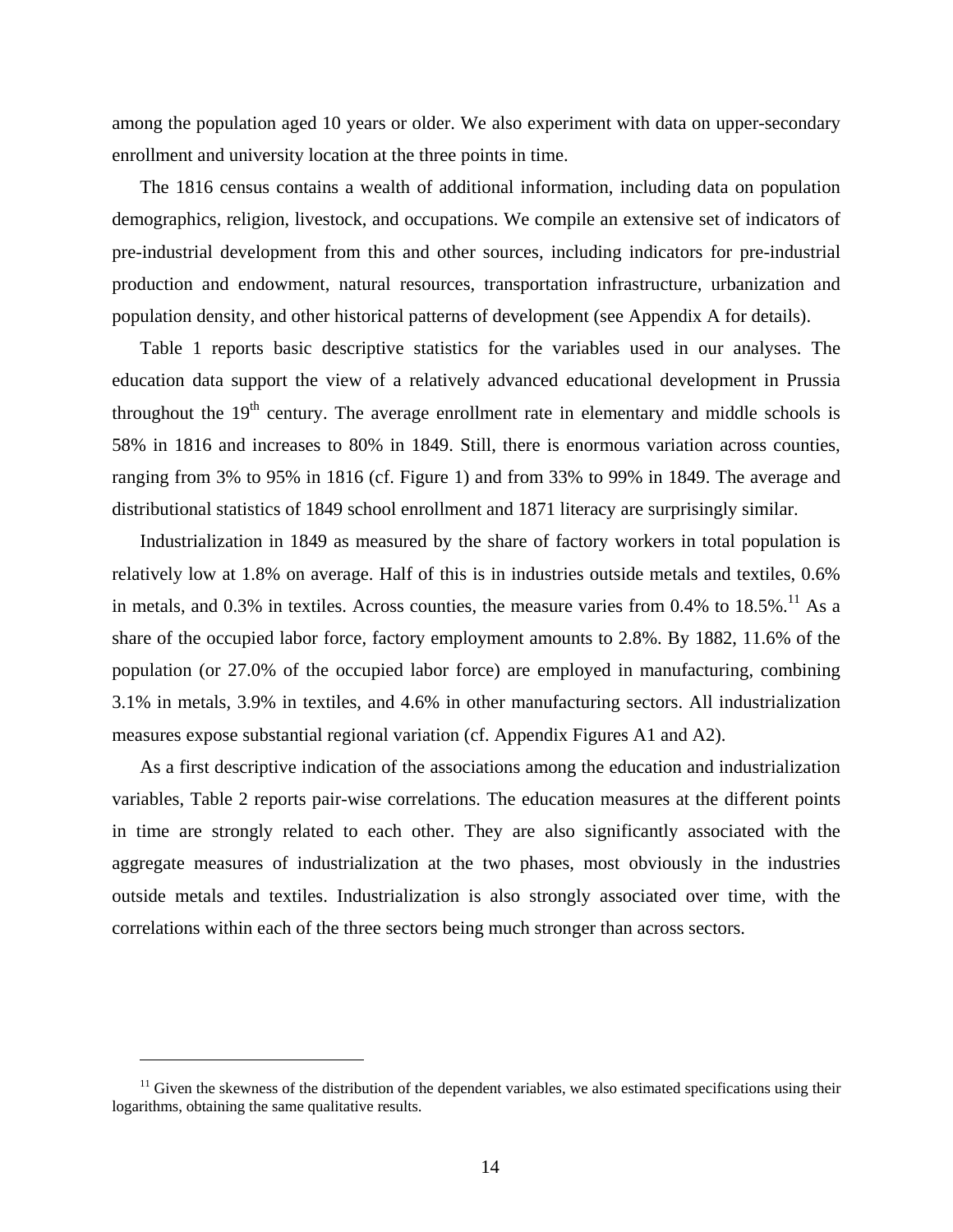#### **IV. Results**

 $\overline{a}$ 

#### *A. The First Phase of Industrialization*

The first part of Table 3 reports OLS regressions across the 334 Prussian counties in 1849, towards the end of the first phase of industrialization. The dependent variable measures industrialization by employment in factories as a share of the total county population in 1849, which we can subdivide into three sectors: all factories outside metals and textiles, metal factories, and textile factories. We start with a parsimonious model that controls only for basic demographic and geographic measures, namely the shares of the population aged below 15 and above 60 and the size of the county area, each of which might be expected to be negatively associated with industrialization.

The results reveal that towards the end of the first phase of the Industrial Revolution, the share of factory workers is significantly positively associated with the enrollment rate in elementary and middle schools.12 When looking into the three sectors, this is particularly true for industries outside metals and textiles, and also for the metal industry, whereas there is no such significant association of education with industrialization in the textile industry.<sup>13</sup> However, as discussed above, any such OLS association may be biased because school enrollment in 1849 may be endogenous to industrialization in 1849, with the direction of the bias unclear.

To address this issue, the remaining columns of Table 3 report IV estimates that instrument school enrollment in 1849 by school enrollment in 1816, before the onset of the Industrial Revolution. The instrument is not affected by changes in the demand for education that emerged during industrialization, which came exogenously from the industrial leader Britain. Under the assumption that 1816 school enrollment is not correlated with other measures that are themselves related to subsequent industrialization, these IV estimates depict the causal effect of education on industrialization in Prussia. We will test this assumption below.

The reduced-form relationship between 1816 school enrollment and 1849 total factory employment (column (5)) is significantly positive (significance reaches the 1 percent level in the

 $12$  Throughout the paper, standard errors are clustered at the level of the 280 units of observation in the 1816 data that we use below (see Appendix A for details).

<sup>&</sup>lt;sup>13</sup> Although the dependent variables of our models are proportions that vary between 0 and 1, predicted values of a linear regression may fall outside the [0,1] interval. We thus also used the logarithm of the odds ratio of the sector share as an alternative dependent variable that is not subject to this problem. Results are qualitatively the same.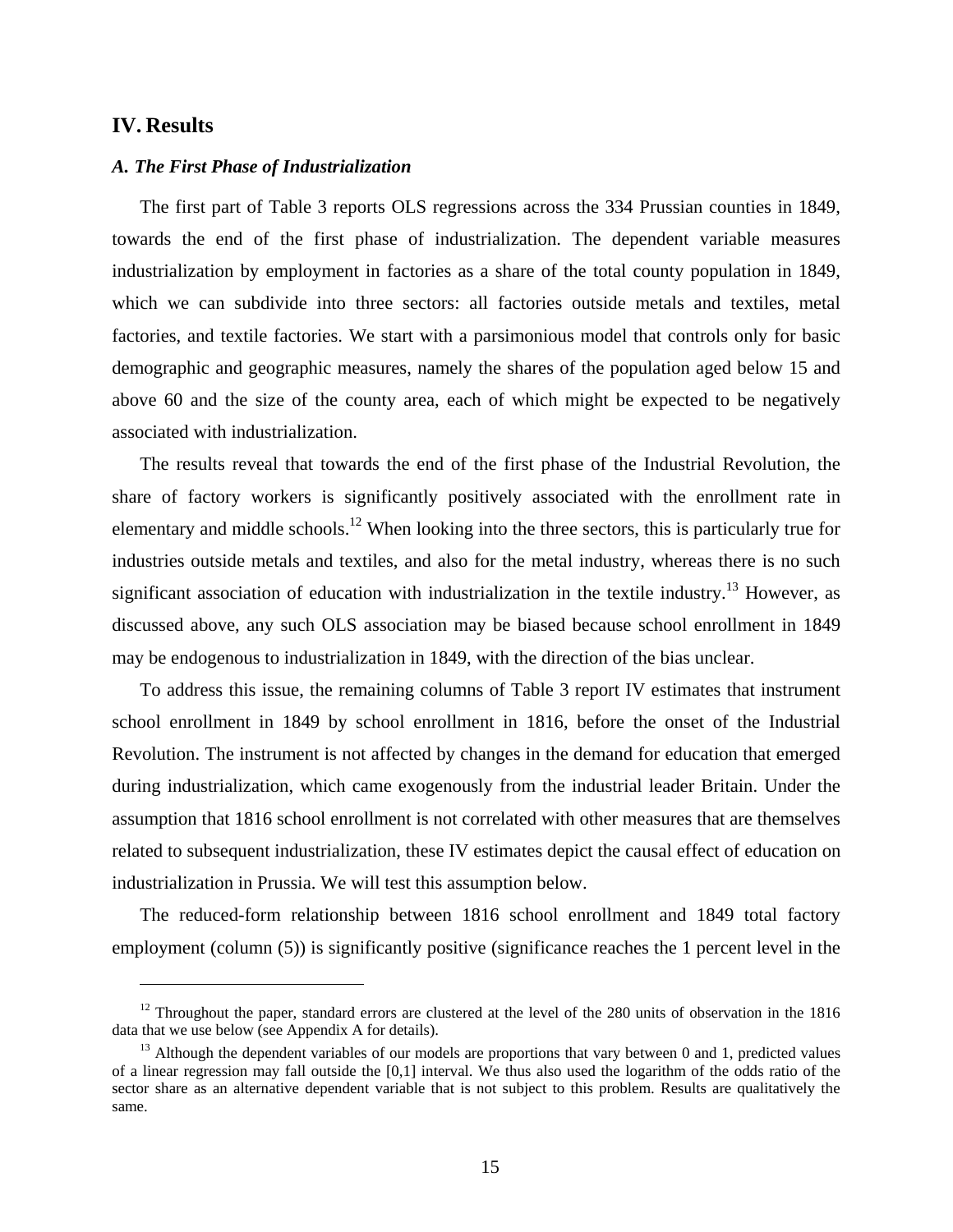industries outside metals and textiles, not shown). As the first stage (column (6)) shows, 1816 enrollment provides a powerful instrument for 1849 enrollment. Each percentage point higher 1816 enrollment is associated with 0.26 percentage point higher 1849 enrollment. The secondstage estimate for all industries is statistically significant and close to the OLS estimate. But this effect is now fully borne by the industries outside metals and textiles, whereas the estimate in the latter two sectors is not statistically significant. We will discuss the size of the estimates below.

#### *B. Is Pre-Existent Education Exogenous?*

For pre-industrial levels of education to be a valid instrument, we have to assume that there are no other features correlated with education in 1816 that also correlate with subsequent industrialization. In order to test this assumption, we extend our model with a host of indicators of pre-industrial development, testing whether the IV estimates are robust to their inclusion.

The indicator of pre-industrial development most often used in the literature is urbanization, as cities could only be supported where agricultural productivity was high, specialization advanced, and the transport systems well developed (cf. Bairoch 1988; Acemoglu, Johnson, and Robinson 2002). Thus, the first column of Table 4 adds the share of a county's population living in cities in 1816, defined by the Prussian Statistical Office as having city rights and privileges (which applies for roughly 1,000 Prussian cities). While urbanization in 1816 is indeed significantly associated with subsequent industrialization, the estimated effect of education is hardly affected. Very similar results are obtained when measuring urbanization by the population share living in one of the 172 large or medium-sized cities, defined as having more than 2,000 inhabitants (not shown). Population density, measured as inhabitants per square kilometer, does not enter the model significantly or affect the education estimate.

By 1816, proto-industrial technologies were already emerging. To account for their possible impact, column (2) adds the number of looms per capita in 1819 as a leading pre-industrial technology. Looms in 1819 enter the model significantly but do not affect the education estimate. Other indicators of pre-industrial technologies, such as the number of brick-making plants and watermills per capita in 1819, do not enter the model significantly (not shown).

Several industries are highly resource dependent, such as those requiring coal for energy or specific metals for production. We are not aware of measures quantifying the availability or potential of mineral resources around 1816. However, we know the number of steam engines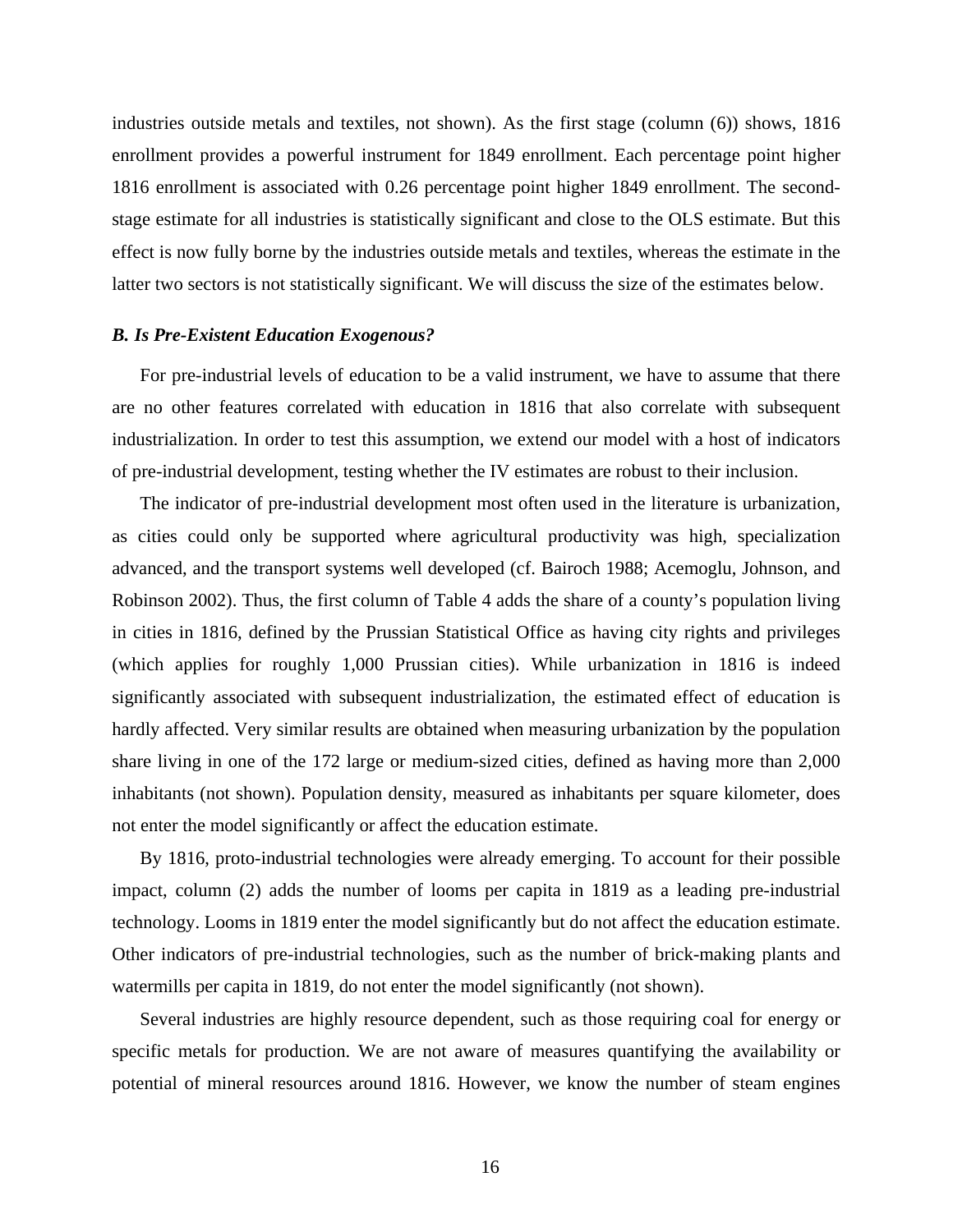employed in mining in 1849. To the extent that actual resource exploitation, and in particular the use of steam engines, is endogenous to industrialization itself, using this measure to control for resource availability over-adjusts our specification. However, as column (3) reveals, if anything, the estimated effect of education increases when steam engines in mining per capita are included, even though the latter is positively associated with factory employment. Another available proxy for mining is the number of fatalities in mining per capita in 1853, which, when used as an alternative to the steam-engine measure, also enter the model significantly, but do not affect the qualitative result on education (not shown). Results are also robust when adding a dummy for the 53 counties with any mining incidence according to the steam-engine and fatalities measures. Alternatively, we can exclude workers in iron, wire, brass, smelter of other metals, steal, and copper-hammer factories from our factory count, yielding similar results (not shown).<sup>14</sup>

In fact, any issues of access to mineral resources would only affect the result on education if the instrument, school enrollment before the onset of the industrialization, were significantly correlated with the geographical distribution of deposits of mineral resources. This seems quite unlikely, given that the resources of interest only became of real relevance during and because of the Industrial Revolution. In fact, school enrollment in 1816 is uncorrelated with the different indicators of later mining – the indicator for use of steam engines in mining in 1849, ironworking factories in 1849, and mining in 1882 – (all *p* values exceed 0.75), and there is even a slightly negative correlation with 1849 steam engines in mining per capita.

Another resource relevant in particular for the textile industry is wool, which we can proxy by the number of sheep in 1816. More generally, counts of different livestock in 1816 provide measures of agricultural development. However, such agricultural measures at the time may also proxy for a lack of development in terms of craftsmen, commerce, and other businesses. The latter aspect can also be captured by the share of farm laborers in the county population, available for 1819. The number of sheep per capita is unrelated to subsequent industrialization, whereas agricultural employment is negatively associated with subsequent industrialization (column (4)). But again, neither affects the education estimate. As a measure of dependent labor, the share of servants in the total county population also enters the model negatively but leaves

1

<sup>&</sup>lt;sup>14</sup> Similarly, the 1882 census provides a sub-category for manufacturing industries in mining, steel-mill operations, and salt production. Our results below are robust to excluding workers in this sub-sector from our manufacturing variable, and also to including the sub-sector as an additional control.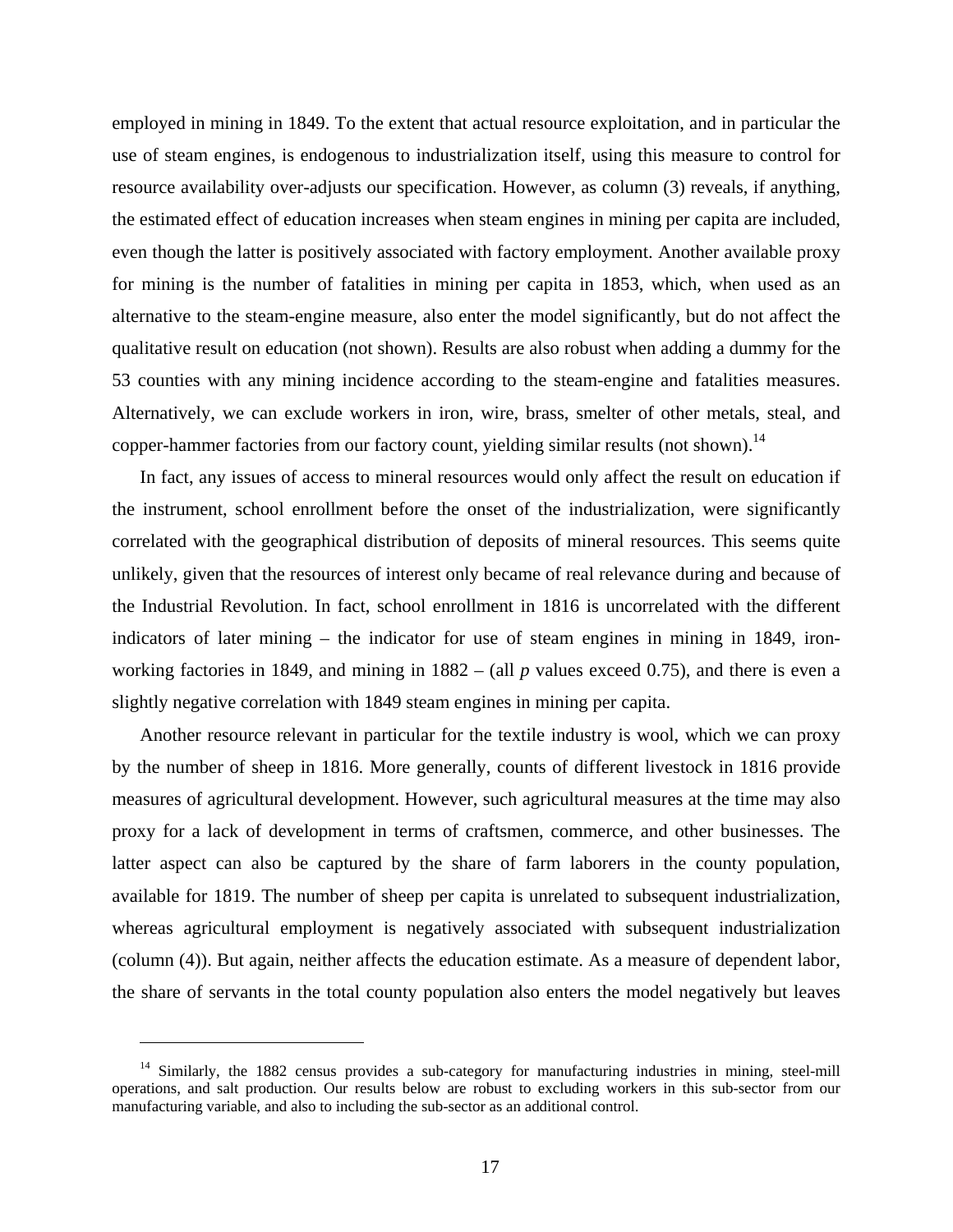the education result unaffected (not shown). A host of additional livestock counts, such as the number of cattle, horses, pigs, oxen, bulls, and foals, are either insignificantly or negatively associated with subsequent industrialization, and none affects the education result (not shown).

Finally, public infrastructure in existence before the industrialization may have facilitated the adoption of industrial technologies. We obtained data on the number of public utility buildings in 1821. To account for transport infrastructure, we also obtained an indicator on whether paved interregional streets existed in the county in 1815, as well as a measure of the tonnage capacity of transport ships in 1819. These measures may also capture differential connectedness, such as trade access, of Prussian counties with the outside world, especially Britain. As is evident from column (7), none of these is significantly positively associated with later industrialization, and none affects the qualitative education result. The same is true when the length of navigable rivers is added as an alternative measure of transport infrastructure (not shown).

The size of the estimated effect of education on industrialization actually increases to 0.052 relative to the OLS estimate of 0.031 (or 0.027 in a specification equivalent to column (7) of Table 4, not shown), once the whole set of indicators of pre-industrial development is added to the model. Rather than mitigating the estimated effect of education on industrialization, accounting for pre-industrial development actually strengthens the education result. This suggests that either the downward bias of a negative effect of industrialization on the demand for education dominates in the first phase of industrialization, or there is measurement error in the 1849 education variable that is remedied when instrumenting it by 1816 education.

Results of this preferred specification for the three industrial sub-sectors (columns (8) to (10)) show strong evidence for a positive effect of education on industrial development outside the metal and textile industries during the first phase of the Industrial Revolution until 1849, and some evidence for a positive effect in the metal industry. By contrast, there is no evidence that education positively affected industrialization in the textile industry.

As should be expected, among the pre-industrial development controls, looms in 1819 are particularly relevant in predicting industrialization in textiles, whereas steam engines in 1849 mining are particularly relevant in predicting industrialization in metals. Having a paved street in 1815 is particularly relevant in predicting industrialization outside these two specific industries, in line with the view that connectedness with the outside world, and in particular with Britain, may have been particularly relevant in non-traditional sectors.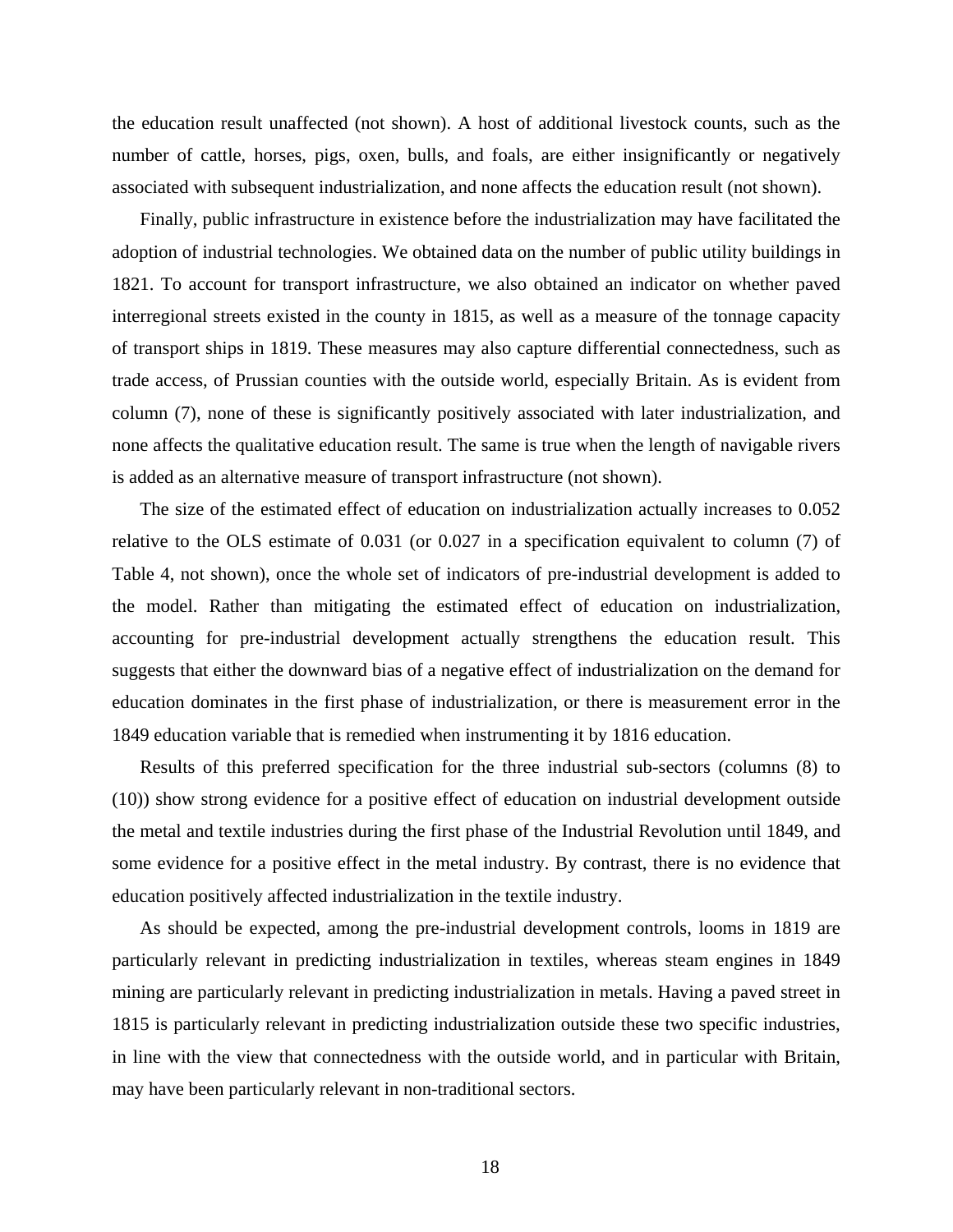#### *C. The Second Phase of Industrialization*

Table 5 reports results of the model with pre-industrial development controls for the second phase of industrialization. Both OLS and IV estimates show a significant positive effect of literacy (measured in 1871) on total manufacturing employment in 1882. Again, 1816 school enrollment is a strong instrument for 1871 literacy in the first stage of the IV specification. The significant positive impact of education on industrialization is evident both in the industries outside metals and textiles and in the metal industry, but again not in textiles. It seems that by focusing on the textile industry, a lot of the existing literature may have missed the important role of education in the Industrial Revolution (see Section V for further discussion).

We can now turn to a discussion of the size of the estimated effect of education in the two phases. Our estimates suggest that in 1849, a 10 percentage point (p.p.) higher school enrollment rate led to 0.5 p.p. higher per-capita factory employment (equivalent to 0.9 p.p. higher perworker factory employment, see Section IV.E below). In the 1870s/80s, a 10 p.p. higher literacy rate led to 1.0 p.p. higher per-capita manufacturing employment (or 2.6 p.p. higher per-worker manufacturing employment). This may not seem very much, as it suggests that only one in four additionally educated workers went into industrial production in 1882, and only one in ten in 1849. The majority of workers with basic education still worked outside the industrial sector.

However, the estimated effect sizes are very substantial when viewed against the average level of industrialization reached at the time. In 1849, average per-capita factory employment across the Prussian counties was only 1.8% (ranging from 0.4% to 8.5% from the  $1<sup>st</sup>$  to the 99<sup>th</sup> percentile of counties). A simple linear simulation would suggest that if all Prussian counties would have had only the education level of the  $1<sup>st</sup>$ -percentile county (46% rather than the actual average 80% school enrollment rate), then per-capita factory employment would have been 1.8 p.p. lower. In other words, in this thought experiment, there would virtually not have been any industrial production in Prussia if it had had such a low level of education.

Similarly, if all Prussian counties would have had only a literacy rate of 46% in 1871 (the  $1<sup>st</sup>$ percentile county) rather than the actual average 84%, then 1882 per-capita manufacturing employment would have been 3.8 p.p. lower. This amounts to a third of actual total per-capita manufacturing employment of 11.6%. In sum, the variation in education that existed across Prussian counties can account for a substantial part of Prussian industrialization.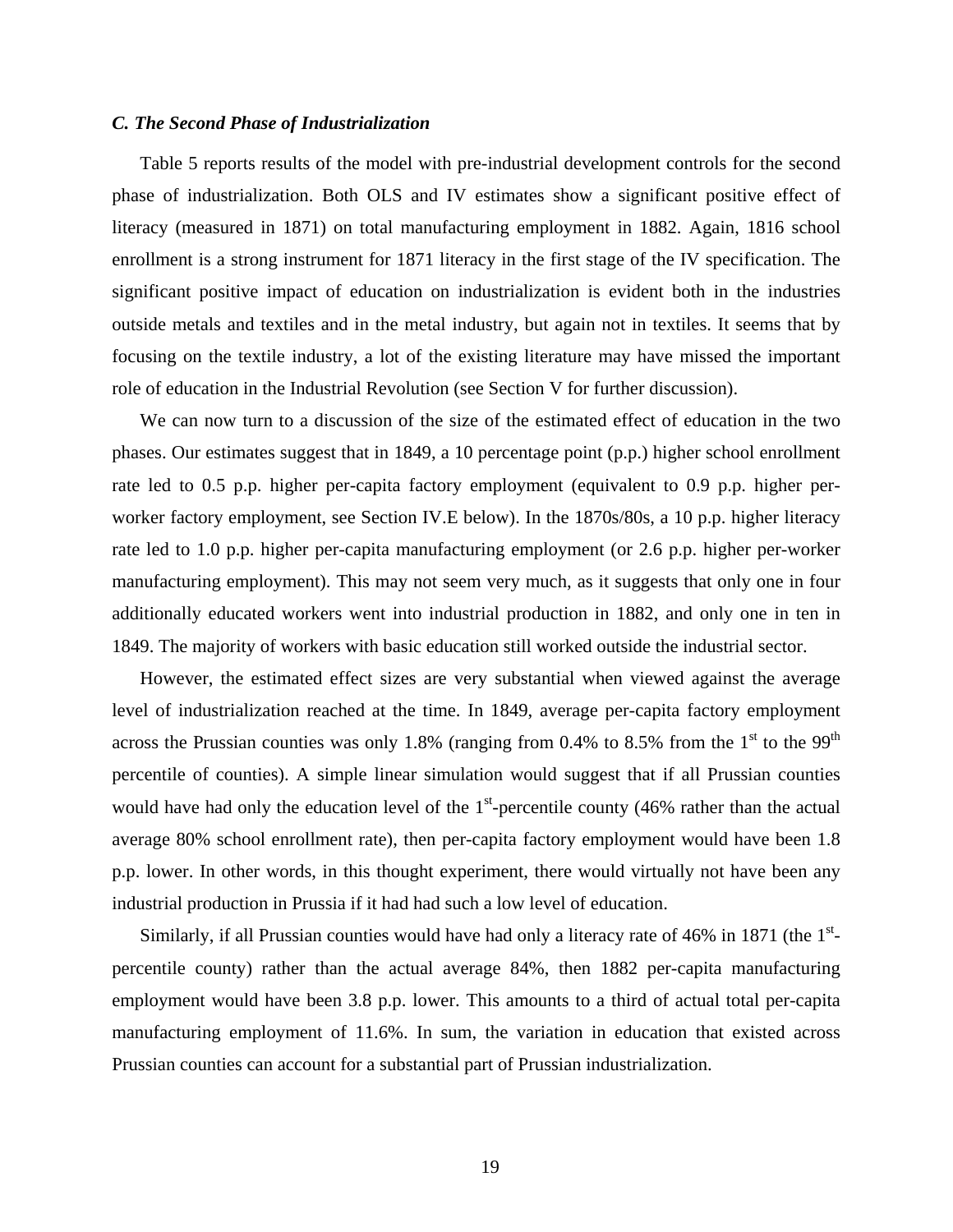The estimates of Table 5 do not control for the level of industrialization already reached by the end of the first phase of the Industrial Revolution. To depict the effect of education on the progress of industrialization during the second phase, between 1849 and 1882, Table 6 adds the level of industrialization reached in 1849 as a control variable. Given this control, we can add 1849 enrollment as a second instrument in addition to 1816 enrollment in this specification. The Sargan tests do not reject the validity of the over-identification restrictions (although they come close in textiles, where we do not find an education effect). In all three sectors, the 1849 share of factory workers in the sector enters significantly and strongly in predicting the 1882 employment share in the sector. Still, the significant positive impact of education on industrialization outside textiles remains, albeit slightly (but not statistically significantly) smaller. Thus, education affected industrialization not only during the first phase of the Industrial Revolution, but also the additional progress of industrialization during the second phase.

#### *D. Distance to Wittenberg as an Alternative Instrument*

Distance to Wittenberg, suggested as an alternative instrument for the spread of education within Prussia because of Luther's urge for Bible reading, is indeed a strong instrument for our education measures both in 1849 and 1871 (Table 7). The specification confirms our previous results: Education has a significant positive effect on total industrialization during both phases of the Industrial Revolution, which is strongly borne by industrialization outside metals and textiles.

In the metal industry, the effect is again marginally significant in the first phase and strongly significant in the second phase. By contrast, the effect is again insignificant in the textile industry (not shown) in the first phase (it gets significantly positive in the second phase in some but not all specifications). The coefficient for industries other than metals and textiles in the second phase is substantially larger with the Wittenberg instrument than in the previous specifications.<sup>15</sup>

#### *E. Additional Robustness Tests*

1

To test whether Protestantism had a significant independent effect on industrialization, we can add the share of Protestants in a county to the model. Such a model is reported in columns (1) and (5) of Table 8. In line with Becker and Woessmann (2009), the Protestant share is not

<sup>&</sup>lt;sup>15</sup> The difference in point estimates may result from different complier sub-populations being affected by the different instruments. Results are similar when we apply both instruments together (not shown).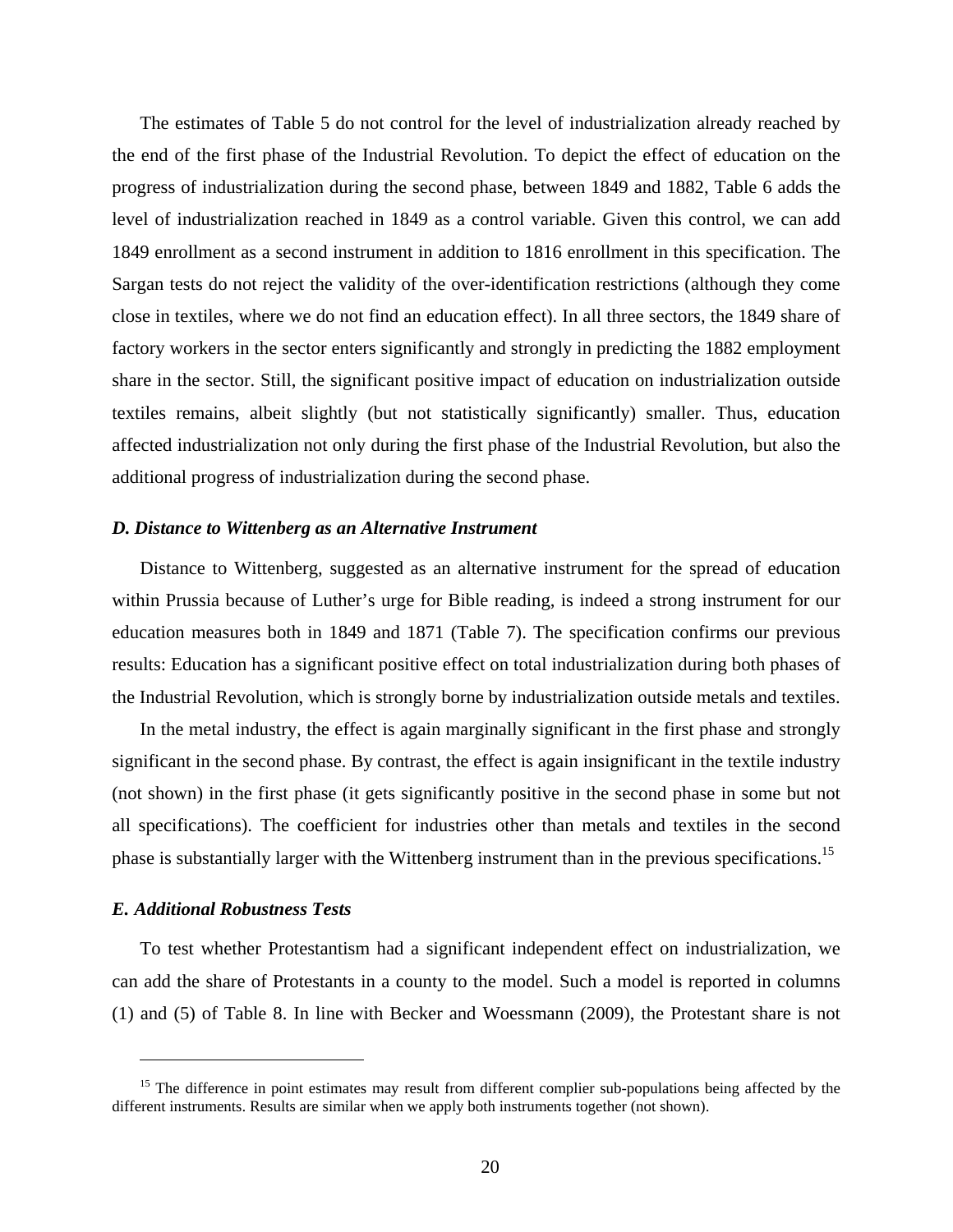significantly associated with industrialization once the effect of education is controlled for. The next columns add the share of Jews, which is negatively associated with industrialization. This may depict the traditional role of the Jewish community in merchant occupations, outside industry. The effect of education is robust to the inclusion of the religious indicators.

To test whether it mattered how long a county had been part of the common institutional and legal framework of Prussia, columns (3) and (8) add the year when a county was annexed by Prussia. While later annexations tended to be more likely to industrialize during the second phase, accounting for this actually increases the estimated effect of education.

The county of Iserlohn, which was well-known as a leading industrial center worldwide in the first half of the  $19<sup>th</sup>$  century for its large metalworking factories (evidenced, for example, by an Iserlohn-produced coat of mail on display in the Tower of London), is a significant outlier in metal factories during the first phase. In Iserlohn, 16.5% of the population worked in metal factories in 1849, whereas the next-biggest share in any other Prussian county was 5.9%. The qualitative results on the impact of education on industrialization are unaffected when estimating the models without Iserlohn to ensure that results are not driven by this outlier (not shown).

To test whether our estimates are affected by local migration, we compute the average of the education variables for each county and its neighboring counties (defined as sharing a border). In some cases, children from one county might have enrolled in school in a neighboring county, so that this average might reduce measurement error in the education variables. The average education level also addresses the fact that the industrial labor force might have been recruited on a broader regional market, capturing regional migration in search of employment. As the results reported in columns (4) and (9) of Table 8 show, results are robust when using the regional average of the education variables. The point estimates even increase in size, suggesting that regional migration for school or work might indeed attenuate the previous findings.

As additional tests for migration, we can add indicators of the shares of the county population that were born in the respective municipality and that are of Prussian origin, both available for 1871 (not shown). The estimated effect of education is robust to the inclusion of these migration indicators and even increases in size, again suggesting that if anything, migration biases the estimated effect of home-county education downwards.

All models so far measure industrial employment as a share of the total county population, which is unaffected by possible endogeneity of total employment. Columns (5) and (10) of Table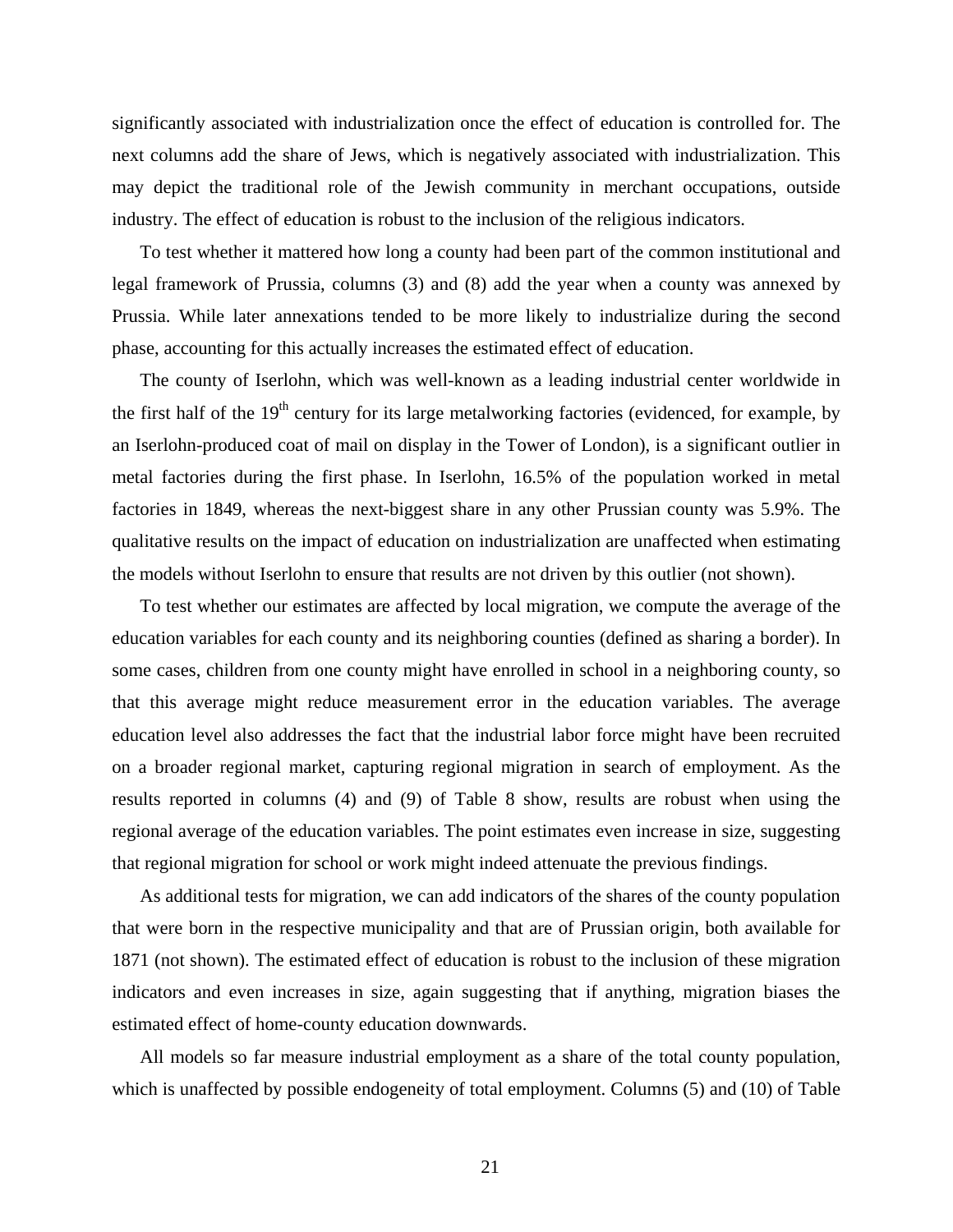8 instead use the share of industrial employment in the occupied labor force as the dependent variable. The results suggest that a 10 percentage point (p.p.) increase in our education measures resulted in an 1849 share of factory workers in the labor force that was 0.9 p.p. higher, and in an 1882 share of manufacturing workers in the labor force that was 2.6 p.p. higher. Results are very similar when using the population aged older than 16 (available in 1849) or the population aged 20 to 69 (available in 1882) as the denominator instead of the occupied labor force.

Results reported so far refer to basic education, measured by enrollment rates in elementary and middle schools and by literacy rates. On average, enrollment rates in upper-secondary schools did not surpass 5 percent throughout our  $19<sup>th</sup>$ -century data, and a maximum of eight universities existed on Prussian ground. When we add upper-secondary enrollment rates and universities to our models, they do not enter significantly (mostly with a negative point estimate) and do not change the significant positive effects of basic education (not shown). This suggests that the basic follower mechanisms highlighted in Section I which stress the role of basic education for technology diffusion, rather than higher-skill or entrepreneurial channels, were most relevant for relative regional industrialization in Prussia in the  $19<sup>th</sup>$  century.

Finally, Table 9 reports a set of geographical robustness tests. As is evident in Figure 1, Prussia in 1849 was divided into two separated parts – the Rhineland and Westphalia to the West and the other provinces to the East. To ensure that results are not driven by this separation, columns (1) and (5) add a dummy for the Western parts. Results are qualitatively unaffected, and the Western dummy is insignificant. However, it enters significantly negative in the estimation for industries outside metals and textiles and significantly positive for the metal industry (not shown), in line with the coal-driven industrialization in the Ruhr area. Still, the qualitative results on the effect of education remain unaffected also in the two sub-sectors.

To control for possible differences in counties with Slavic languages, columns (2) and (6) add an indicator for counties located in Poland today. While the indicator enters significantly negatively (although not outside metals and textiles, not shown), the qualitative results for the education effect remain the same. The same qualitative results are also obtained when including an indicator for the three predominantly Polish-speaking provinces Prussia, Poznan, and Silesia.

As additional geographical robustness tests, columns (3) and (7) augment the model by distance to Berlin as the Prussian capital, distance to the closest province capital, and distance to London. The latter measure may capture effects of the geographical distance to Britain, where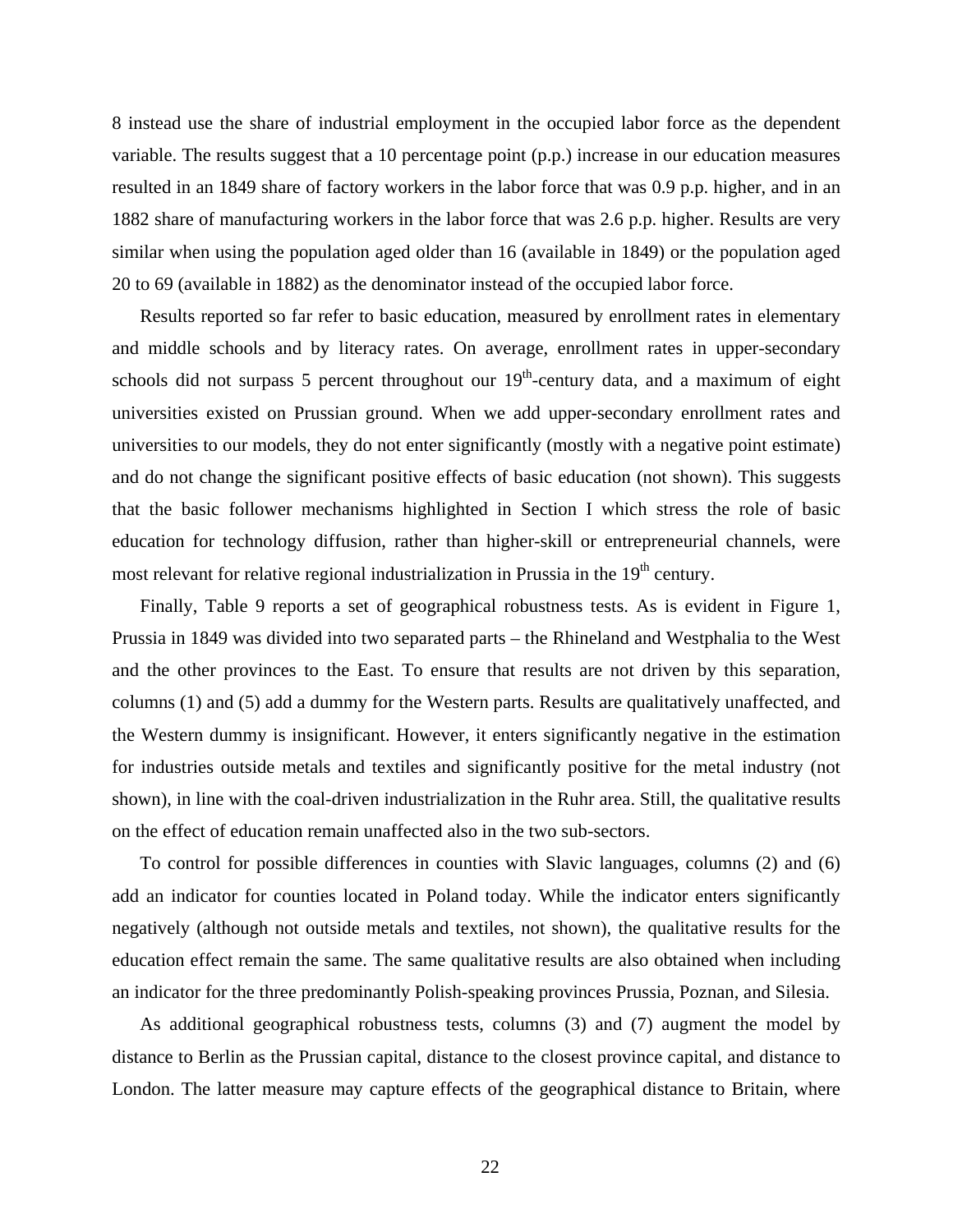the new industrial technologies originated. As expected, industrialization is lower, the further away a county is from London and from Berlin, and the closer it is to a province capital. However, none of these controls affects the qualitative result on the role of education in industrialization. The specification in columns (4) and (8) even adds a full geographical grid of latitude and longitude, again leaving the education result unaffected.

#### **V. Interpretation in Relation to Existing British Evidence**

The reported results constitute a substantial change in the empirical assessment of the historical role of education in the transition to modern industrial growth. The literature so far has not found a similar education effect during the first phase of the Industrial Revolution in Britain (cf. Mitch 1999 for an encompassing review). We propose four likely reasons for the differing findings, all of which – while necessarily speculative – seem to us to carry some truth. The four arguments are data availability, specifics of the textile sector, differences between industrial leader and follower countries, and Humboldt's educational ideal.

The first and most likely cause for a lack of evidence in Britain is the lack of relevant data needed for a thorough test of the role of education in industrialization. Absence of proof is not proof of absence. The data situation in Britain is very different from Prussia. Industrialization in Britain started earlier, in the second half of the  $18<sup>th</sup>$  century. But the first national schooling survey was in 1818 (Mitch 1999), and the first centrally administered census covering all household members was not conducted until 1841. As a consequence, British studies have to rely mostly on Parish registers (often drawing on poor proxies for education like signatures in marriage registers), which by necessity remain eclectic and limited in comparability compared to the representative data from full national censuses available in Prussia.

The main evidence underlying the argument of a limited role of education in British industrialization is that the level of education stagnated during the first phase of the Industrial Revolution in England and that its use actually declined in some leading sectors. Even though both findings are highly contested, they surely contain some truth (Mitch 1999). However, this is no evidence that education was not important for the *emergence* of industrial production and for development during the Industrial Revolution more generally (cf. Laqueur 1974 for a similar argument). It is clearly possible that education was relevant for the emergence and adoption of British industrialization in the late  $18<sup>th</sup>$  century, while the demand for education then declined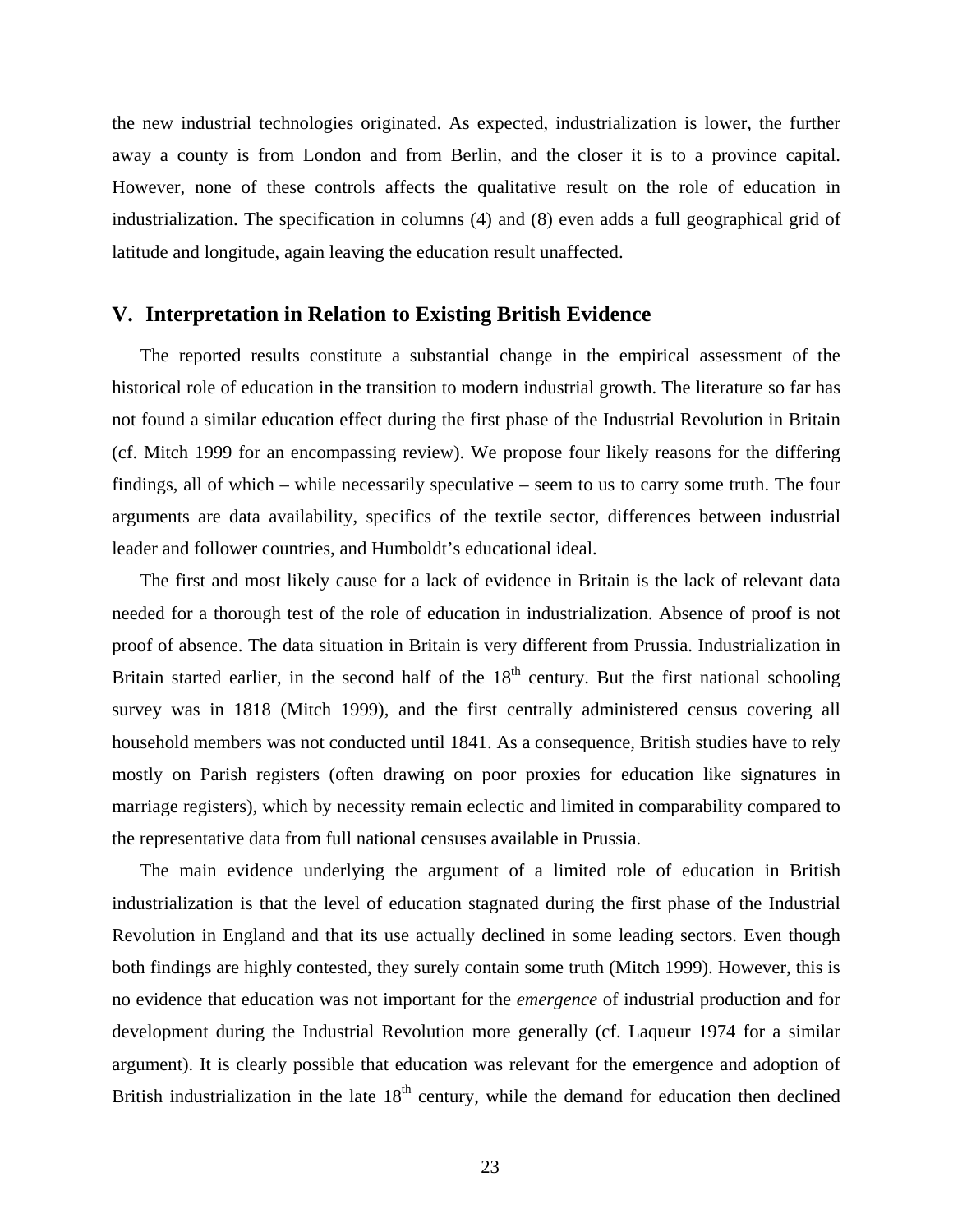during the first phase of industrialization. Education may be required for the management, scientific, and engineering tasks to decipher, understand, and adopt a new technology and discover and master the tricks necessary in production. But once adopted, the technology gets standard, the production task ordinary, and education less important in production. To test the relevance of education for British industrialization, one would thus need cross-sectional data on education *before* the emergence of industrial technologies. The role of pre-existing education for industrialization in Britain has not been tested, and it seems that the required data do not exist.

The data argument also contains a deeper point. British evidence – including the growthaccounting analysis by Crafts (1995) – tends to focus on *changes* in education, as does Lundgreen's (1976) Prussian aggregate-level analysis for 1864-1911. However, if the theoretical framework outlined in Section I is correct, which models the role of education not as a standard factor of production but as facilitating technological diffusion, it is not the *change* in education that is relevant for industrialization, but the *level* of education (cf. Krueger and Lindahl 2001).

Second, the focus of the existing Industrial-Revolution literature on cotton textiles may be misleading (cf. Komlos 2000). The bulk of British evidence on the role of education is for the textile sector, and it is there that education levels may actually have declined (Mitch 1999). According to our Prussian findings, the textile sector may be very different from most other industries in terms of the role of education. A possible reason for this is that innovations were much more incremental and less disruptive in textiles than in other industries. New technologies in textiles built closely on previously available technologies. By contrast, many other industries only emerged during the Industrial Revolution, or at least had their processes transformed much more radically. According to our theoretical framework, the role of education was much more limited where the need to adapt to radical change was less intensive. Because textile production existed before industrial times as a substantial sector, industrial development in textiles may have exhibited substantial path dependence (as evidenced above by the effect of 1819 looms on 1849 textile factories). This may have been aggravated by the existence of substantial sunk costs (as suggested by the fact evident in our archive data that hand-driven looms existed in the same factories next to mechanical ones for a long time; cf. also Henning 1995).

The incremental development also made applied types of sector-specific knowledge, more easily acquired through informal instruction on the job, more relevant in textiles than general types of knowledge acquired through formal education (cf. Crafts 1995, 1996 and Mitch 1999 on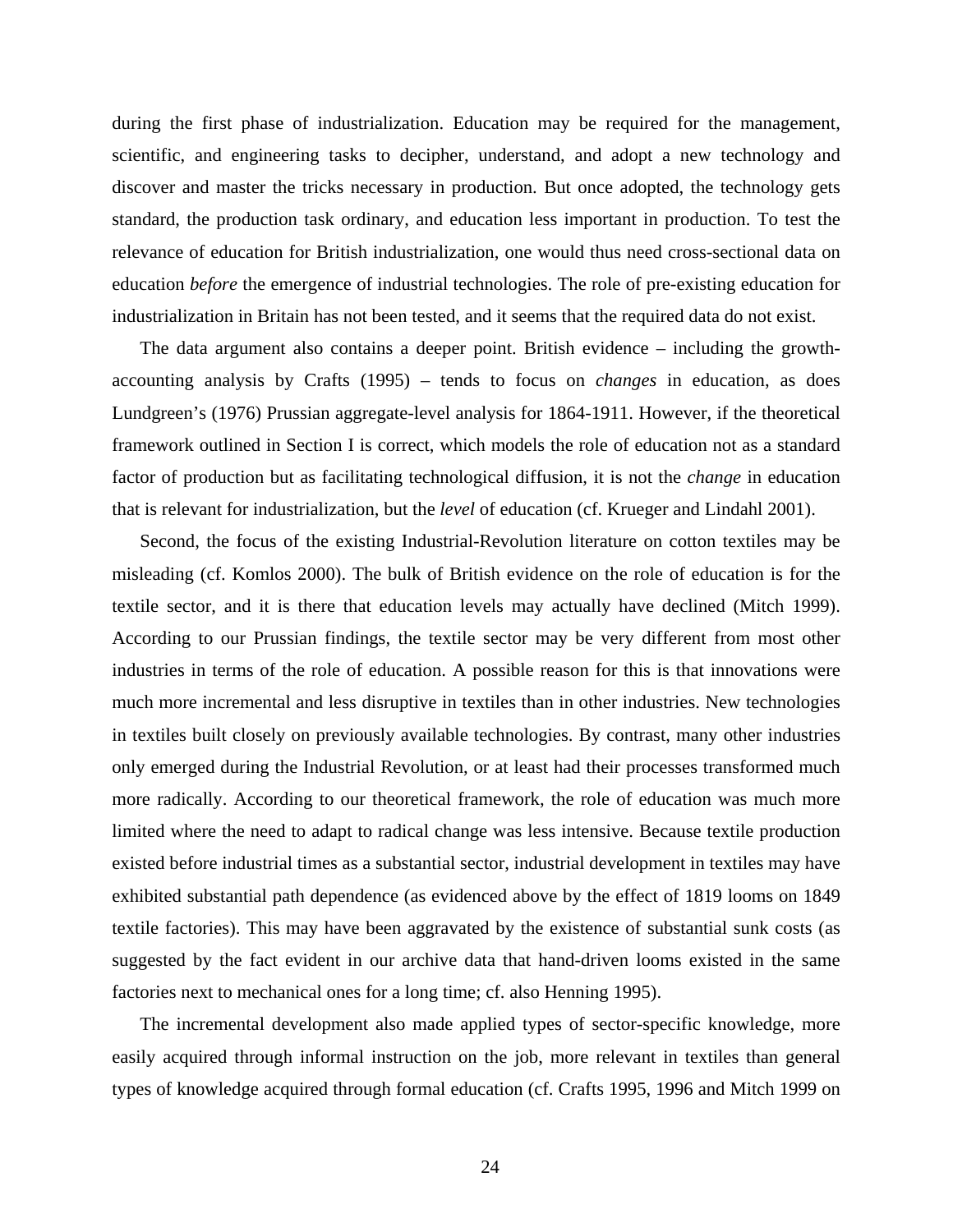the substantial role of informal learning in Britain). Another possibility is that child labor was more prevalent in textiles than in other industries, reducing the estimated effect of education. Also, establishing industrial factories in textiles, where they displaced existing non-factory production, created more social unrest than in completely new industries (Weber 2003, p. 326), possibly inducing textile entrepreneurs to evade educated regions. Textile industrialization in Prussia was "very slow" and "extended over a whole century", so that it was "not possible to speak of a take-off" in the German textile industry (Henning 1995, pp. 139, 144). In Prussia, an additional reason for this may have been cheap import competition (amplified by the fact that Prussia could not grow cotton and had no colonies at the time). As a consequence, in contrast to Britain, textiles were not a leading sector of industrialization in Prussia (Henning 1995).

While the first two points imply that education may have had the same effect in each sector in Britain as in Prussia, the remaining two points suggest a larger education role in Prussia.

The third point is the core argument of the leader-follower model outlined above, where the role of education emerges from the need to adjust to exogenously determined changes. This makes education particularly relevant in an imitating country like Prussia at the beginning of its industrialization. By contrast, the factors determining the truly innovative development in the industrial leader country Britain may be different (see Section I). As the innovation literature duly points out, much innovative activity has a lot of chance to it (cf. Crafts 1995 for an application to the Industrial Revolution), and the skills needed for innovation may (or may not) be quite different and less dependent on formal education than the skills needed for imitation. Of course, the application stage in some regions and factories in Britain may not have been too different from the catch-up phase in Prussia. But again, less formal forms of communication and instruction were available inside Britain that were not available for people outside Britain who had less interaction with the new technologies and even spoke a different language.

The fourth point refers to the type of education most relevant for the ability to adjust to change (cf. Appendix B). Here, the reforms of the Prussian education system famously initiated by Wilhelm von Humboldt as Prussian Minister of Education in 1808 receive particular relevance. As Jeismann (1987, p. 5) points out with regard to the 1806-1813 period of Napoleonic reign in Prussia, "The 'period of the French' was the incubation period of the German education system of the  $19<sup>th</sup>$  century." The education reforms had a key function in the more general Prussian reforms at the time, which presupposed a type of citizen able to act as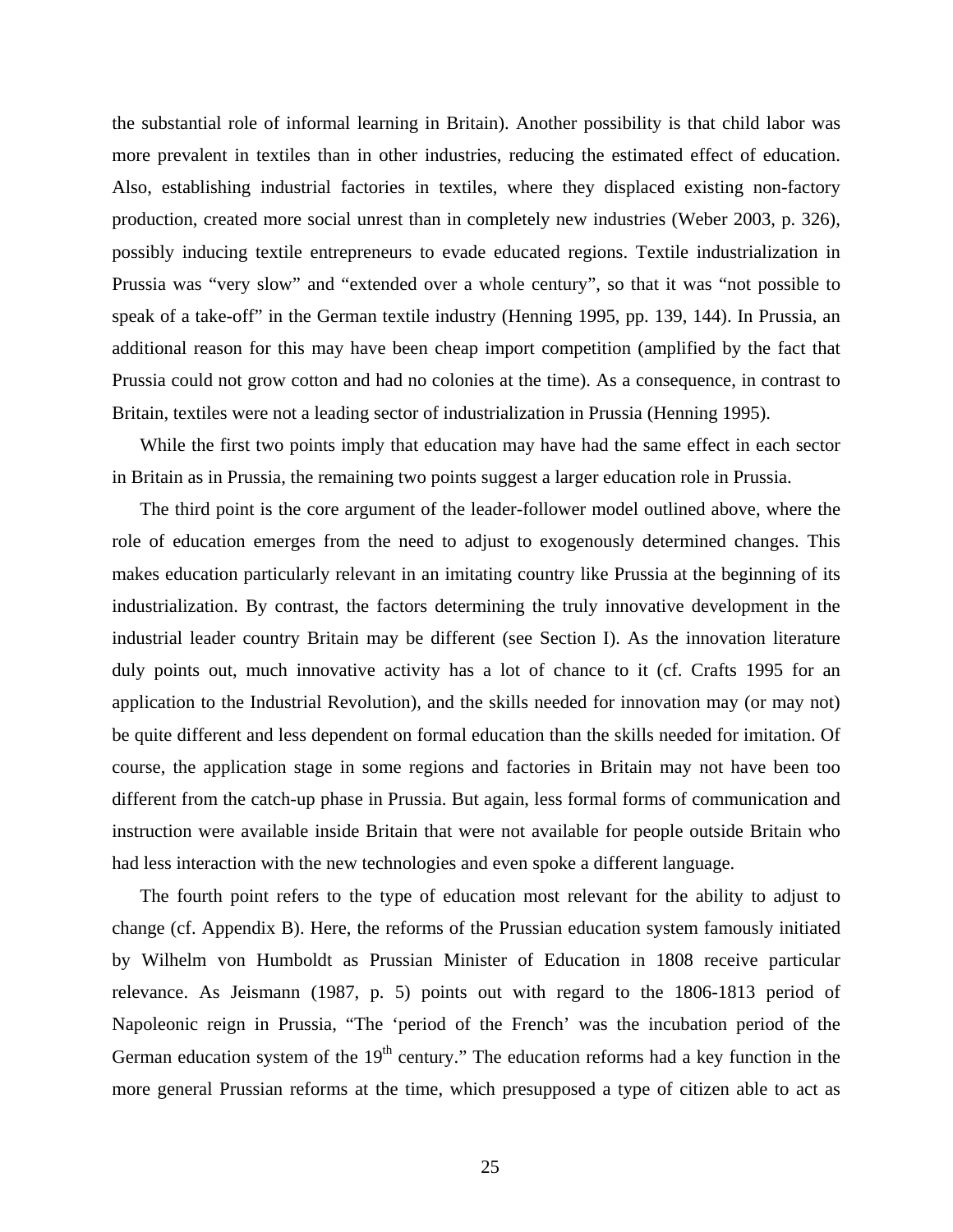self-responsible human being. Humboldt managed to initiate fundamental reforms of curricula, teaching methods, teacher education, and auditing in the school system. The reforms were rather pragmatic, and many sources report that as early as 1811, they were successfully implemented even in distant regions and had visible consequences in schools (cf. Schmitt 2001).

The reforms advanced Humboldt's humanistic educational ideal of an encompassing general education which aimed to implant the ability of rational thinking in the broad masses. The general knowledge of the Humboldt type may be particularly relevant to foster the ability to deal with economic disequilibria. According to the Handbook of German Education History (Jeismann 1987, p. 13), the expansion of the education system fostered industrial modernization with lasting effect, particularly "through an education, extending by and by into the broad masses, to ways of thinking that were oriented ultimately at scientific rationality, by familiarization with intellectual rigor, accuracy, and verifiability of the results of one's own endeavors." Although not focusing on specific technical abilities, the Prussian education system may thus have fostered the ability to learn how to learn, which provides the basis for independent study in a synergistic learning process (cf. Cunha and Heckman 2007 for a modern emphasis). Compared to all other countries, Prussian schools may have taught a curriculum that was of particular use in adopting new technologies (cf. Easterlin 1981 for an example that a rationalistic education was not the uniform rule at the time). Somewhat ironically, although the Humboldt reforms were partly aimed against an excessively utilitarian type of education that conveyed just the skills necessary for a specific occupation, they may actually have imparted exactly the type of skills necessary for an economy in which adaptation to rapid change was asked for.

#### **VI. Conclusion**

This paper has analyzed the role of education in industrial catch-up across Prussian counties over the 19<sup>th</sup> century. Although historical commentary sometimes argues that education played a prominent role in the emerging Industrial Revolution, positive evidence on this is virtually nonexistent. Sound empirical evidence, mostly restricted to textile industries in the industrial leader Britain, rather suggests no role for education, at least during the first phase of industrialization.

By contrast, we find that education had a significant effect on aggregate industrialization in both phases of the Industrial Revolution in Prussia. The aggregate result conceals important sectoral differences, though. In fact, there was no such effect in the textile industry in either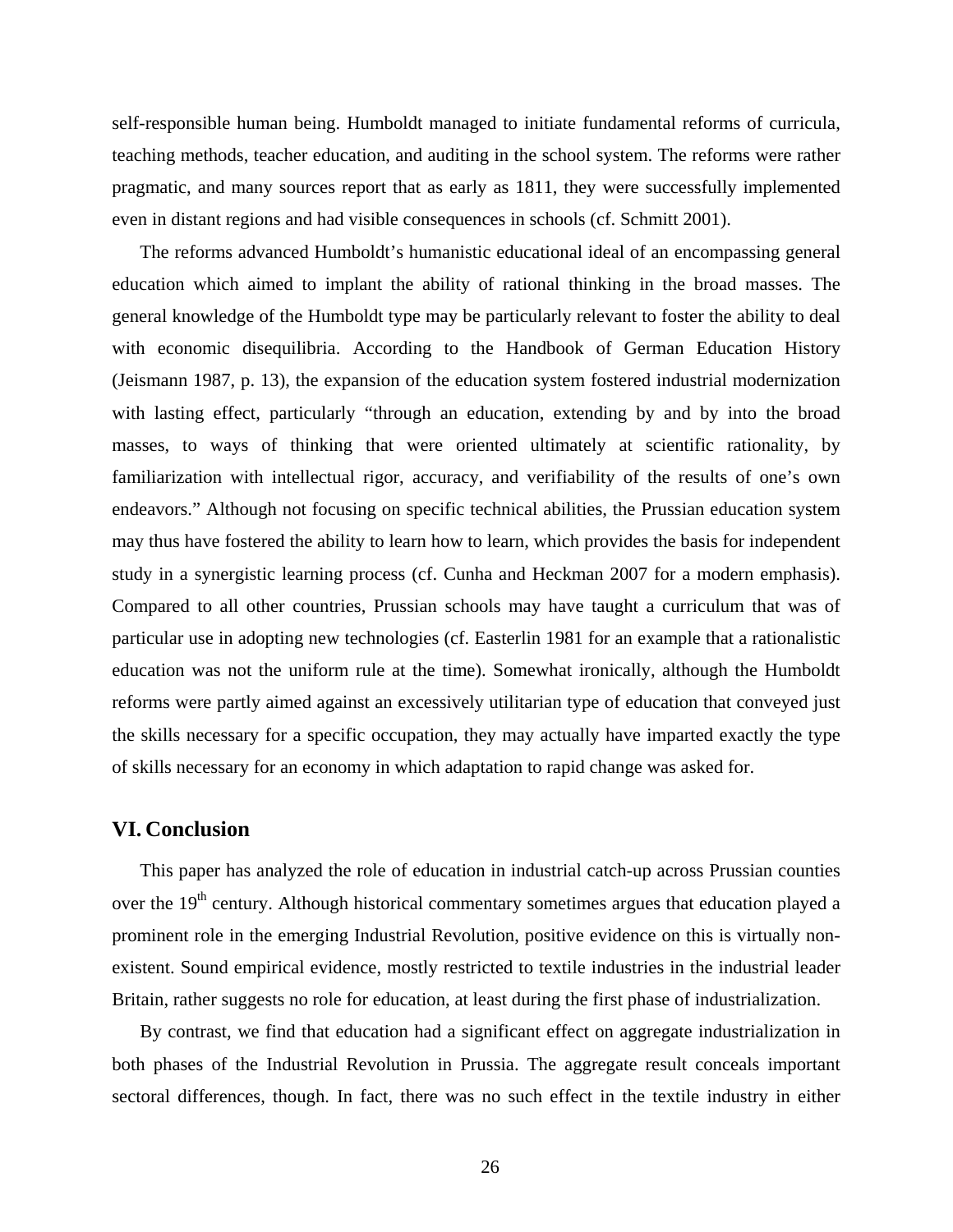phase of industrialization, possibly due to substantial path dependence that made change in this sector slow and incremental rather than disruptive, in particular in Prussia. But the effect of education is substantial during both phases of industrialization in the bulk of industry, outside textiles. Industrial development in the non-textile sectors, which experienced more radical change or even evolved all new, depended on the availability of an educated population that was earlier aware of the productive potential of new technologies and more capable of adjusting to changed situations. Some regions lacked these skills necessary to adopt the new industrial technologies from and catch up to Britain. Quantitatively, the variation in education levels that existed across Prussian counties can account for a substantial part of Prussian industrialization. A simple linear simulation suggests that if all Prussian counties had had only the education level of the  $1<sup>st</sup>$ -percentile county, there would not have been any noteworthy industrialization in Prussia by 1849 and only about one third of the actual industrialization in 1882.

Our empirical identification builds on an "historical experiment": The Industrial Revolution came as an exogenous shock to Prussia once the fundamental institutional reforms of the early 1800s had unleashed the potential for economic change. We estimate what happens if different regions of the same country with different levels of pre-existent education are shocked with new industrial technologies from outside that did not exist before. This is the classical situation modeled by leader-follower models of technological catch-up. The general basic education implemented by Humboldt in Prussia, which aimed at creating independent rational thinking and self-responsible action among the broad masses, proved particularly relevant in this setting which asked for the ability to deal with change. In line with this, we find significant effects for basic education, but not for upper-secondary and higher education.

Our econometric model uses education levels that predate industrialization in Prussia (1816) as instruments for education levels observed during the first (1849) and second (1882) phase of industrialization, made possible by our unique census-based database covering all 334 Prussian counties over the  $19<sup>th</sup>$  century. By exploiting this panel structure, we are able to use only that part of the educational variation during industrial times that can be traced back to variation preexisting industrial times, stemming from historical peculiarities. This approach rules out the most obvious sources of endogeneity in the education-industrialization nexus. The 1816 level of education is not affected by changes in demand that might have been brought about by industrialization itself, as modeled in most unified growth theories (cf. Galor 2005).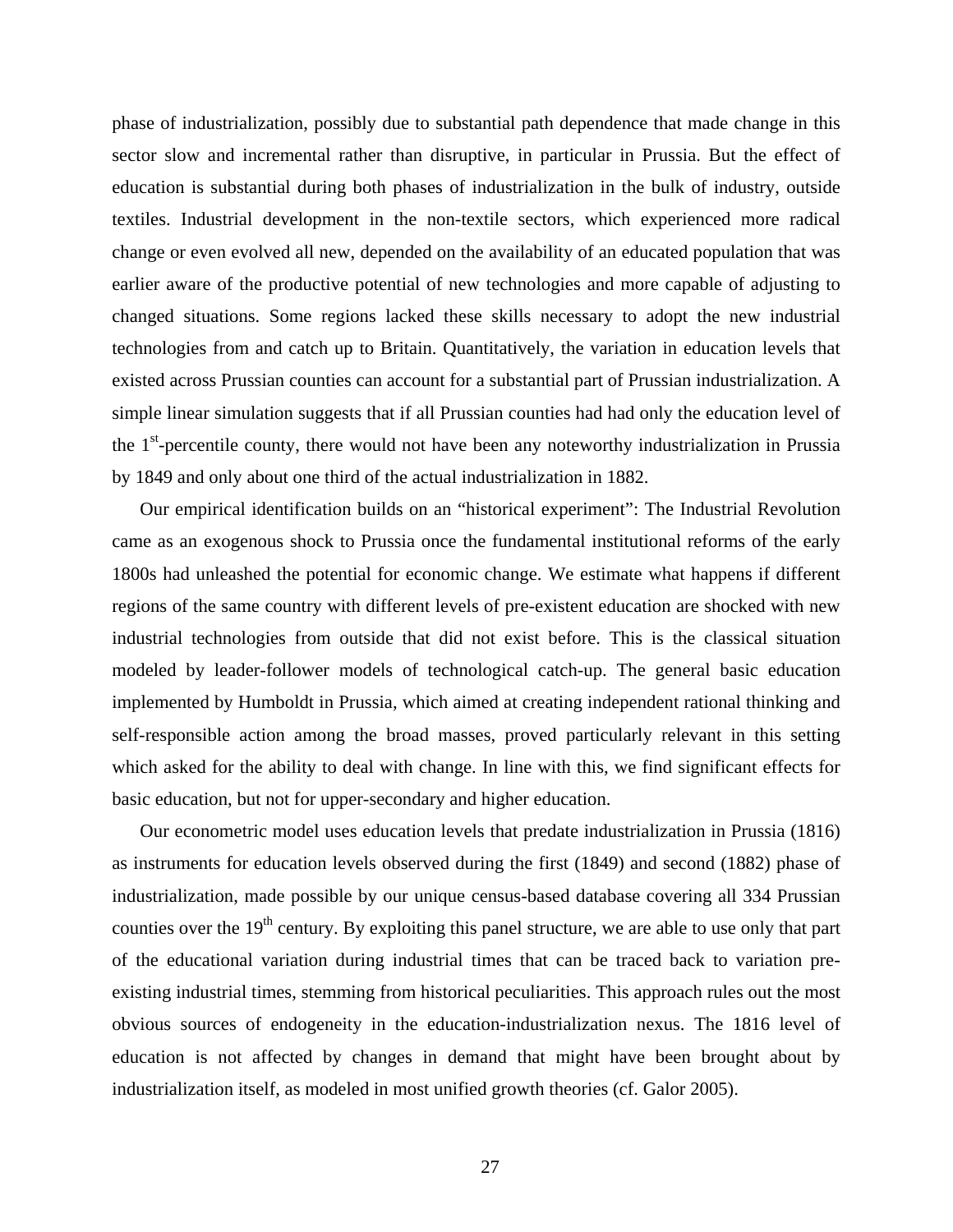Because our approach exploits variation within one country across counties which share a common set of basic institutional, legal, cultural, and climatic features, we can rule out substantial biases from correlations of 1816 education levels with institutional and geographic factors that are related to subsequent industrialization. To further rule out biases from the possibility that industrialization may have been facilitated by the level of pre-industrial development (possibly correlated with pre-industrial education), we compiled a rich set of preindustrial development indicators, including measures of pre- and proto-industrial technologies, urbanization, agricultural development, natural resources, and infrastructure. Although several of these indicators are indeed significantly related to subsequent industrialization, none of them affects the estimated effect of education on industrialization.

As another approach to identification, we exploit the fact that the  $16<sup>th</sup>$ -century concentric spread of Protestantism in Prussia gave rise to educational variation, owing to Luther's urge that each Christian should be able to read the Bible (Becker and Woessmann 2009). Using distance to Wittenberg as an alternative instrument for education, we corroborate our findings.

Our results suggest that without her internationally outstanding education system before the onset of the Industrial Revolution, Prussia would probably not have been able to be a successful industrial follower, to the extent that she managed to take over technological leadership from Britain in many sectors by the end of the  $19<sup>th</sup>$  century (cf. Landes 1969). In line with catch-up models in the spirit of Nelson and Phelps (1966), technological diffusion depended strongly on investments in human capital. Economic history may in fact be more in line with this type of growth models than was previously thought. In terms of the adoption of new technologies (rather than their subsequent use in production when they have become standard), human skills may have been a complement to new technologies not only starting with the early  $20<sup>th</sup>$  century, as shown by Goldin and Katz (1998), but even earlier. Education played a much larger role both in the first and the second phase of the Industrial Revolution outside Britain than most assessments based on the current state of empirical evidence seemed to suggest. The relative importance of the different reasons for the differing findings between Prussia and Britain – inferior British data, textile-sector specifics, leader-follower differences, and Humboldt's ideals in Prussian education – open a range of interesting questions for future research.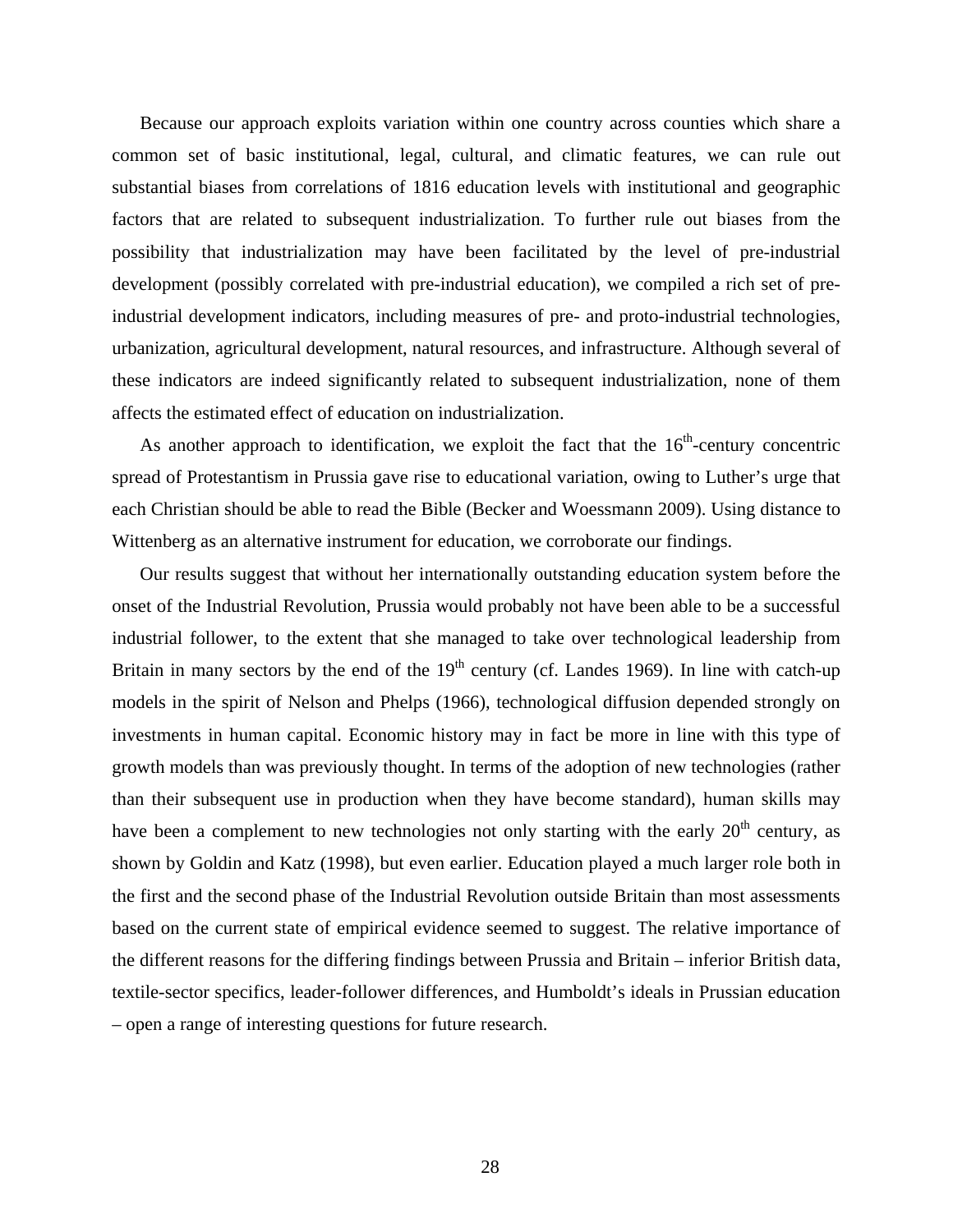#### **References**

- Abramovitz, Moses (1986). Catching Up, Forging Ahead, and Falling Behind. *Journal of Economic History* 46 (2): 385-406.
- Acemoglu, Daron, Philippe Aghion, Fabrizio Zilibotti (2006). Distance to Frontier, Selection, and Economic Growth. *Journal of the European Economic Association* 4 (1): 37-74.
- Acemoglu, Daron, Davide Cantoni, Simon Johnson, James A. Robinson (2008). From Ancien Régime to Capitalism: The Spread of the French Revolution as a Natural Experiment. Harvard University, Mimeo. Forthcoming in: Jared Diamond, James A. Robinson (eds.), *Natural Experiments of History*. Cambridge, MA: Harvard University Press.
- Acemoglu, Daron, Simon Johnson, James A. Robinson (2002). Reversal of Fortune: Geography and Institutions in the Making of the Modern World Income Distribution. *Quarterly Journal of Economics* 117 (4): 1231-1294.
- A'Hearn, Brian (1998). Institutions, Externalities, and Economic Growth in Southern Italy: Evidence from the Cotton Textile Industry,1861-1914. *Economic History Review* 51 (4): 734- 762.
- Allen, Robert C. (2003). Progress and Poverty in Early Modern Europe. *Economic History Review* 56 (3): 403-443.
- Allen, Robert C. (2009). *The British Industrial Revolution in Global Perspective*. Cambridge: Cambridge University Press.
- Bairoch, Paul (1988). *Cities and Economic Development: From the Dawn of History to the Present*. Chicago, IL: University of Chicago Press.
- Becker, Sascha O., Ludger Woessmann (2009). Was Weber Wrong? A Human Capital Theory of Protestant Economic History. *Quarterly Journal of Economics* 124 (2): 531-596.
- Benhabib, Jess, Mark M. Spiegel (2005). Human Capital and Technology Diffusion. In: Philippe Aghion, Steven N. Durlauf (eds.), *Handbook of Economic Growth*, Volume 1A, pp. 935-966. Amsterdam: North Holland.
- Bessen, James (2003). Technology and Learning by Factory Workers: The Stretch-Out at Lowell, 1842. *Journal of Economic History* 63 (1): 33-64.
- Blanchard, Olivier, Justin Wolfers (2000). The Role of Shocks and Institutions in the Rise of European Unemployment: The Aggregate Evidence. *Economic Journal* 110 (462): C1-C33.
- Borchardt, Knut (1973). Germany 1700-1914. In: Carlo M. Cipolla (ed.), *The Fontana Economic History of Europe, Vol. 4: The Emergence of Industrial Societies*, Part I, pp. 76-160. London: Collins.
- Clark, Gregory (2005). The Condition of the Working Class in England, 1209-2004. *Journal of Political Economy* 113 (6): 1307-1340.
- Clark, Gregory (2007). *A Farewell to Alms: A Brief Economic History of the World*. Princeton: Princeton University Press.
- Crafts, Nicholas F.R. (1977). Industrial Revolution in England and France: Some Thoughts on the Question, "Why was England First?" *Economic History Review* 30 (3): 429-441.
- Crafts, Nicholas F.R. (1995). Exogenous or Endogenous Growth? The Industrial Revolution Reconsidered. *Journal of Economic History* 55 (4): 745-772.
- Crafts, Nicholas F.R. (1996). The First Industrial Revolution: A Guided Tour for Growth Economists. *American Economic Review* 86 (2): 197-201.
- Cunha, Flavio, James J. Heckman (2007). The Technology of Skill Formation. *American Economic Review* 97 (2): 31-47.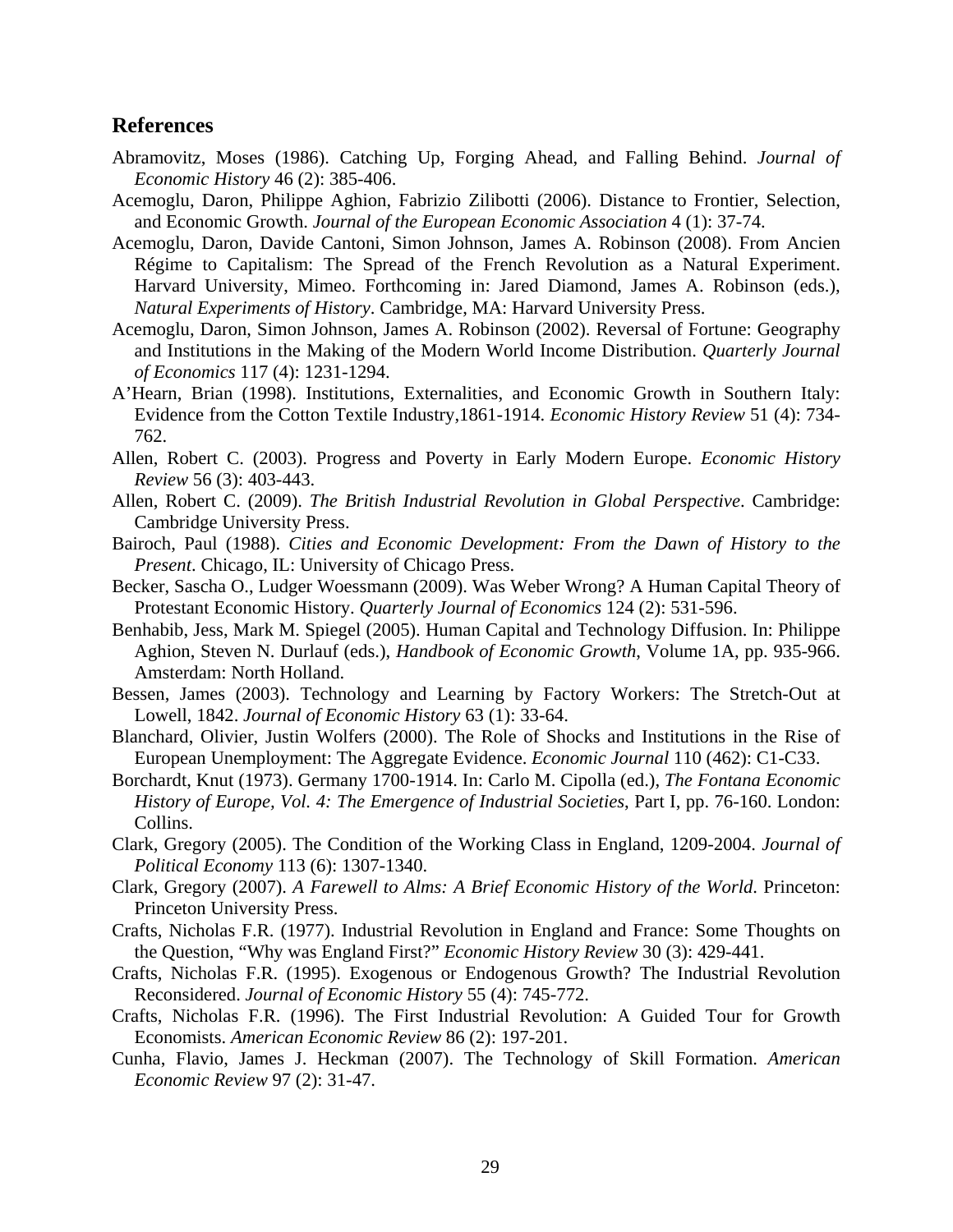- Easterlin, Richard A. (1981). Why Isn't the Whole World Developed? *Journal of Economic History* 41 (1): 1-19.
- Galor, Oded (2005). From Stagnation to Growth: Unified Growth Theory. In: Philippe Aghion, Steven N. Durlauf (eds.), *Handbook of Economic Growth*, Volume 1A, pp. 171-293. Amsterdam: North Holland.
- Galor, Oded, Omer Moav (2006). Das Human-Kapital: A Theory of the Demise of the Class Structure. *Review of Economic Studies* 73 (1): 85-117.
- Galor, Oded, Omer Moav, Dietrich Vollrath (2009). Inequality in Land Ownership, the Emergence of Human Capital Promoting Institutions, and the Great Divergence. *Review of Economic Studies* 76 (1): 143-179.
- Gerschenkron, Alexander (1962). *Economic Backwardness in Historical Perspective*. Cambridge, MA: Belknap Press.
- Goldin, Claudia, Lawrence F. Katz (1998). The Origins of Technology-Skill Complementarity. *Quarterly Journal of Economics* 113 (3): 693-732.
- Hahn, Hans-Werner (2005). *Die Industrielle Revolution in Deutschland*. 2<sup>nd</sup> edition. München: Oldenbourg.
- Hanushek, Eric A., Ludger Woessmann (2008). The Role of Cognitive Skills in Economic Development. *Journal of Economic Literature* 46 (3): 607-608.
- Henning, Friedrich-Wilhelm (1995). *Die Industrialisierung in Deutschland 1800 bis 1914*. 9<sup>th</sup> edition. Wirtschafts- und Sozialgeschichte, Band 2. Paderborn: Ferdinand Schöningh.
- Hoffmann, Walther G. (1963). The Take-off in Germany. In: Walt W. Rostow (ed.), *The Economics of Take-off into Sustained Growth*. London: Macmillan.
- Hohorst, Gerd (1980). Regionale Entwicklungsunterschiede im Industrialisierungsprozeß Preußens – ein auf Ungleichgewichten basierendes Entwicklungsmodell. In: Sidney Pollard (ed.), *Region and Industrialisation: Studies on the Role of the Region in the Economic History of the Last Two Centuries*, pp. 215-238. Göttingen: Vandenhoeck & Ruprecht.
- Jeismann, Karl-Ernst (1987). Zur Bedeutung der "Bildung" im 19. Jahrhundert. In: Karl-Ernst Jeismann, Peter Lundgreen, (eds.), *Handbuch der deutschen Bildungsgeschichte, Band III, 1800-1870: Von der Neuordnung Deutschlands bis zur Gründung des Deutschen Reiches*, pp. 1-21. München: Verlag C.H. Beck.
- Kiesewetter, Hubert (2004). *Industrielle Revolution in Deutschland: Regionen als Wachstumsmotoren*. Stuttgart: Steiner Verlag.
- Kindleberger, Charles P. (1995). Technological Diffusion: European Experience to 1850. *Journal of Evolutionary Economics* 5 (3): 229-242.
- Komlos, John (2000). The Industrial Revolution as the Escape from the Malthusian Trap. *Journal of European Economic History* 29 (2-3): 307-331.
- Königliches Handelsamt zu Berlin (1847). Ueber den Chausseebau in Preussen. *Handels-Archiv* 1847 (1): 93-109.
- Krueger, Alan B., Mikael Lindahl (2001). Education for Growth: Why and For Whom? *Journal of Economic Literature* 39 (4): 1101-1136.
- Landes, David S. (1969). *The Unbound Prometheus: Technological Change and Industrial Development in Western Europe from 1750 to the Present*. New York, NY: Cambridge University Press.
- Landes, David S. (1998). *The Wealth and Poverty of Nations: Why Some Countries Are So Rich and Some So Poor*. New York: W.W. Norton.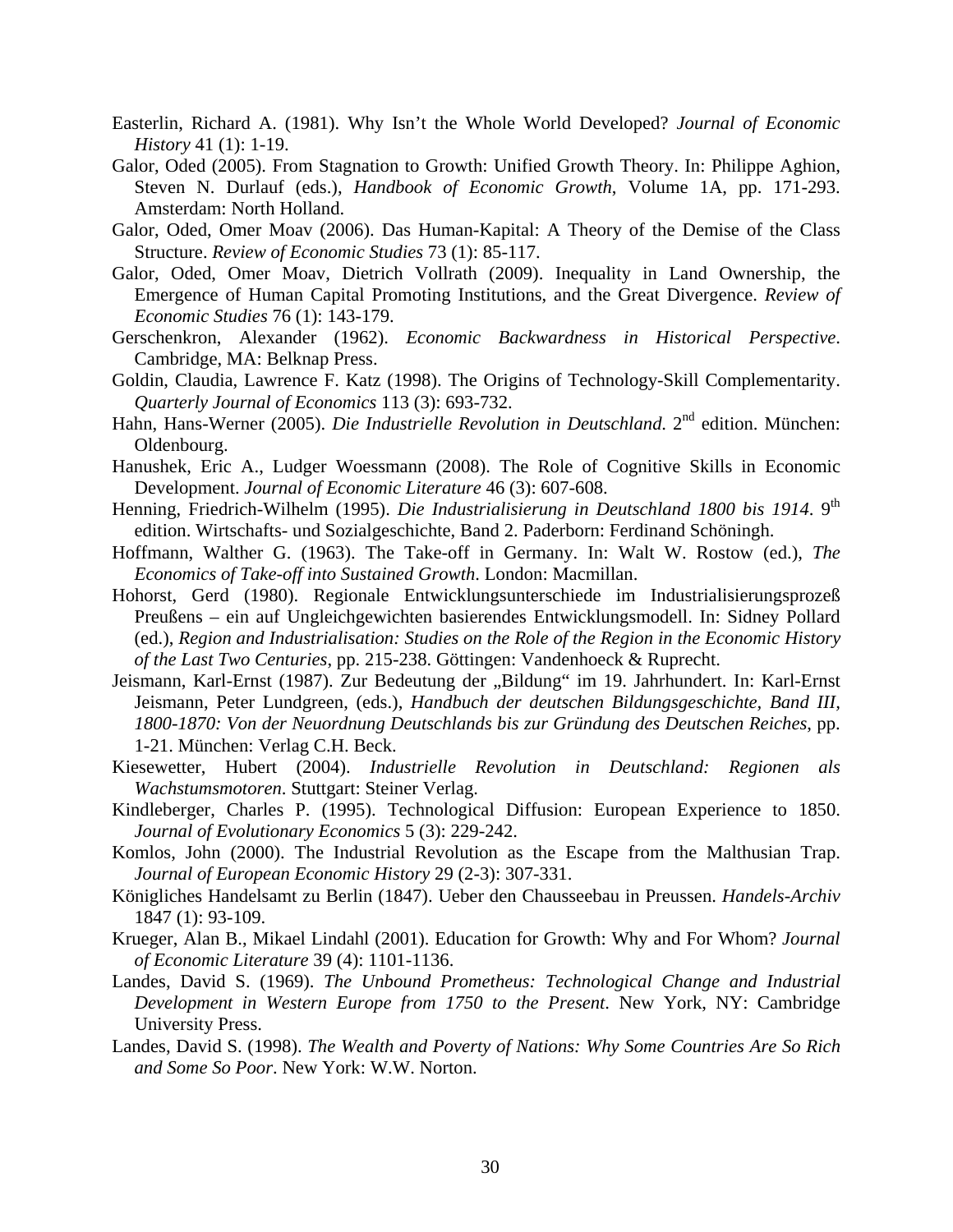- Laqueur, Thomas W. (1974). Debate: Literacy and Social Mobility in the Industrial Revolution in England. *Past and Present* (64): 96-107.
- Lenoir, Timothy (1998). Revolution from Above: The Role of the State in Creating the German Research System, 1810-1910. *American Economic Review* 88 (2): 22-27.
- Lindert, Peter H. (2004). *Growing Public: Social Spending and Economic Growth since the Eighteenth Century*. Two volumes. Cambridge: Cambridge University Press.
- Lundgren, Peter (1973). *Bildung und Wirtschaftswachstum im Industrialisierungsprozeß des 19. Jahrhunderts: Methodische Ansätze, empirische Studien und internationale Vergleiche*. Berlin: Colloquium Verlag.
- Lundgren, Peter (1976). Educational Expansion and Economic Growth in Nineteenth-Century Germany: A Quantitative Study. In: Lawrence Stone (ed.), *Schooling and Society: Studies in the History of Education*, pp. 20-66. Baltimore, Maryland: Johns Hopkins University Press.
- Mitch, David (1993). The Role of Human Capital in the First Industrial Revolution. In: Joel Mokyr (ed.), *The British Industrial Revolution: An Economic Perspective*, pp. 267-307. Boulder: Westview.
- Mitch, David (1999). The Role of Education and Skill in the British Industrial Revolution. In: Joel Mokyr (ed.), *The British Industrial Revolution: An Economic Perspective*, 2<sup>nd</sup> edition, pp. 241-279. Boulder: Westview.
- Mokyr, Joel (1990). *The Lever of Riches*. Oxford: Oxford University Press.
- Mokyr, Joel (1999). The New Economic History and the Industrial Revolution. In: Joel Mokyr (ed.), *The British Industrial Revolution: An Economic Perspective*, 2nd edition, pp. 1-127. Boulder: Westview.
- Nagel, Rolf (2004). Lehrer, Schüler und Schulen im preußischen Gelderland von 1814 bis 1818. In: Karl Keller, Rolf Nagel, Peter Stenmans (eds.), *Beiträge zur Kirchen- und Schulgeschichte des Gelderlandes*, pp. 525-579. Geldern: Verlag des Historischen Vereins für Geldern und Umgegend.
- Nelson, Richard R., Edmund S. Phelps (1966). Investment in Humans, Technological Diffusion, and Economic Growth. *American Economic Review* 56 (2): 69-75.
- O'Rourke, Kevin H., Jeffrey G. Williamson (1996). Education, Globalization and Catch-Up: Scandinavia in the Swedish Mirror. *Scandinavian Economic History Review* 43 (3): 287-309.
- Pierenkemper, Toni, Richard H. Tilly (2004). *The German Economy during the Nineteenth Century*. New York: Berghahn Books.
- Pollard, Sidney (1981). *Peaceful Conquest: The Industrialization of Europe 1760-1970*. Oxford: Oxford University Press.
- Radkau, Joachim (2008). *Technik in Deutschland: Vom 18. Jahrhundert bis heute*. Frankfurt am Main: Campus Verlag.
- Rosés, Joan R. (1998). Measuring the Contribution of Human Capital to the Development of the Catalan Factory System (1830-61). *European Review of Economic History* 2 (1): 25-48.
- Sandberg, Lars G. (1979). The Case of the Impoverished Sophisticate: Human Capital and Swedish Economic Growth before World War I. *Journal of Economic History* 39 (1): 225-241.
- Sanderson, Michael (1972). Literacy and Social Mobility in the Industrial Revolution in England. *Past and Present* (56): 75-104.
- Schmitt, Hanno (2001). Selbstorganisation, Bildungsfähigkeit und Zwang: Die Reform der Elementarschulen in der Provinz Brandenburg 1809-1816. In: Hans Jürgen Apel, Heidemarie Kemnitz, Uwe Sandfuchs (eds.), *Das öffentliche Bildungswesen: Historische Entwicklung, gesellschaftliche Funktionen, pädagogischer Streit*. Bad Heilbrunn: Julius Klinkhardt.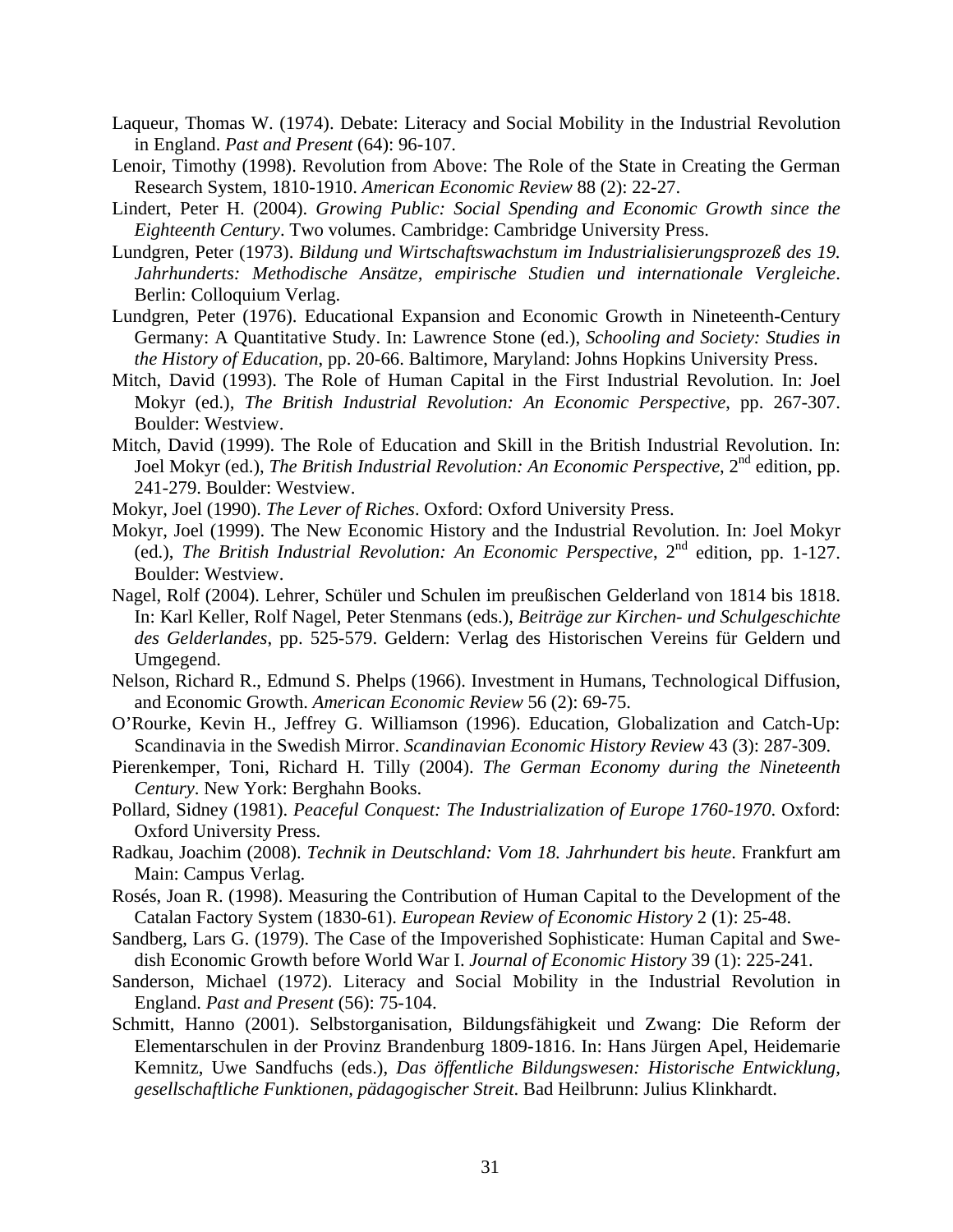- Schofield, Roger S. (1973). Dimensions of Illiteracy, 1750-1850. *Explorations in Economic History* 10 (4): 437-454.
- Schönemann, Bernd (1993). Die Bildungsinstitutionen in der frühen Neuzeit. In: Franz-Josef Jakobi (ed.), *Geschichte der Stadt Münster*, vol. 1, pp. 683-733. Münster: Aschendorff.
- Schultz, Theodore W. (1975). The Value of the Ability to Deal with Disequilibria. *Journal of Economic Literature* 13 (3): 827-846.
- Taylor, Alan M. (1999). Sources of Convergence in the Late Nineteenth Century. *European Economic Review* 43 (9): 1621-1645.
- Tilly, Richard H. (1996). German Industrialization. In: Mikuláš Teich, Roy Porter (eds.), *The Industrial Revolution in National Context: Europe and the USA*, pp. 95-125. Cambridge: Cambridge University Press.
- Vandenbussche, Jerome, Philippe Aghion, Costas Meghir (2006). Growth, Distance to Frontier and Composition of Human Capital. *Journal of Economic Growth* 11 (2): 97-127.
- Voigtländer, Nico, Hans-Joachim Voth (2006). Why England? Demographic Factors, Structural Change and Physical Capital Accumulation during the Industrial Revolution. *Journal of Economic Growth* 11 (4): 319-361.
- von Tunzelmann, G. Nick (2000). Technology Generation, Technology Use and Economic Growth. *European Review of Economic History* 4 (2): 121-146.
- Weber, Wolfhard (2003). Science, Technology, and Society in Germany from 1800 to the Present. In: Sheilagh Ogilvie, Richard Overy (eds.), *Germany: A New Social and Economic History*, vol. 3: Since 1800, pp. 320-354. New York, NY: Oxford University Press.
- Welch, Finis (1970). Education in Production. *Journal of Political Economy* 78 (1): 35-59.
- West, E.G. (1978). Literacy and the Industrial Revolution. *Economic History Review* 31 (3): 369- 383.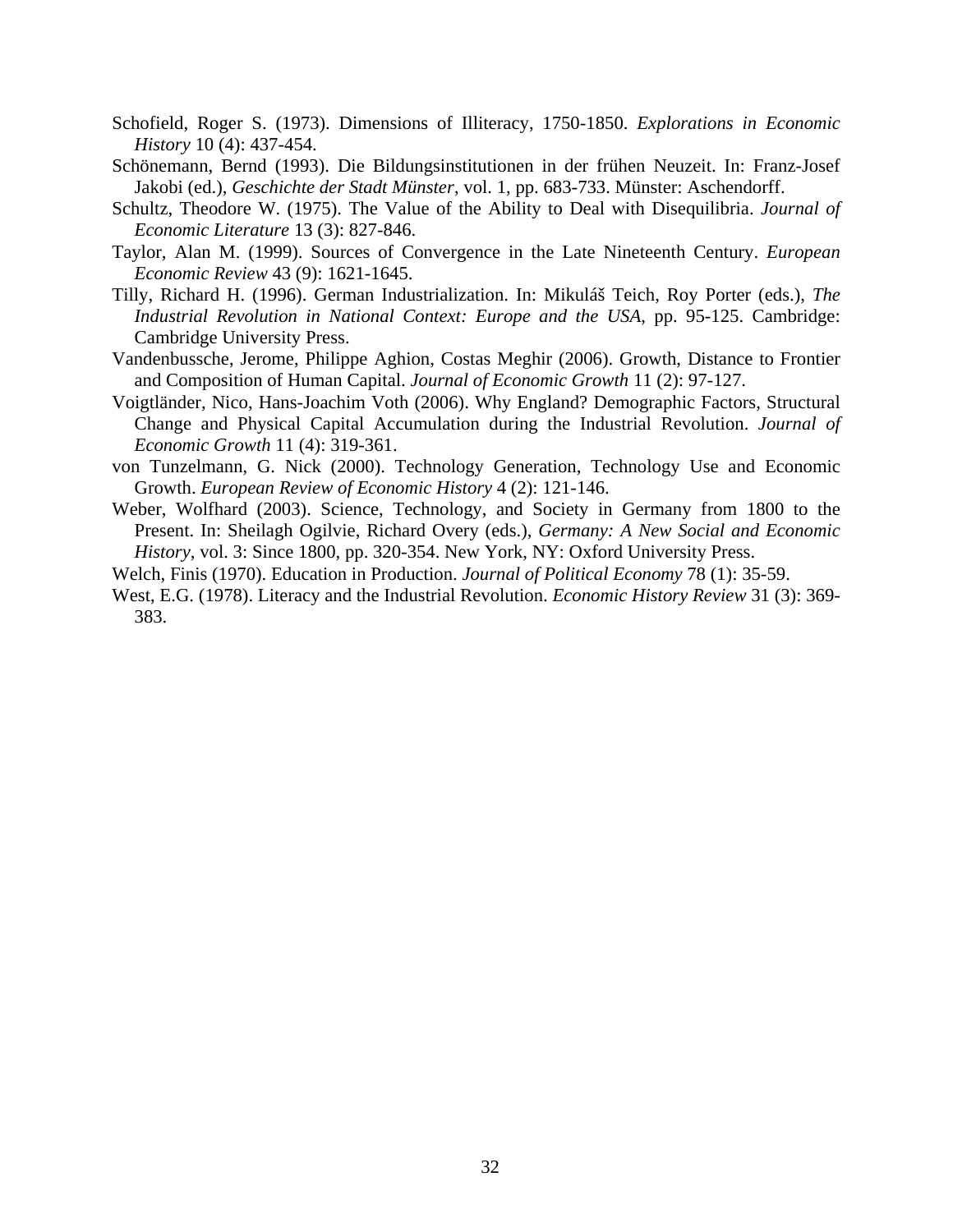

FIGURE 1: SCHOOL ENROLLMENT IN PRUSSIA 1816

*Notes*: County-level depiction based on the 1816 Population Census. Enrollment rates refer to enrollment in elementary and middle schools divided by the population aged 6 to 14. The delimiters correspond roughly to the  $10^{th}$ ,  $25^{th}$ ,  $50^{th}$ ,  $75^{th}$ , and  $90^{th}$  percentile of the variable. See Appendix A for data details. The four rectangles point out the four example regions referred to in the text.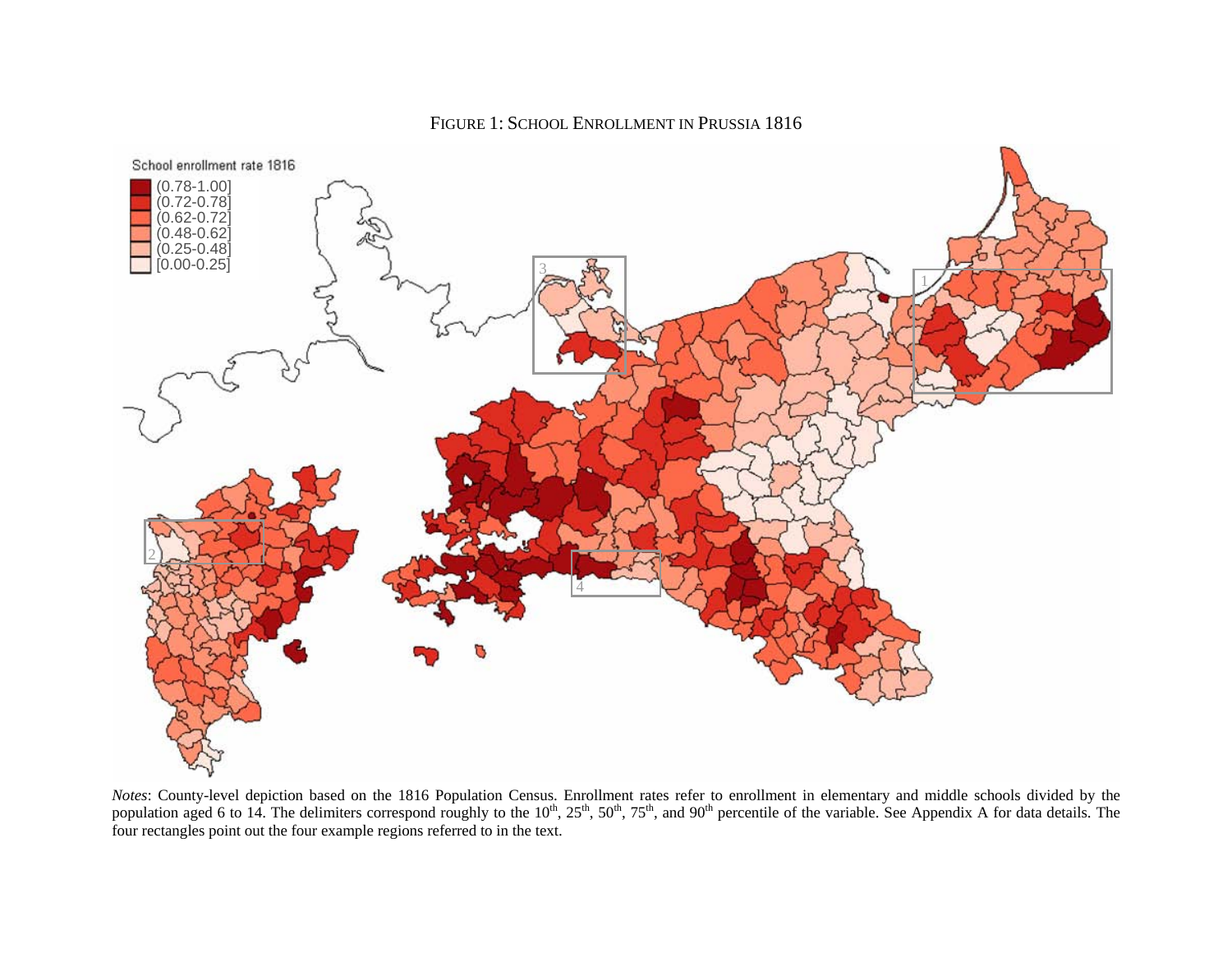|                                                                     | Mean           | Std. dev.      | Min            | Max   |
|---------------------------------------------------------------------|----------------|----------------|----------------|-------|
|                                                                     | (1)            | (2)            | (3)            | (4)   |
| Education measures:                                                 |                |                |                |       |
| School enrollment rate 1816                                         | 0.577          | 0.201          | 0.027          | 0.954 |
| School enrollment rate 1849                                         | 0.801          | 0.117          | 0.334          | 0.989 |
| Literacy rate 1871                                                  | 0.839          | 0.136          | 0.361          | 0.985 |
|                                                                     |                |                |                |       |
| Share of factory workers in total population 1849:<br>All factories |                |                |                | 0.185 |
|                                                                     | 0.018          | 0.017          | 0.004          | 0.072 |
| All factories except metals and textiles<br><b>Metal factories</b>  | 0.009<br>0.006 | 0.008<br>0.011 | 0.002<br>0.000 | 0.165 |
| <b>Textile factories</b>                                            | 0.003          | 0.007          | 0.000          | 0.070 |
| Share of all factory workers in occupied labor force                | 0.028          | 0.032          | 0.003          | 0.353 |
|                                                                     |                |                |                |       |
| Share of manufacturing workers in total population 1882:            |                |                |                |       |
| All manufacturing                                                   | 0.116          | 0.058          | 0.022          | 0.292 |
| All manufacturing except metals and textiles                        | 0.046          | 0.018          | 0.010          | 0.106 |
| Metal manufacturing                                                 | 0.031          | 0.033          | 0.005          | 0.207 |
| Textile manufacturing                                               | 0.039          | 0.031          | 0.007          | 0.226 |
| Share of all manufacturing workers in occupied labor force          | 0.270          | 0.134          | 0.061          | 0.718 |
| Basic demographic and geographic measures:                          |                |                |                |       |
| Share of population $< 15$ years 1849                               | 0.351          | 0.028          | 0.228          | 0.414 |
| Share of population $> 60$ years 1849                               | 0.060          | 0.012          | 0.031          | 0.093 |
| County area (in 1000 km <sup>2</sup> )                              | 0.812          | 0.450          | 0.002          | 2.541 |
| Pre-industrial development:                                         |                |                |                |       |
| Share of population living in cities 1816                           | 0.248          | 0.187          | 0.000          | 1.000 |
| Looms per capita 1819                                               | 0.008          | 0.019          | 0.000          | 0.233 |
| Steam engines in mining (per 1000 inhabitants) 1849                 | 0.015          | 0.086          | 0.000          | 1.010 |
| Sheep per capita 1816                                               | 0.551          | 0.439          | 0.000          | 2.579 |
| Share of farm laborers in total population 1819                     | 0.095          | 0.040          | 0.000          | 0.241 |
| Public buildings per capita 1821                                    | 0.004          | 0.003          | 0.000          | 0.021 |
| Paved streets 1815 (dummy)                                          | 0.222          | 0.416          | 0.000          | 1.000 |
| Tonnage of transport ships (in 4000 p) per capita 1819              | 0.013          | 0.047          | 0.000          | 0.550 |
| Additional demographic and geographic measures:                     |                |                |                |       |
| Distance to Wittenberg (in 1000 km)                                 | 0.333          | 0.165          | 0.000          | 0.731 |
| Share Protestants 1816                                              | 0.598          | 0.399          | 0.000          | 1.000 |
| Share Jews 1816                                                     | 0.012          | 0.019          | 0.000          | 0.098 |
| Year in which annexed by Prussia (divided by 1000)                  | 1.735          | 0.081          | 1.608          | 1.816 |
| Western part                                                        | 0.281          | 0.450          | 0.000          | 1.000 |
| Polish parts                                                        | 0.497          | 0.501          | 0.000          | 1.000 |
| Distance to Berlin (in 1000 km)                                     | 0.329          | 0.161          | 0.000          | 0.650 |
| Distance to next province capital (in 1000 km)                      | 0.085          | 0.043          | 0.000          | 0.280 |
| Distance to London (in 1000 km)                                     | 0.940          | 0.328          | 0.416          | 1.534 |
| Latitude (in rad)                                                   | 0.909          | 0.024          | 0.859          | 0.972 |
| Longitude (in rad)                                                  | 0.239          | 0.084          | 0.105          | 0.394 |

## TABLE 1: DESCRIPTIVE STATISTICS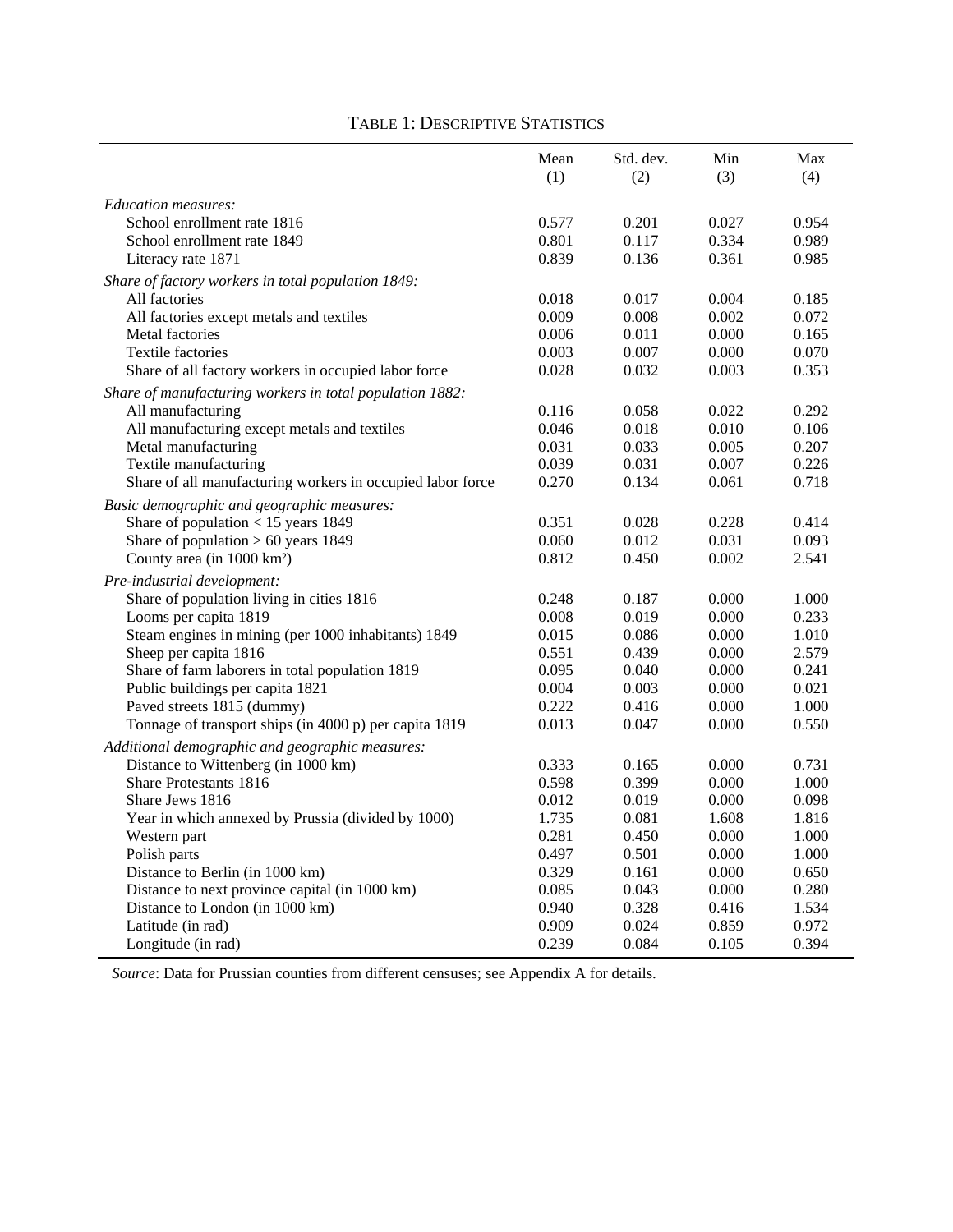|    |                                                          | (1)              | (2)              | (3)              | (4)              | (5)              | (6)              | (7)              | (8)              | (9)              | (10)             | (11)    |
|----|----------------------------------------------------------|------------------|------------------|------------------|------------------|------------------|------------------|------------------|------------------|------------------|------------------|---------|
|    |                                                          | A                | B                | C                | D                | E                | F                | G                | H                | Ι.               | J                | $\bf K$ |
|    | A School enrollment rate 1816                            | 1.000            |                  |                  |                  |                  |                  |                  |                  |                  |                  |         |
|    | B School enrollment rate 1849                            | 0.543<br>(0.000) | 1.000            |                  |                  |                  |                  |                  |                  |                  |                  |         |
|    | C Literacy rate 1871                                     | 0.622<br>(0.000) | 0.671<br>(0.000) | 1.000            |                  |                  |                  |                  |                  |                  |                  |         |
|    | Share of factory workers in total population 1849:       |                  |                  |                  |                  |                  |                  |                  |                  |                  |                  |         |
| D  | All factories                                            | 0.119<br>(0.029) | 0.223<br>(0.000) | 0.329<br>(0.000) | 1.000            |                  |                  |                  |                  |                  |                  |         |
| E  | All factories except metals and textiles                 | 0.214<br>(0.000) | 0.248<br>(0.000) | 0.343<br>(0.000) | 0.599<br>(0.000) | 1.000            |                  |                  |                  |                  |                  |         |
| F  | Metal factories                                          | 0.014<br>(0.805) | 0.072<br>(0.188) | 0.135<br>(0.014) | 0.775<br>(0.000) | 0.157<br>(0.004) | 1.000            |                  |                  |                  |                  |         |
| G  | <b>Textile factories</b>                                 | 0.017<br>(0.757) | 0.134<br>(0.014) | 0.180<br>(0.001) | 0.469<br>(0.000) | 0.030<br>(0.589) | 0.071<br>(0.198) | 1.000            |                  |                  |                  |         |
|    | Share of manufacturing workers in total population 1882: |                  |                  |                  |                  |                  |                  |                  |                  |                  |                  |         |
| H  | All manufacturing                                        | 0.198<br>(0.000) | 0.324<br>(0.000) | 0.579<br>(0.000) | 0.587<br>(0.000) | 0.308<br>(0.000) | 0.395<br>(0.000) | 0.427<br>(0.000) | 1.000            |                  |                  |         |
| Ι. | All manufacturing except metals and textiles             | 0.366<br>(0.000) | 0.397<br>(0.000) | 0.671<br>(0.000) | 0.480<br>(0.000) | 0.479<br>(0.000) | 0.211<br>(0.000) | 0.264<br>(0.000) | 0.731<br>(0.000) | 1.000            |                  |         |
| J  | Metal manufacturing                                      | 0.098<br>(0.075) | 0.192<br>(0.000) | 0.337<br>(0.000) | 0.505<br>(0.000) | 0.205<br>(0.000) | 0.556<br>(0.000) | 0.082<br>(0.136) | 0.686<br>(0.000) | 0.313<br>(0.000) | 1.000            |         |
| K  | Textile manufacturing                                    | 0.055<br>(0.320) | 0.169<br>(0.002) | 0.330<br>(0.000) | 0.279<br>(0.000) | 0.080<br>(0.143) | 0.025<br>(0.648) | 0.548<br>(0.000) | 0.705<br>(0.000) | 0.447<br>(0.000) | 0.039<br>(0.483) | 1.000   |

#### TABLE 2: CORRELATIONS AMONG THE EDUCATION AND INDUSTRIALIZATION MEASURES

*Notes*: Number of observations: 334. *p* values in parentheses.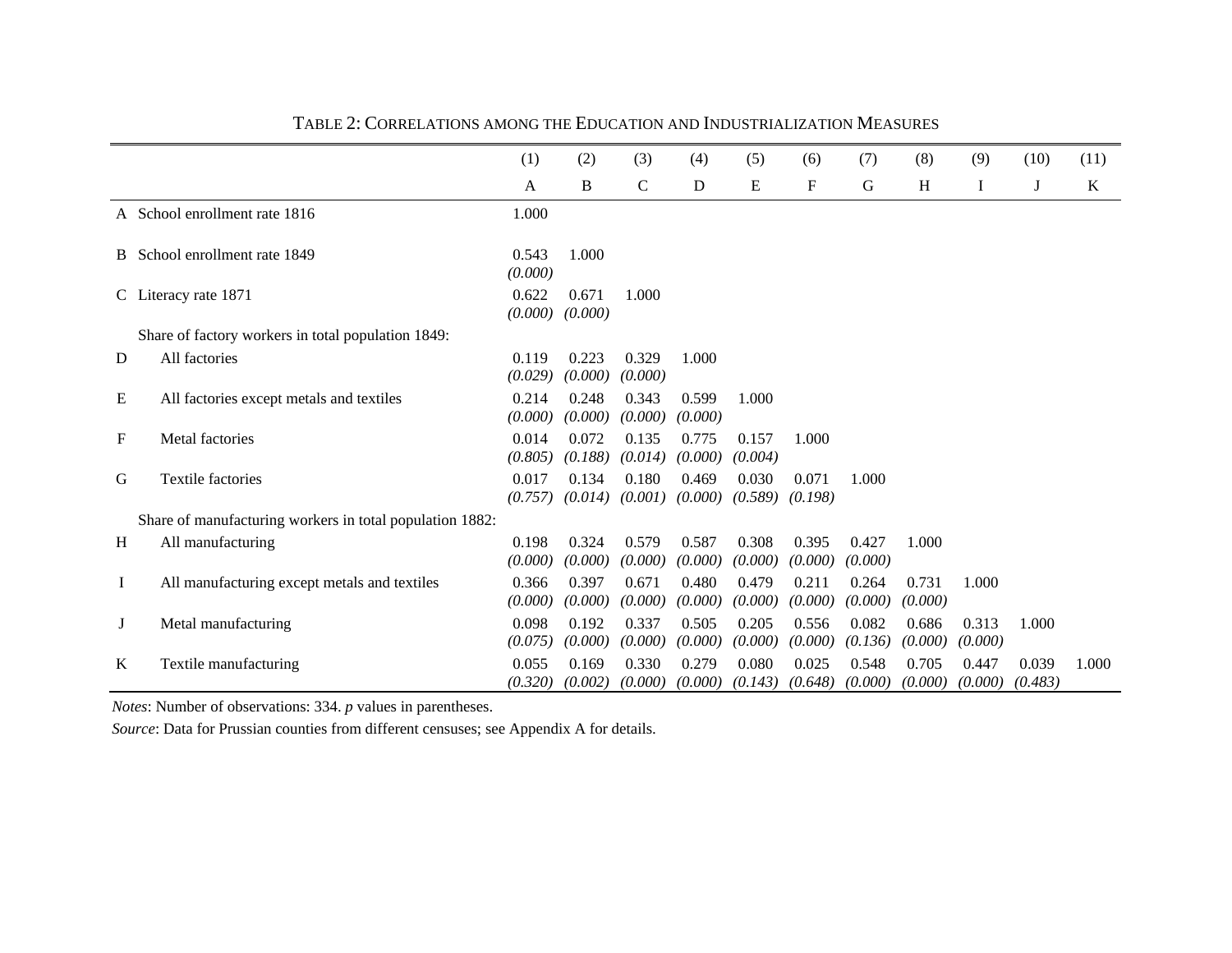|                                                                       |                                  | <b>OLS</b>                |                        |                        | Reduced                |                         | IV                     |                                                   |                        |                        |
|-----------------------------------------------------------------------|----------------------------------|---------------------------|------------------------|------------------------|------------------------|-------------------------|------------------------|---------------------------------------------------|------------------------|------------------------|
|                                                                       |                                  |                           |                        |                        | form                   | $1st$ stage             |                        | 2 <sup>nd</sup> stage                             |                        |                        |
| Dependent variable: Share of factory workers in total population 1849 |                                  |                           |                        |                        |                        | School                  |                        | Share of factory workers in total population 1849 |                        |                        |
|                                                                       | All<br>factories                 | All except<br>metal+text. | Metal<br>factories     | Textile<br>factories   | All<br>factories       | enrollment<br>rate 1849 | All<br>factories       | All except<br>metal+text.                         | Metal<br>factories     | Textile<br>factories   |
|                                                                       | (1)                              | (2)                       | (3)                    | (4)                    | (5)                    | (6)                     | (7)                    | (8)                                               | (9)                    | (10)                   |
| School enrollment rate 1849                                           | $0.031***$<br>(0.007)            | $0.020***$<br>(0.005)     | $0.009***$<br>(0.004)  | 0.002<br>(0.003)       |                        |                         | $0.031$ *<br>(0.018)   | $0.032***$<br>(0.010)                             | 0.010<br>(0.011)       | $-0.011$<br>(0.008)    |
| School enrollment rate 1816                                           |                                  |                           |                        |                        | $0.008*$<br>(0.005)    | $0.258***$<br>(0.031)   |                        |                                                   |                        |                        |
| Share of population $< 15$ years                                      | $-0.045$<br>(0.043)              | $-0.064**$<br>(0.025)     | 0.031<br>(0.024)       | $-0.012$<br>(0.015)    | $-0.017$<br>(0.046)    | $0.925***$<br>(0.269)   | $-0.045$<br>(0.042)    | $-0.071***$<br>(0.025)                            | 0.031<br>(0.022)       | $-0.004$<br>(0.016)    |
| Share of population $> 60$ years                                      | $-0.189$ <sup>*</sup><br>(0.099) | $-0.179***$<br>(0.068)    | $-0.083$<br>(0.051)    | $0.074*$<br>(0.041)    | $-0.064$<br>(0.093)    | $4.040***$<br>(0.577)   | $-0.189$<br>(0.134)    | $-0.244***$<br>(0.086)                            | $-0.091$<br>(0.072)    | $0.146$ **<br>(0.061)  |
| County area (in 1000 km <sup>2</sup> )                                | $-0.010***$<br>(0.002)           | $-0.004***$<br>(0.001)    | $-0.004***$<br>(0.002) | $-0.002$ **<br>(0.001) | $-0.011***$<br>(0.002) | $-0.036***$<br>(0.011)  | $-0.010***$<br>(0.002) | $-0.003***$<br>(0.001)                            | $-0.004***$<br>(0.002) | $-0.002$ **<br>(0.001) |
| Constant                                                              | 0.028<br>(0.018)                 | $0.030***$<br>(0.012)     | $-0.004$<br>(0.009)    | 0.002<br>(0.006)       | 0.032<br>(0.019)       | 0.114<br>(0.123)        | 0.028<br>(0.020)       | $0.026$ **<br>(0.012)                             | $-0.005$<br>(0.011)    | 0.007<br>(0.006)       |
| Observations<br>$R^2$<br>$1st$ -stage F statistic                     | 334<br>0.123                     | 334<br>0.152              | 334<br>0.038           | 334<br>0.060           | 334<br>0.097           | 334<br>0.423<br>69.69   | 334<br>0.123           | 334<br>0.130                                      | 334<br>0.037           | 334<br>0.022           |

| TABLE 3: EDUCATION AND INDUSTRIALIZATION IN THE FIRST PHASE OF THE INDUSTRIAL REVOLUTION |
|------------------------------------------------------------------------------------------|
|------------------------------------------------------------------------------------------|

*Notes*: Standard errors (adjusted for clustering by 280 original counties) in parentheses: significance at \*\*\* 1, \*\* 5, \* 10 percent.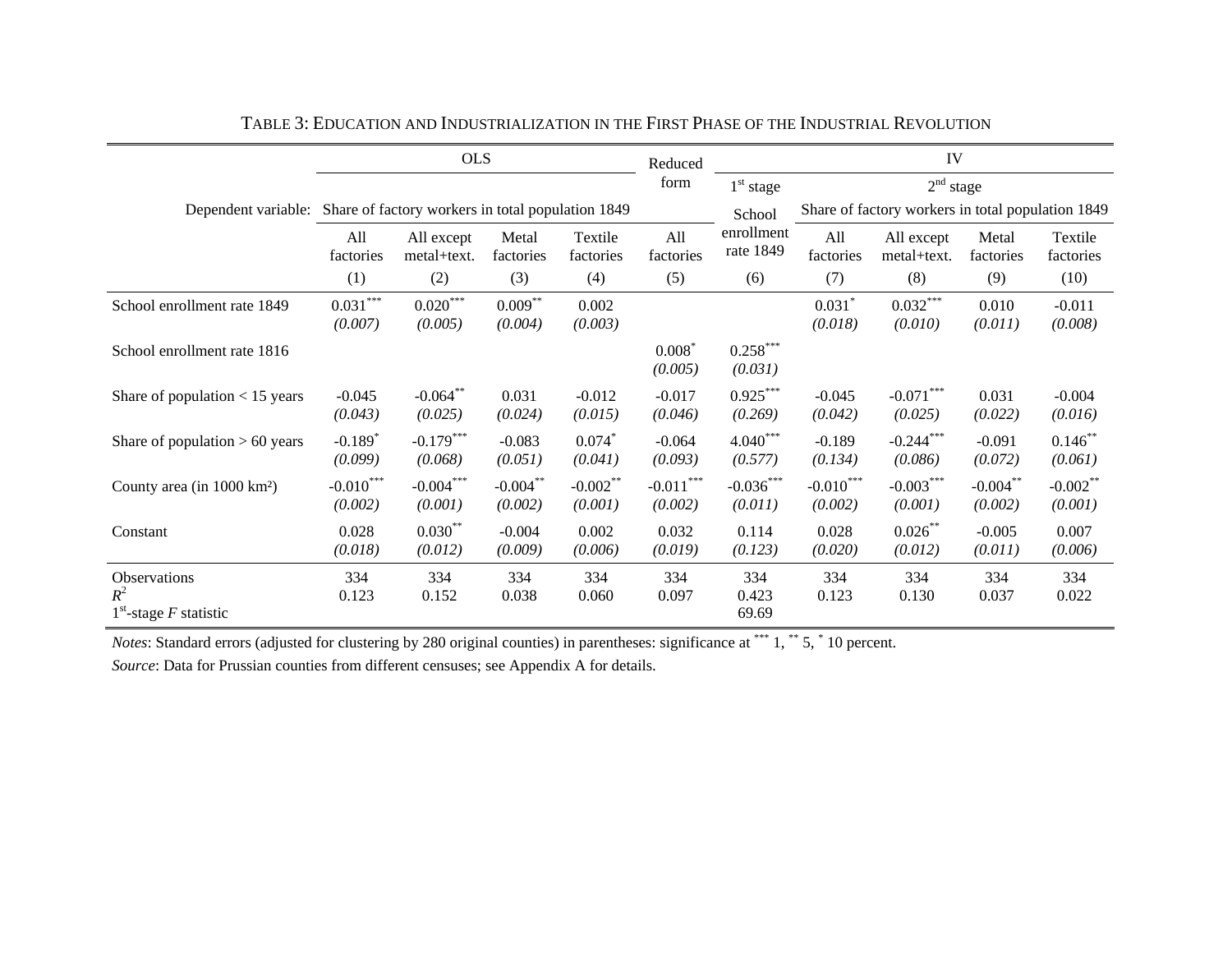| Dependent variable:                    |              |              |               | Share of factory workers in total population 1849 |             | School      | Share of factory workers in total popul. 1849 |             |                       |             |
|----------------------------------------|--------------|--------------|---------------|---------------------------------------------------|-------------|-------------|-----------------------------------------------|-------------|-----------------------|-------------|
|                                        |              |              | All factories |                                                   |             | enrollment  | All                                           | All except  | Metal                 | Textile     |
|                                        |              |              |               |                                                   |             | rate 1849   | factories                                     | metal+text. | factories             | factories   |
|                                        | (1)          | (2)          | (3)           | (4)                                               | $(5)^a$     | $(6)^{b}$   | (7)                                           | (8)         | (9)                   | (10)        |
| School enrollment rate 1849            | $0.036^{**}$ | $0.034^{**}$ | $0.040***$    | $0.037***$                                        |             |             | $0.052***$                                    | $0.035***$  | $0.030^{*}$           | $-0.014$    |
|                                        | (0.017)      | (0.017)      | (0.015)       | (0.016)                                           |             |             | (0.023)                                       | (0.014)     | (0.017)               | (0.009)     |
| School enrollment rate 1816            |              |              |               |                                                   | $0.011***$  | $0.209***$  |                                               |             |                       |             |
|                                        |              |              |               |                                                   | (0.005)     | (0.033)     |                                               |             |                       |             |
| Share of population $< 15$ years       | 0.035        | 0.028        | 0.010         | 0.023                                             | 0.054       | $0.845***$  | 0.010                                         | $-0.038$    | 0.032                 | 0.016       |
|                                        | (0.045)      | (0.043)      | (0.042)       | (0.046)                                           | (0.052)     | (0.308)     | (0.046)                                       | (0.024)     | (0.029)               | (0.020)     |
| Share of population $> 60$ years       | $-0.061$     | $-0.080$     | $-0.102$      | $-0.064$                                          | 0.100       | $3.987***$  | $-0.107$                                      | $-0.187**$  | $-0.117$              | $0.197***$  |
|                                        | (0.128)      | (0.123)      | (0.113)       | (0.116)                                           | (0.075)     | (0.604)     | (0.128)                                       | (0.089)     | (0.073)               | (0.065)     |
| County area (in 1000 km <sup>2</sup> ) | $-0.009***$  | $-0.008***$  | $-0.006^*$    | $-0.005***$                                       | $-0.005***$ | $-0.032***$ | $-0.004$ **                                   | $-0.003***$ | $-0.0002$             | $-0.001$    |
|                                        | (0.002)      | (0.002)      | (0.002)       | (0.002)                                           | (0.002)     | (0.012)     | (0.002)                                       | (0.001)     | (0.001)               | (0.001)     |
| Share of population living in          | $0.020***$   | $0.016***$   | $0.017***$    | $0.017***$                                        | $0.020***$  | $-0.024$    | $0.021***$                                    | $0.009***$  | 0.007                 | 0.005       |
| cities 1816                            | (0.006)      | (0.006)      | (0.006)       | (0.006)                                           | (0.007)     | (0.044)     | (0.008)                                       | (0.003)     | (0.005)               | (0.003)     |
| Looms per capita 1819                  |              | $0.188***$   | $0.174***$    | $0.167***$                                        | $0.155***$  | $0.264***$  | $0.141***$                                    | 0.013       | 0.049                 | $0.079***$  |
|                                        |              | (0.048)      | (0.047)       | (0.046)                                           | (0.047)     | (0.133)     | (0.047)                                       | (0.020)     | (0.036)               | (0.040)     |
| Steam engines in mining per            |              |              | $0.043***$    | $0.043***$                                        | $0.044***$  | 0.062       | $0.040***$                                    | $-0.001$    | $0.036***$            | 0.005       |
| capita 1849                            |              |              | (0.007)       | (0.007)                                           | (0.005)     | (0.050)     | (0.006)                                       | (0.004)     | (0.004)               | (0.004)     |
| Sheep per capita 1816                  |              |              |               | $-0.001$                                          | $-0.0004$   | 0.015       | $-0.001$                                      | $0.002^*$   | $-0.002$ <sup>*</sup> | $-0.0004$   |
|                                        |              |              |               | (0.002)                                           | (0.002)     | (0.014)     | (0.002)                                       | (0.001)     | (0.001)               | (0.001)     |
| Share of farm laborers in              |              |              |               | $-0.043***$                                       | $-0.059***$ | $-0.337**$  | $-0.041$ **                                   | 0.005       | $-0.009$              | $-0.038***$ |
| total population 1819                  |              |              |               | (0.017)                                           | (0.017)     | (0.144)     | (0.018)                                       | (0.010)     | (0.010)               | (0.012)     |
| Public buildings per capita 1821       |              |              |               |                                                   | $-0.267$    | $5.462***$  | $-0.550$                                      | $-0.109$    | $-0.488$ **           | 0.046       |
|                                        |              |              |               |                                                   | (0.284)     | (1.471)     | (0.359)                                       | (0.207)     | (0.236)               | (0.148)     |
| Paved streets 1815 (dummy)             |              |              |               |                                                   | 0.003       | 0.018       | 0.002                                         | $0.003*$    | 0.0002                | $-0.001$    |
|                                        |              |              |               |                                                   | (0.002)     | (0.011)     | (0.003)                                       | (0.001)     | (0.002)               | (0.001)     |
| Tonnage of ships per                   |              |              |               |                                                   | $-0.031$    | $-0.005$    | $-0.031$ <sup>*</sup>                         | $-0.003$    | $-0.013$              | $-0.014$ ** |
| capita 1819                            |              |              |               |                                                   | (0.017)     | (0.249)     | (0.013)                                       | (0.006)     | (0.010)               | (0.007)     |
| Constant                               | $-0.017$     | $-0.014$     | $-0.013$      | $-0.013$                                          | $-0.009$    | 0.169       | $-0.018$                                      | 0.004       | $-0.021$              | $-0.001$    |
|                                        | (0.020)      | (0.019)      | (0.019)       | (0.021)                                           | (0.020)     | (0.149)     | (0.023)                                       | (0.011)     | (0.017)               | (0.009)     |
| Observations                           | 334          | 334          | 334           | 334                                               | 334         | 334         | 334                                           | 334         | 334                   | 334         |
| $R^2$                                  | 0.155        | 0.199        | 0.244         | 0.256                                             | 0.262       | 0.465       | 0.253                                         | 0.176       | 0.130                 | 0.132       |
| $1st$ -stage F statistic               |              |              |               |                                                   |             | 41.29       |                                               |             |                       |             |

TABLE 4: ACCOUNTING FOR PRE-INDUSTRIAL DEVELOPMENT

*Notes*: Instrumental-variable estimates, with school enrollment rate 1849 instrumented by school enrollment rate 1816. Standard errors (adjusted for clustering by 280 original counties) in parentheses: significance at  $***1,***5,*10$  percent.  $^{\circ}$  Reduced form (OLS, not instrumented).  $^{\circ}$  First stage for columns (7) to (10). *Source*: Data for Prussian counties from different censuses; see Appendix A for details.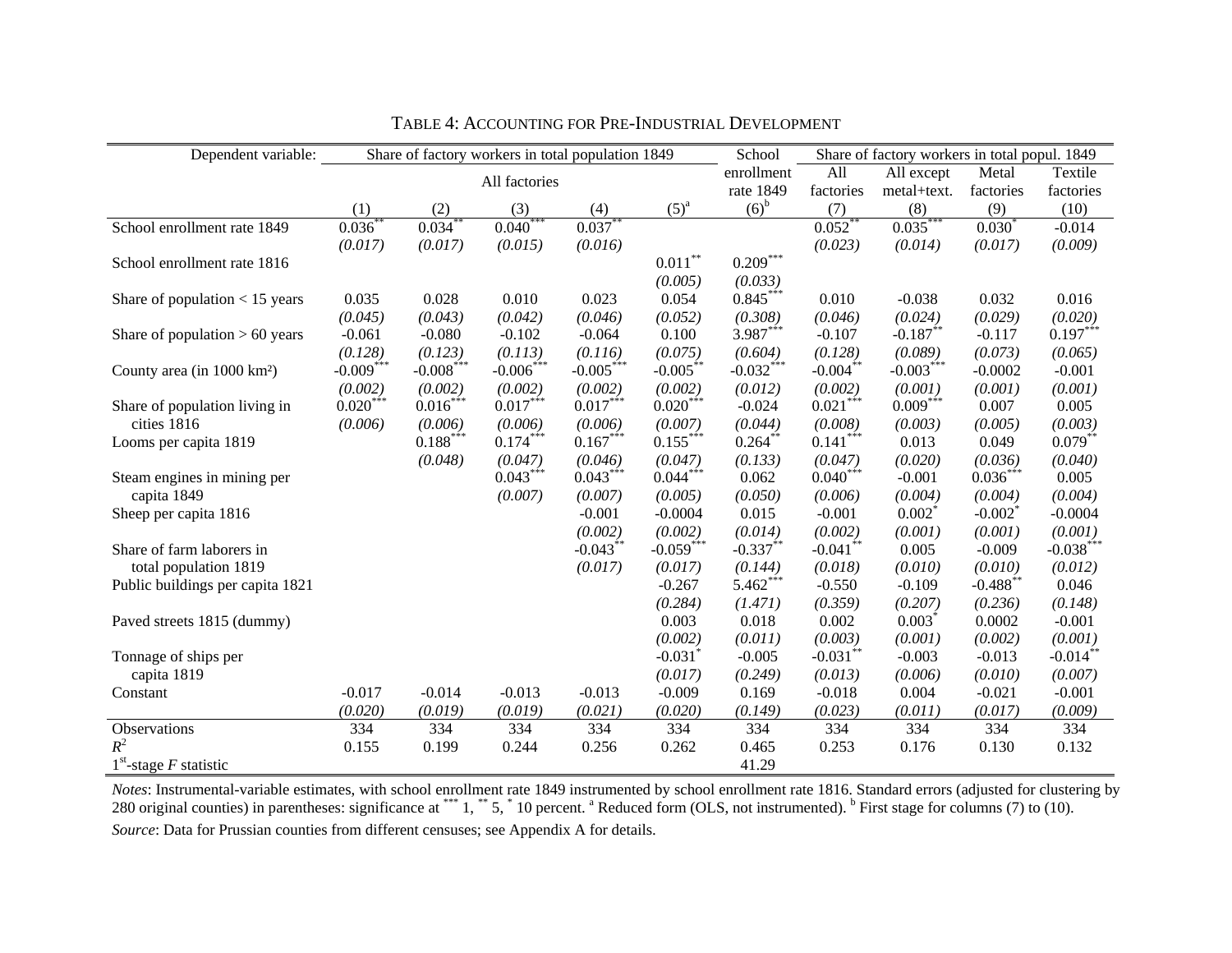|                                        |                       | <b>OLS</b>                                   |                       |                       | Reduced            |                        |                       | IV                                           |                       |                       |
|----------------------------------------|-----------------------|----------------------------------------------|-----------------------|-----------------------|--------------------|------------------------|-----------------------|----------------------------------------------|-----------------------|-----------------------|
|                                        |                       |                                              |                       |                       | form               | $1st$ stage            |                       |                                              | 2 <sup>nd</sup> stage |                       |
| Dependent variable:                    |                       | Share of manuf. workers in total popul. 1882 |                       |                       |                    | Literacy               |                       | Share of manuf. workers in total popul. 1882 |                       |                       |
|                                        | All manu-             | All except                                   | Metal                 | Textile               | All manu-          | rate 1871              | All manu-             | All except                                   | Metal                 | Textile               |
|                                        | facturing             | metal+text. manufact.                        |                       | manufact.             | facturing          |                        | facturing             | metal+text. manufact.                        |                       | manufact.             |
|                                        | (1)                   | (2)                                          | (3)                   | (4)                   | (5)                | (6)                    | (7)                   | (8)                                          | (9)                   | (10)                  |
| Literacy rate 1871                     | 0.179                 | $0.062$ <sup>*</sup>                         | 0.103                 | 0.013                 |                    |                        | $0.100^{\degree}$     | 0.067                                        | 0.091                 | $-0.057$              |
|                                        | (0.023)               | (0.008)                                      | (0.018)               | (0.012)               |                    |                        | (0.043)               | (0.014)                                      | (0.032)               | (0.031)               |
| School enrollment rate 1816            |                       |                                              |                       |                       | $0.028^{\ast\ast}$ | $0.280^{\ast\ast\ast}$ |                       |                                              |                       |                       |
|                                        |                       |                                              |                       |                       | (0.013)            | (0.035)                |                       |                                              |                       |                       |
| Share of population $<$ 15 years       | $-0.055$              | $-0.071$ **                                  | $0.159$ <sup>*</sup>  | $-0.143$              | $-0.050$           | 0.258                  | $-0.076$              | $-0.070**$                                   | $0.156$ **            | $-0.161$ <sup>*</sup> |
|                                        | (0.119)               | (0.035)                                      | (0.082)               | (0.088)               | (0.137)            | (0.298)                | (0.120)               | (0.034)                                      | (0.079)               | (0.092)               |
| Share of population $> 60$ years       | 0.134                 | $-0.029$                                     | $-0.353$ <sup>*</sup> | $0.516^{**}$          | $1.012***$         | $4.648***$             | 0.547                 | $-0.052$                                     | $-0.288$              | $0.887***$            |
|                                        | (0.266)               | (0.081)                                      | (0.186)               | (0.210)               | (0.255)            | (0.617)                | (0.339)               | (0.105)                                      | (0.234)               | (0.256)               |
| County area (in 1000 km <sup>2</sup> ) | $-0.010$ <sup>*</sup> | $-0.004$ <sup>*</sup>                        | $-0.0005$             | $-0.006$ <sup>*</sup> | $-0.024***$        | $-0.074***$            | $-0.016$ **           | $-0.003$                                     | $-0.001$              | $-0.012$ **           |
|                                        | (0.005)               | (0.002)                                      | (0.002)               | (0.003)               | (0.006)            | (0.015)                | (0.006)               | (0.002)                                      | (0.004)               | (0.005)               |
| Share of population living in          | $0.044***$            | $0.025***$                                   | 0.001                 | 0.017                 | $0.053***$         | $0.078***$             | $0.045***$            | $0.025***$                                   | 0.002                 | 0.019                 |
| cities 1816                            | (0.015)               | (0.004)                                      | (0.008)               | (0.012)               | (0.017)            | (0.038)                | (0.015)               | (0.004)                                      | (0.008)               | (0.012)               |
| Looms per capita 1819                  | $0.854***$            | 0.052                                        | 0.115                 | $0.687**$             | $0.945***$         | $0.424$ **             | $0.903***$            | 0.049                                        | $0.122$ <sup>*</sup>  | $0.731$ **            |
|                                        | (0.297)               | (0.040)                                      | (0.071)               | (0.302)               | (0.310)            | (0.171)                | (0.296)               | (0.040)                                      | (0.070)               | (0.302)               |
| Steam engines in mining per            | $0.176***$            | 0.001                                        | $0.194***$            | $-0.019$              | $0.177***$         | 0.022                  | $0.175***$            | 0.001                                        | $0.193***$            | $-0.020$              |
| capita 1849                            | (0.016)               | (0.005)                                      | (0.026)               | (0.014)               | (0.019)            | (0.032)                | (0.018)               | (0.005)                                      | (0.026)               | (0.012)               |
| Sheep per capita 1816                  | $-0.021***$           | $-0.004***$                                  | $-0.010***$           | $-0.007***$           | $-0.013***$        | $0.042***$             | $-0.017***$           | $-0.004***$                                  | $-0.010***$           | $-0.003$              |
|                                        | (0.005)               | (0.002)                                      | (0.003)               | (0.003)               | (0.005)            | (0.012)                | (0.005)               | (0.002)                                      | (0.003)               | (0.003)               |
| Share of farm laborers in              | $-0.095$ <sup>*</sup> | $-0.002$                                     | $-0.047$              | $-0.046$              | $-0.164***$        | $-0.369***$            | $-0.127**$            | 0.0002                                       | $-0.052$              | $-0.075$ **           |
| total population 1819                  | (0.052)               | (0.016)                                      | (0.031)               | (0.042)               | (0.057)            | (0.117)                | (0.053)               | (0.017)                                      | (0.038)               | (0.038)               |
| Public buildings per capita 1821       | $-1.903***$           | 0.025                                        | $-0.657$ <sup>*</sup> | $-1.271***$           | $-0.946$           | 2.122                  | $-1.158$ <sup>*</sup> | $-0.017$                                     | $-0.541$              | $-0.600$              |
|                                        | (0.558)               | (0.212)                                      | (0.359)               | (0.373)               | (0.694)            | (1.607)                | (0.662)               | (0.220)                                      | (0.465)               | (0.397)               |
| Paved streets 1815 (dummy)             | 0.007                 | $0.006***$                                   | 0.005                 | $-0.004$              | $0.018***$         | $0.057***$             | $0.013***$            | $0.006***$                                   | 0.006                 | 0.001                 |
|                                        | (0.006)               | (0.002)                                      | (0.004)               | (0.004)               | (0.006)            | (0.010)                | (0.006)               | (0.002)                                      | (0.004)               | (0.004)               |
| Tonnage of ships per                   | $-0.020$              | 0.022                                        | $-0.008$              | $-0.035$              | $-0.016$           | 0.005                  | $-0.017$              | $0.022$ <sup>*</sup>                         | $-0.007$              | $-0.032$              |
| capita 1819                            | (0.033)               | (0.014)                                      | (0.023)               | (0.021)               | (0.036)            | (0.136)                | (0.033)               | (0.013)                                      | (0.022)               | (0.021)               |
| Constant                               | $-0.008$              | 0.018                                        | $-0.082**$            | 0.057                 | 0.074              | $0.332**$              | 0.041                 | 0.015                                        | $-0.074***$           | $0.101**$             |
|                                        | (0.054)               | (0.017)                                      | (0.036)               | (0.039)               | (0.060)            | (0.139)                | (0.058)               | (0.017)                                      | (0.037)               | (0.047)               |
| Observations                           | 334                   | 334                                          | 334                   | 334                   | 334                | 334                    | 334                   | 334                                          | 334                   | 334                   |
| $R^2$                                  | 0.672                 | 0.663                                        | 0.503                 | 0.451                 | 0.602              | 0.683                  | 0.658                 | 0.662                                        | 0.502                 | 0.410                 |
| $1st$ -stage F statistic               |                       |                                              |                       |                       |                    | 63.34                  |                       |                                              |                       |                       |

TABLE 5: EDUCATION AND INDUSTRIALIZATION IN THE SECOND PHASE OF THE INDUSTRIAL REVOLUTION

*Notes*: Standard errors (adjusted for clustering by 280 original counties) in parentheses: significance at \*\*\* 1, \*\* 5, \* 10 percent.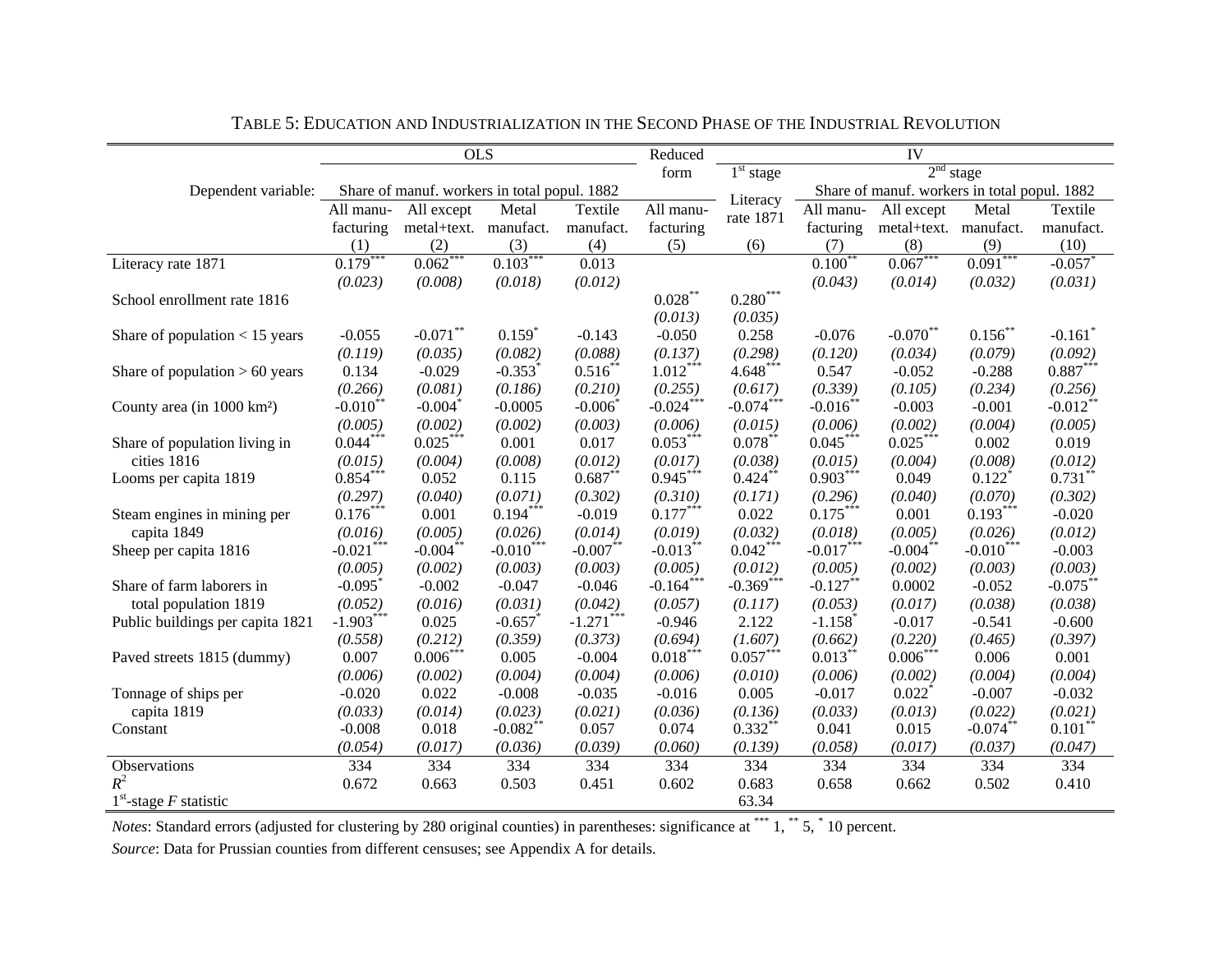|                                                       | Literacy              |                       | Share of manufacturing workers in total population 1882 |               |                        |
|-------------------------------------------------------|-----------------------|-----------------------|---------------------------------------------------------|---------------|------------------------|
| Dependent variable:                                   | rate                  | All                   | All except                                              | Metal         | Textile                |
|                                                       | 1871                  | manufacturing         | metals and textiles                                     | manufacturing | manufacturing          |
|                                                       | (1)                   | (2)                   | (3)                                                     | (4)           | (5)                    |
| Literacy rate 1871                                    |                       | $0.088*$              | $0.062$ <sup>*</sup>                                    | 0.064         | $-0.018$               |
|                                                       |                       | (0.034)               | (0.012)                                                 | (0.024)       | (0.018)                |
| School enrollment rate 1816                           | $0.205***$            |                       |                                                         |               |                        |
|                                                       | (0.035)               |                       |                                                         |               |                        |
| School enrollment rate 1849                           | $0.326***$            |                       |                                                         |               |                        |
|                                                       | (0.054)               |                       |                                                         |               |                        |
| Share of factory workers in total population $1849^a$ | $0.705***$            | $0.921***$            | $0.362***$                                              | $0.981***$    | $1.691^{\ast\ast\ast}$ |
|                                                       | (0.221)               | (0.149)               | (0.129)                                                 | (0.226)       | (0.455)                |
| Share of population living in cities 1816             | $0.072**$             | $0.029$ **            | $0.023***$                                              | $-0.002$      | 0.008                  |
|                                                       | (0.032)               | (0.013)               | (0.004)                                                 | (0.007)       | (0.010)                |
| Looms per capita 1819                                 | 0.228                 | $0.760***$            | 0.042                                                   | 0.078         | $0.583***$             |
|                                                       | (0.148)               | (0.285)               | (0.039)                                                 | (0.047)       | (0.256)                |
| Steam engines in mining per capita 1849               | $-0.030$              | $0.136***$            | 0.001                                                   | $0.157***$    | $-0.027**$             |
|                                                       | (0.033)               | (0.020)               | (0.005)                                                 | (0.028)       | (0.013)                |
| Sheep per capita 1816                                 | $0.037***$            | $-0.017***$           | $-0.005***$                                             | $-0.007$ **   | $-0.004$ <sup>*</sup>  |
|                                                       | (0.011)               | (0.004)               | (0.002)                                                 | (0.003)       | (0.002)                |
| Share of farm laborers in total pop. 1819             | $-0.218$ <sup>*</sup> | $-0.077$              | 0.001                                                   | $-0.044$      | $-0.004$               |
|                                                       | (0.114)               | (0.049)               | (0.016)                                                 | (0.032)       | (0.033)                |
| Public buildings per capita 1821                      | 0.531                 | $-1.064$ <sup>*</sup> | $-0.074$                                                | $-0.137$      | $-0.794**$             |
|                                                       | (1.356)               | (0.554)               | (0.201)                                                 | (0.390)       | (0.327)                |
| Paved streets 1815 (dummy)                            | $0.049***$            | $0.010^{*}$           | $0.005***$                                              | 0.007         | 0.0001                 |
|                                                       | (0.009)               | (0.005)               | (0.002)                                                 | (0.004)       | (0.003)                |
| Tonnage of ships per capita 1819                      | 0.029                 | 0.011                 | $0.023***$                                              | 0.007         | $-0.009$               |
|                                                       | (0.097)               | (0.030)               | (0.012)                                                 | (0.019)       | (0.015)                |
| Observations                                          | 334                   | 334                   | 334                                                     | 334           | 334                    |
| $R^2$                                                 | 0.735                 | 0.707                 | 0.685                                                   | 0.589         | 0.556                  |
| $1st$ -stage F statistic                              | 55.24                 |                       |                                                         |               |                        |
| Hansen-Sargan J statistic                             |                       | 1.245                 | 0.549                                                   | 0.081         | 2.290                  |
| $p$ value                                             |                       | 0.265                 | 0.459                                                   | 0.776         | 0.130                  |

TABLE 6: THE PROGRESS OF INDUSTRIALIZATION BETWEEN 1849 AND 1882

*Notes*: Instrumental-variable estimates, with literacy rate 1871 instrumented by school enrollment rate 1816 and school enrollment rate 1849. Additional controls: share of population  $< 15$  years, share of population  $> 60$  years, county area (in 1000 km<sup>2</sup>), and a constant. Column (1) reports the first stage for column (2). Standard errors (adjusted for clustering by 280 original counties) in parentheses: significance at \*\*\* 1, \*\* 5, \* 10 percent.

<sup>a</sup> Columns (1) and (2): all factories; column (3): all factories except metals and textiles; column (4): metal factories; column (5): textile factories.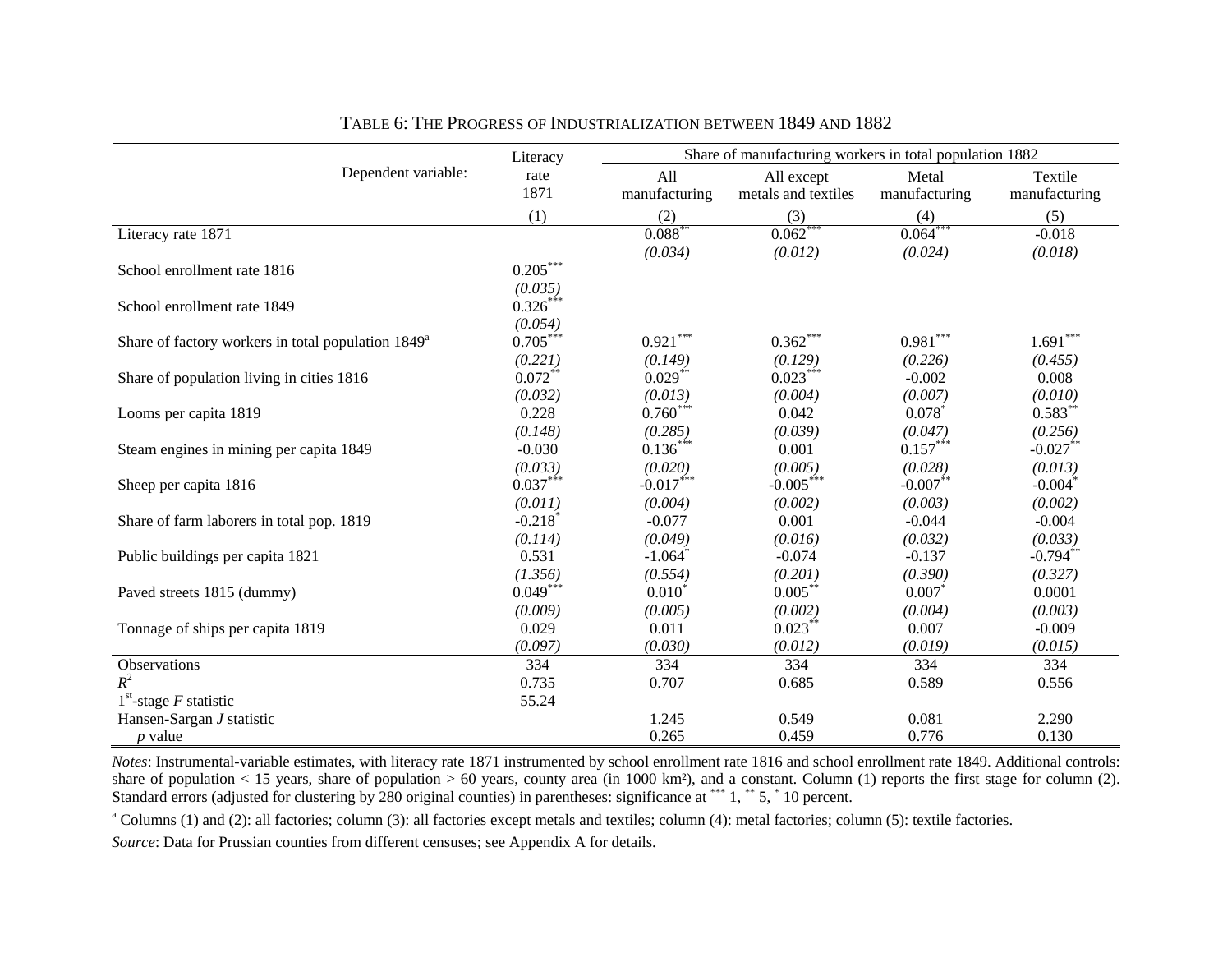| Dependent variable:                       | School      |             | Share of factory workers in pop. 1849 |                       | Literacy              |             | Share of manuf. workers in pop. 1882 |                       |
|-------------------------------------------|-------------|-------------|---------------------------------------|-----------------------|-----------------------|-------------|--------------------------------------|-----------------------|
|                                           | enrollment  | All         | All except                            | Metal                 | rate                  | All         | All except                           | Metal                 |
|                                           | rate 1849   | factories   | metal+text.                           | factories             | 1871                  | manufact.   | metal+text.                          | manufact.             |
|                                           | (1)         | (2)         | (3)                                   | (4)                   | (5)                   | (6)         | (7)                                  | (8)                   |
| School enrollment rate 1849               |             | $0.079***$  | $0.052***$                            | 0.015                 |                       |             |                                      |                       |
|                                           |             | (0.024)     | (0.018)                               | (0.010)               |                       |             |                                      |                       |
| Literacy rate 1871                        |             |             |                                       |                       |                       | $0.355***$  | $0.162***$                           | $0.118***$            |
|                                           |             |             |                                       |                       |                       | (0.049)     | (0.019)                              | (0.032)               |
| Distance to Wittenberg (in 1000 km)       | $-0.276***$ |             |                                       |                       | $-0.275***$           |             |                                      |                       |
|                                           | (0.048)     |             |                                       |                       | (0.033)               |             |                                      |                       |
| Share of population living in cities 1816 | $-0.147***$ | $0.023***$  | $0.011***$                            | 0.006                 | $-0.061$ <sup>*</sup> | $0.041***$  | $0.024***$                           | 0.001                 |
|                                           | (0.035)     | (0.008)     | (0.004)                               | (0.004)               | (0.032)               | (0.016)     | (0.005)                              | (0.008)               |
| Looms per capita 1819                     | 0.188       | $0.130***$  | 0.006                                 | 0.056                 | $0.400***$            | $0.743***$  | $-0.010$                             | 0.105                 |
|                                           | (0.158)     | (0.046)     | (0.019)                               | (0.035)               | (0.174)               | (0.288)     | (0.042)                              | (0.072)               |
| Steam engines in mining per capita 1849   | 0.045       | $0.039***$  | $-0.002$                              | $0.037***$            | $-0.005$              | $0.178***$  | 0.002                                | $0.194***$            |
|                                           | (0.043)     | (0.007)     | (0.004)                               | (0.004)               | (0.049)               | (0.016)     | (0.009)                              | (0.025)               |
| Sheep per capita 1816                     | $-0.008$    | $-0.002$    | 0.001                                 | $-0.002^*$            | 0.021                 | $-0.029***$ | $-0.009***$                          | $-0.011***$           |
|                                           | (0.013)     | (0.002)     | (0.001)                               | (0.001)               | (0.014)               | (0.006)     | (0.002)                              | (0.003)               |
| Share of farm laborers in total pop. 1819 | $-0.245$    | $-0.031$    | 0.012                                 | $-0.015$              | $-0.289$ **           | $-0.022$    | $0.039$ <sup>*</sup>                 | $-0.041$              |
|                                           | (0.154)     | (0.023)     | (0.014)                               | (0.009)               | (0.122)               | (0.063)     | (0.022)                              | (0.036)               |
| Public buildings per capita 1821          | $6.758***$  | $-0.844***$ | $-0.292$                              | $-0.317***$           | $5.294***$            | $-3.579***$ | $-0.915***$                          | $-0.804$ <sup>*</sup> |
|                                           | (1.640)     | (0.296)     | (0.207)                               | (0.137)               | (1.635)               | (0.707)     | (0.269)                              | (0.421)               |
| Paved streets 1815 (dummy)                | 0.015       | 0.002       | $0.002^*$                             | 0.001                 | $0.056***$            | $-0.004$    | $-0.001$                             | 0.004                 |
|                                           | (0.009)     | (0.002)     | (0.001)                               | (0.002)               | (0.009)               | (0.007)     | (0.002)                              | (0.004)               |
| Tonnage of ships per capita 1819          | 0.113       | $-0.032***$ | $-0.004$                              | $-0.013$ <sup>*</sup> | 0.132                 | $-0.027$    | $0.018*$                             | $-0.008$              |
|                                           | (0.178)     | (0.015)     | (0.008)                               | (0.008)               | (0.082)               | (0.039)     | (0.009)                              | (0.023)               |
| Observations                              | 334         | 334         | 334                                   | 334                   | 334                   | 334         | 334                                  | 334                   |
| $R^2$                                     | 0.478       | 0.192       | 0.059                                 | 0.156                 | 0.644                 | 0.598       | 0.416                                | 0.501                 |
| $1st$ -stage F statistic                  | 32.93       |             |                                       |                       | 68.45                 |             |                                      |                       |

TABLE 7: DISTANCE TO WITTENBERG AS AN ALTERNATIVE INSTRUMENT

*Notes*: Instrumental-variable estimates, with school enrollment rate 1849 resp. literacy rate 1871 instrumented by distance to Wittenberg. Additional controls: share of population  $< 15$  years, share of population  $> 60$  years, county area (in 1000 km²), and a constant. Columns (1) and (5) report the first stages for columns (2)-(4) and (6)-(8), respectively. Standard errors (adjusted for clustering by 280 original counties) in parentheses: significance at  $***$  1,  $**$  5,  $*$  10 percent. *Source*: Data for Prussian counties from different censuses; see Appendix A for details.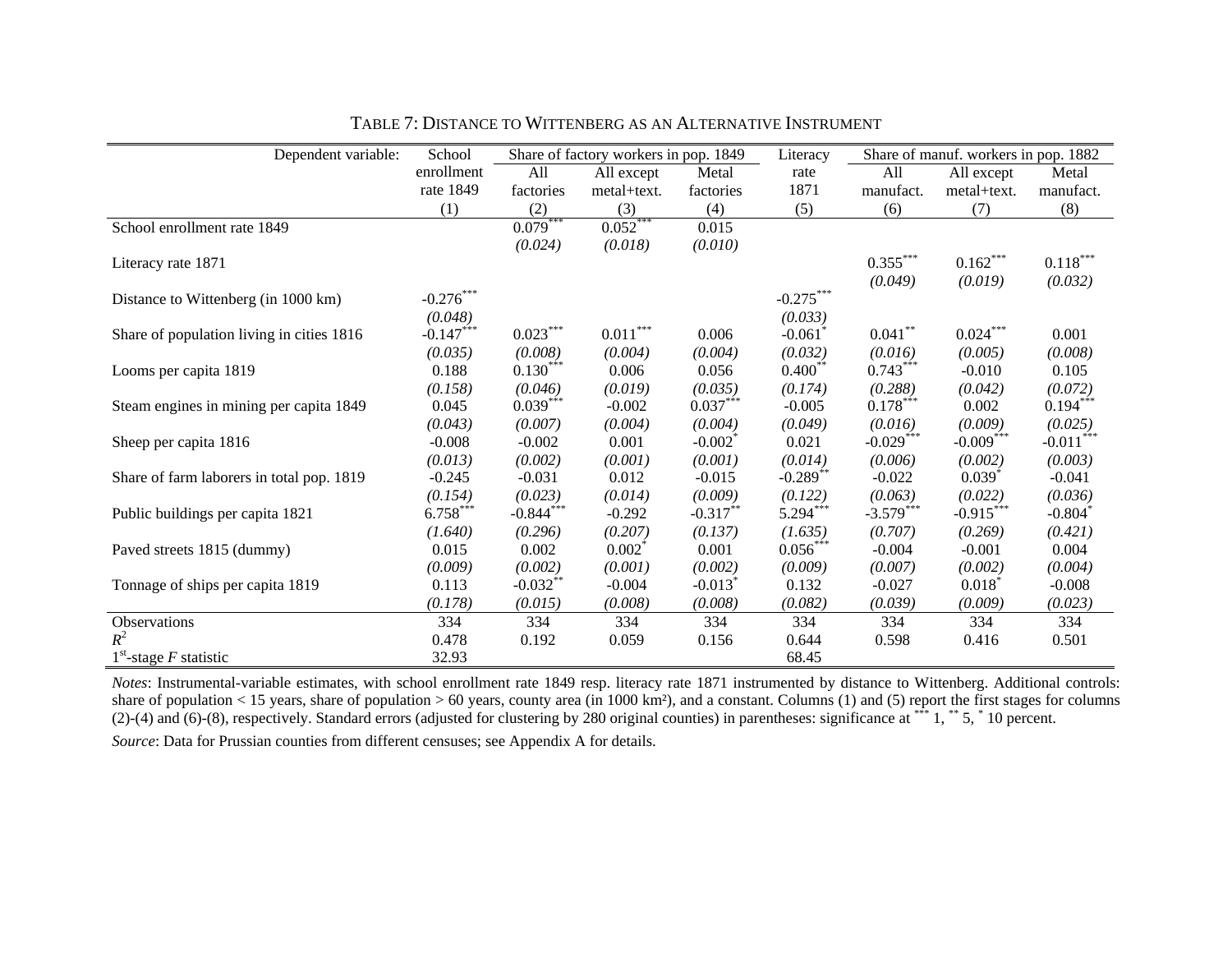| Dependent variable:              |         | Share of all factory workers 1849 in |            |            |                         | Share of all manufacturing workers 1882 in |            |            |            |                         |
|----------------------------------|---------|--------------------------------------|------------|------------|-------------------------|--------------------------------------------|------------|------------|------------|-------------------------|
|                                  |         | total population                     |            |            | occupied<br>labor force | total population                           |            |            |            | occupied<br>labor force |
|                                  | (1)     | (2)                                  | (3)        | $(4)^a$    | (5)                     | (6)                                        | (7)        | (8)        | $(9)^a$    | (10)                    |
| School enrollment rate 1849      | 0.039   | $0.040^{\circ}$                      | $0.043***$ | $0.057***$ | $0.092***$              |                                            |            |            |            |                         |
|                                  | (0.022) | (0.022)                              | (0.017)    | (0.028)    | (0.042)                 |                                            |            |            |            |                         |
| Literacy rate 1871               |         |                                      |            |            |                         | $0.095***$                                 | $0.080^*$  | $0.143***$ | $0.101***$ | $0.257***$              |
|                                  |         |                                      |            |            |                         | (0.043)                                    | (0.047)    | (0.040)    | (0.042)    | (0.104)                 |
| <b>Share Protestants 1816</b>    | 0.003   |                                      |            |            |                         | 0.002                                      |            |            |            |                         |
|                                  | (0.002) |                                      |            |            |                         | (0.007)                                    |            |            |            |                         |
| Share Jews 1816                  |         | $-0.081**$                           |            |            |                         |                                            | $-0.180^*$ |            |            |                         |
|                                  |         | (0.032)                              |            |            |                         |                                            | (0.099)    |            |            |                         |
| Year in which annexed by Prussia |         |                                      | $-0.009$   |            |                         |                                            |            | $0.062$ ** |            |                         |
|                                  |         |                                      | (0.016)    |            |                         |                                            |            | (0.028)    |            |                         |
| <b>Observations</b>              | 334     | 334                                  | 334        | 334        | 334                     | 334                                        | 334        | 334        | 334        | 334                     |
| $R^2$                            | 0.271   | 0.273                                | 0.265      | 0.279      | 0.333                   | 0.656                                      | 0.651      | 0.676      | 0.654      | 0.641                   |

#### TABLE 8: ADDITIONAL ROBUSTNESS SPECIFICATIONS

*Notes*: Instrumental-variable estimates, with school enrollment rate 1849 resp. literacy rate 1871 instrumented by school enrollment rate 1816. Additional controls: share of population  $< 15$  years, share of population  $> 60$  years, county area (in 1000 km²), share of population living in cities 1816, looms per capita 1819, steam engines in mining per capita 1849, sheep per capita 1816, share of farm laborers in total pop. 1819, public buildings per capita 1821, paved streets 1815 (dummy), tonnage of ships per capita 1819, and a constant. Standard errors (adjusted for clustering by 280 original counties) in parentheses: significance at \*\*\* 1, \*\* 5,  $\degree$  10 percent.

<sup>a</sup> In columns (4) and (9), school enrollment and literacy are measured as average of enrollment/literacy of each county and its neighboring counties.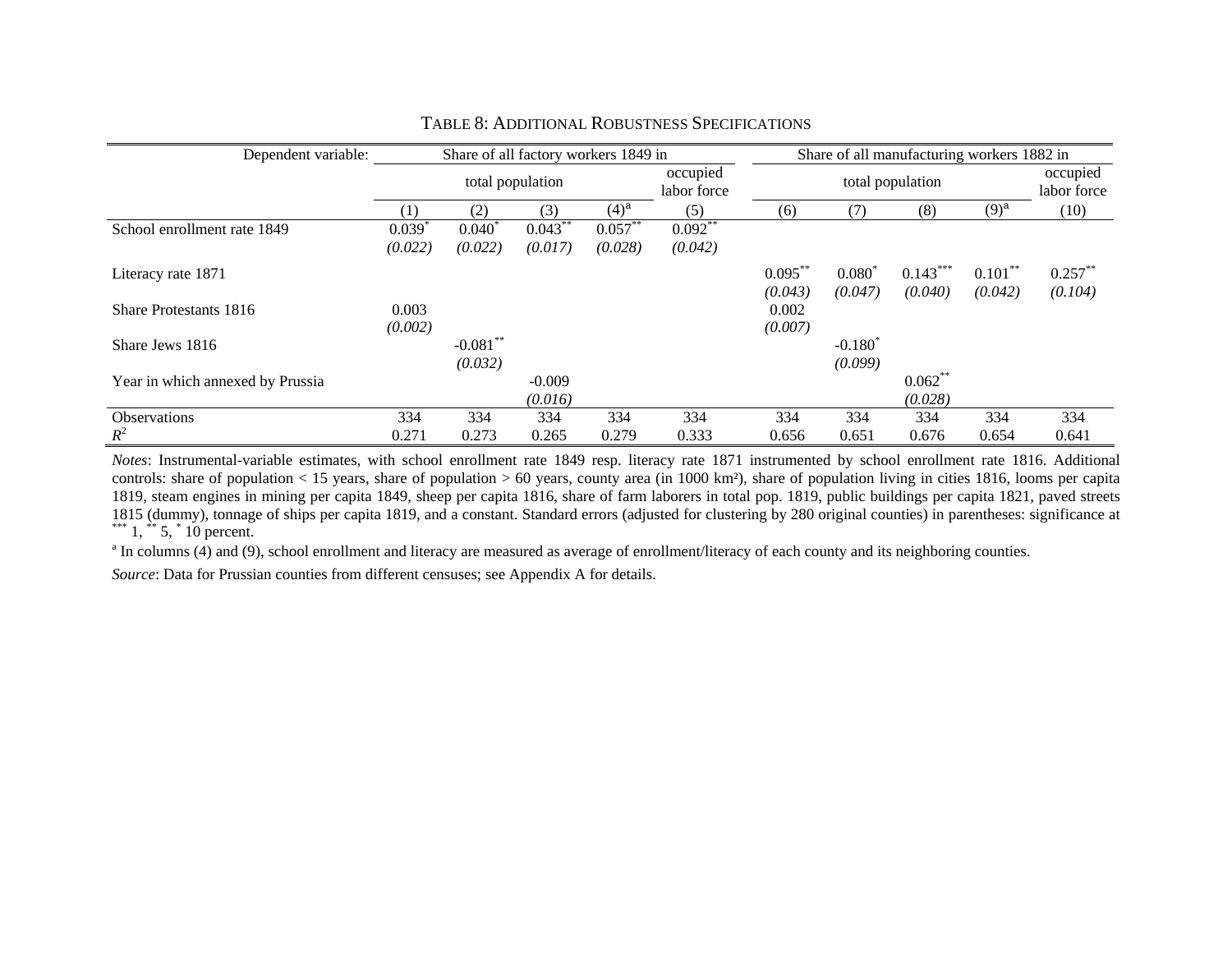| Dependent variable:                         |            | Share of all factory workers in total pop. 1849 |                        |                        | Share of all manufact. workers in total pop. 1882 |             |              |             |  |
|---------------------------------------------|------------|-------------------------------------------------|------------------------|------------------------|---------------------------------------------------|-------------|--------------|-------------|--|
|                                             | (1)        | (2)                                             | (3)                    | (4)                    | (5)                                               | (6)         | (7)          | (8)         |  |
| School enrollment rate 1849                 | $0.052***$ | $0.050^{**}$                                    | $0.053***$             | $0.053***$             |                                                   |             |              |             |  |
|                                             | (0.024)    | (0.023)                                         | (0.025)                | (0.023)                |                                                   |             |              |             |  |
| Literacy rate 1871                          |            |                                                 |                        |                        | $0.102***$                                        | $0.095***$  | $0.088***$   | $0.099**$   |  |
|                                             |            |                                                 |                        |                        | (0.041)                                           | (0.042)     | (0.040)      | (0.039)     |  |
| Western part                                | 0.001      |                                                 |                        |                        | 0.007                                             |             |              |             |  |
|                                             | (0.003)    |                                                 |                        |                        | (0.008)                                           |             |              |             |  |
| Polish parts                                |            | $-0.004***$                                     |                        |                        |                                                   | $-0.018***$ |              |             |  |
|                                             |            | (0.002)                                         |                        |                        |                                                   | (0.007)     |              |             |  |
| Distance to Berlin (in 1000 km)             |            |                                                 | $-0.005$               |                        |                                                   |             | $-0.066$ *** |             |  |
|                                             |            |                                                 | (0.008)                |                        |                                                   |             | (0.014)      |             |  |
| Dist. to next province capital (in 1000 km) |            |                                                 | $0.031$ <sup>*</sup>   |                        |                                                   |             | $0.167***$   |             |  |
|                                             |            |                                                 | (0.017)                |                        |                                                   |             | (0.039)      |             |  |
| Distance to London (in 1000 km)             |            |                                                 | $-0.007$ <sup>**</sup> |                        |                                                   |             | $-0.043***$  |             |  |
|                                             |            |                                                 | (0.003)                |                        |                                                   |             | (0.011)      |             |  |
| Latitude (in rad)                           |            |                                                 |                        | 0.026                  |                                                   |             |              | $-0.305***$ |  |
|                                             |            |                                                 |                        | (0.058)                |                                                   |             |              | (0.101)     |  |
| Longitude (in rad)                          |            |                                                 |                        | $-0.028$ <sup>**</sup> |                                                   |             |              | $-0.094$    |  |
|                                             |            |                                                 |                        | (0.014)                |                                                   |             |              | (0.044)     |  |
| Observations                                | 334        | 334                                             | 334                    | 334                    | 334                                               | 334         | 334          | 334         |  |
| $R^2$                                       | 0.253      | 0.263                                           | 0.265                  | 0.260                  | 0.660                                             | 0.670       | 0.703        | 0.687       |  |

#### TABLE 9: GEOGRAPHICAL ROBUSTNESS SPECIFICATIONS

*Notes*: Instrumental-variable estimates, with school enrollment rate 1849 resp. literacy rate 1871 instrumented by school enrollment rate 1816. Additional controls: share of population < 15 years, share of population > 60 years, county area (in 1000 km²), share of population living in cities 1816, looms per capita 1819, steam engines in mining per capita 1849, sheep per capita 1816, share of farm laborers in total pop. 1819, public buildings per capita 1821, paved streets 1815 (dummy), tonnage of ships per capita 1819, and a constant. Standard errors (adjusted for clustering by 280 original counties) in parentheses: significance at \*\*\*  $1, *5, *10$  percent.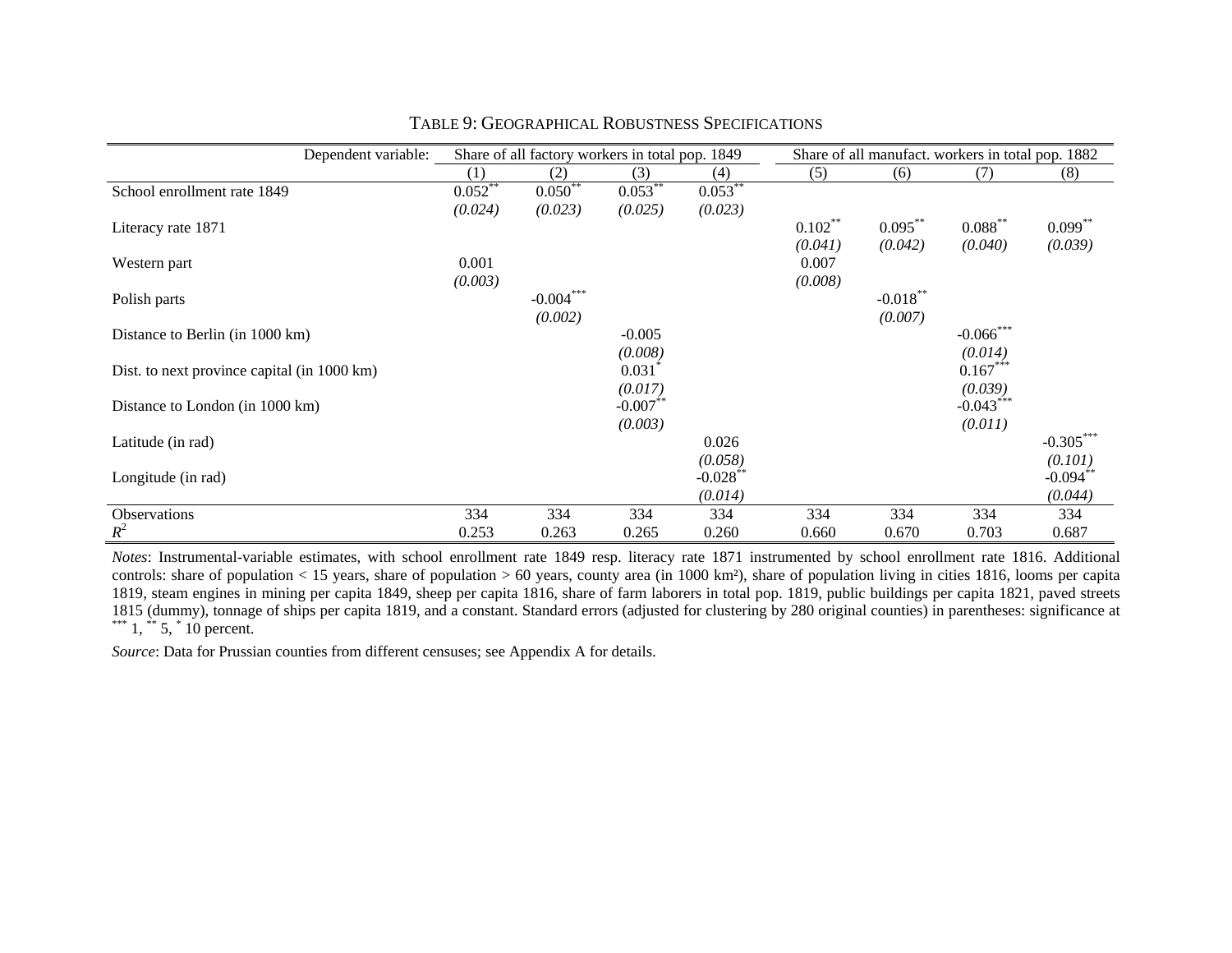#### **Appendix A: Data Sources**

We have compiled a county-level database covering all 334 Prussian counties (as of 1849) over virtually the whole  $19<sup>th</sup>$  century, from 1816 over 1849 to 1882. The data were collected in several censuses by the Prussian Statistical Office, which we combine from several archives. We accounted for changes in the administrative boundaries of counties by adjusting all sources to the 1849 county borders. The county-level data for  $19<sup>th</sup>$ -century Prussia is viewed by demographers as a unique source of highest-quality data for analyses at a micro-regional level (cf. Galloway, Hammel, and Lee 1994).

#### *Population and Establishment Censuses 1816, 1819, and 1821*

The Prussian Statistical Office, founded in 1805, started to publish detailed data at the county and municipality level in 1825. The data contain information from censuses in 1816, 1819, and 1821. The 1816 and 1821 censuses provide information on population, demography, religion, and livestock. Information on schooling is provided only in 1816. The 1819 census provides data on establishments and means of production. These are, to our knowledge, the earliest censuses that lend themselves to a microeconometric analysis of education and pre-industrial endowments.

The 1819 and 1821 censuses are reported for 330 counties, four of which were later subdivided into two counties by 1849. The structure of 330 counties had been constructed by an administrative reform in 1812. By the time of the 1816 census, however, the reform had not yet been established in the original Eastern part of Prussia, where the old structure with larger counties was still in effect. The 1816 census is thus reported for 289 units of observation. We converted the data to match the 330 counties of the later censuses, based on population data from the 1821 census. Throughout the paper, counties are clustered at a level of 280 independent units of observation, based on the old structure and accounting for the fact that some counties had to be combined first before they could be subdivided again into the new structure.

The county-level data report on public elementary schools (*Öffentliche Elementarschulen*), the only school type equally available in rural areas and towns at the time. In addition, the 1816 census reports school data for the 172 medium and large towns in Prussia, which provide additional information on types of schools available only in towns: private elementary schools (*Privat-Elementarschulen*), public middle schools for boys or girls (*Öffentliche Buerger- und Mittelschulen für Söhne oder Töchter*), and private middle schools for boys or girls (*Private*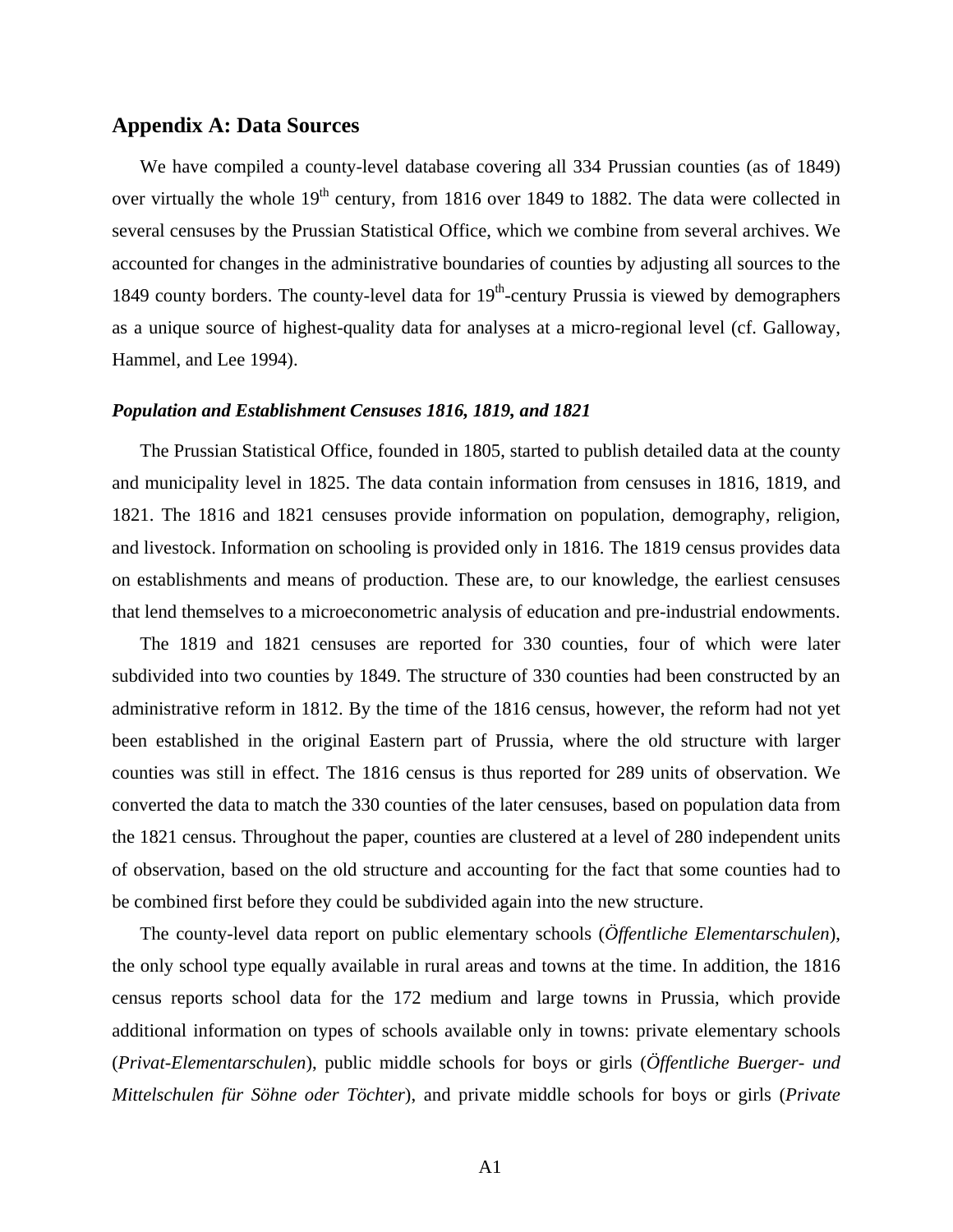*Bürger- und Mittelschulen für Söhne oder Töchter*). Children at recommended school age (6 to 14 years) could either attend elementary schools or middle schools, which had a broader curriculum as well as more grades. To capture all children at recommended school age, county and town enrollment data are aggregated to compute enrollment.<sup>16</sup>

The 1816, 1819, and 1821 censuses are also used to compute a rich set of control variables measuring pre-industrial development and demography (see Appendix Table A1).

The source of the 1816, 1819, and 1821 census data is Mützell (1825).

#### *Population, Schooling, and Factory Censuses 1849*

 $\overline{a}$ 

A collection of censuses from 1849 was published by the Prussian Statistical Office in seven volumes from 1851 to 1855. Our analyses employ the Population Census (Vol. 1), the Schooling Census (Vol. 2), and the Factory Census (Vol. 6a). All data are available for 334 counties.

The 1849 Schooling Census provides information on the number of schools, teachers, and students in public schools. The types of schools employed in our analysis are public elementary schools (*Öffentliche Elementarschulen*) and public middle schools for boys (*Öffentliche Mittelschulen für Söhne*) and for girls (*Öffentliche Schulen für Töchter, die nicht in den Begriff der Elementarschule fallen*). Children at recommended school age (6 to 14 years) could either attend elementary schools or middle schools, so that data are again aggregated.

The 1849 Factory Census provides information on the number of factories, machinery, and workers per factory for each county. It distinguishes 119 types of factories by the products fabricated. We calculated the share of factory workers in the total population. We also subdivide factories into three industrial sectors: workers in metal factories, workers in textile factories, and workers in all other factories except metals and textiles. The first sector includes processing of metals and production of metal products and machinery, as well as manufacture of stone and glass products. The second sector includes factories for spinning, weaving, dyeing, and apparel. The third sector includes factories that produce such products as rubber, paper, food, wood, and wax. In the textile sector, workers working on hand-driven looms and weavers working for their own accounts were not counted as industry workers.

<sup>&</sup>lt;sup>16</sup> The 1816 school enrollment data were missing for the eleven counties of the district of Cologne. We imputed the data based on school enrollment data available in 1829 for all 59 counties of the Rhine Province (Preussisches Statistisches Landesamt 1829). Given a high correlation of 0.59 of the 1829 data with the 1816 data for the 48 counties with both datasets available, we regressed the 1816 data on the 1829 data and predicted the 1816 values for the eleven Cologne counties based on their 1829 values.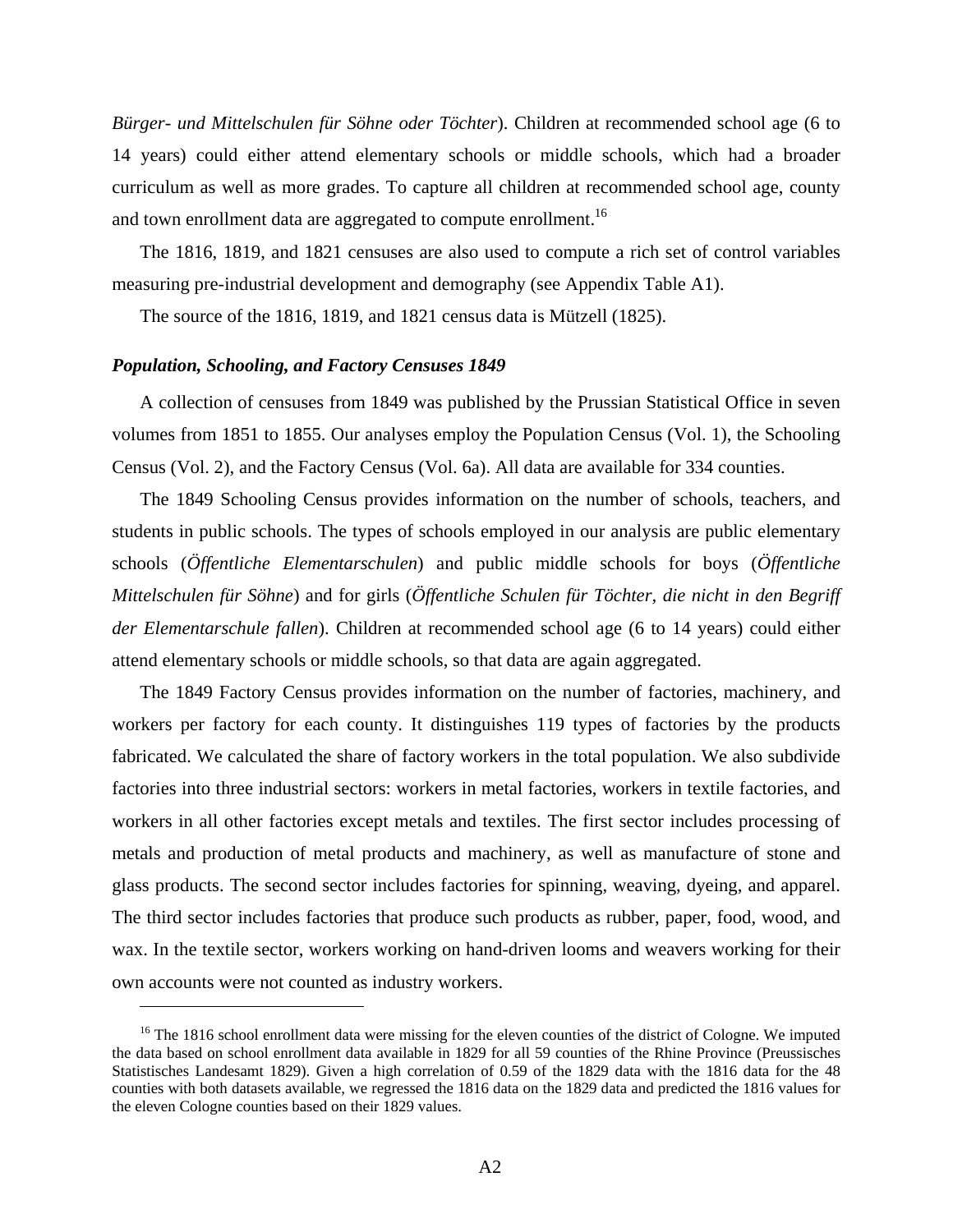The 1849 Factory Census also includes information on steam engines in different industries. We included steam engines employed in mining in our dataset.

The source of the 1849 census data is Statistisches Bureau zu Berlin (1851-1855).

#### *Population Census 1871*

The 1871 Population Census collected information on demographics, religion, and education. This is explicitly the very first census to ever survey literacy in Prussia. Literacy is measured as the ability to read and write among the population aged 10 years and older.

The source of the 1871 census data is Königliches Statistisches Bureau (1874).

#### *Occupation Census 1882*

The 1882 Occupation Census collected information on employment and self-employment across two-digit sectors for the Prussian counties. We calculate the share of manufacturing workers in the total population. The manufacturing sector is also subdivided into three subsectors: manufacturing of metals, manufacturing of textiles, and all manufacturing except metals and textiles. The sectors are computed to match the sectors of the 1849 Factory Census using the classification provided by the Prussian Statistical Office. The first sector includes mining, products from stone, glass and metals, machinery, and chemicals. The second sector includes textile, apparel, and cleaning industries. The third sector includes such manufacturing as paper, food, wood, and construction industries.

The source of the 1882 census data is Preussische Statistik (1884/85).

#### *Additional Appendix References*

- Galloway, Patrick R., Eugene A. Hammel, Ronald D. Lee (1994). Fertility Decline in Prussia, 1875-1910: A Pooled Cross-Section Time Series Analysis. *Population Studies* 48 (1): 135- 158.
- Königliches Statistisches Bureau (1874). *Die Gemeinden und Gutsbezirke des Preussischen Staates und ihre Bevölkerung: Nach den Urmaterialien der allgemeinen Volkszählung vom 1. December 1871*. Berlin: Verlag des Königlichen Statistischen Bureaus.
- Mützell, Alexander A. (1825). Neues *Topographisch-statistisch-geographisches Wörterbuch des Preussischen Staats.* Halle: Karl August Kümmel.
- Preussische Statistik (1884/85). *Die Ergebnisse der Berufsstatistik vom 5. Juni 1882 im preussischen Staat*, Vol. 76. Berlin: Verlag des Königlichen Statistischen Bureaus.
- Preussisches Statistisches Landesamt (1829). *Beiträge zur Statistik der Königlichen Preussischen Rheinlande, aus amtlichen Nachrichten zusammenstellt*. Aachen: J.A. Mayer.
- Statistisches Bureau zu Berlin (1851-1855). *Tabellen und amtliche Nachrichten über den Preussischen Staat für das Jahr 1849*, Vol. 1-6b. Berlin: Statistisches Bureau zu Berlin.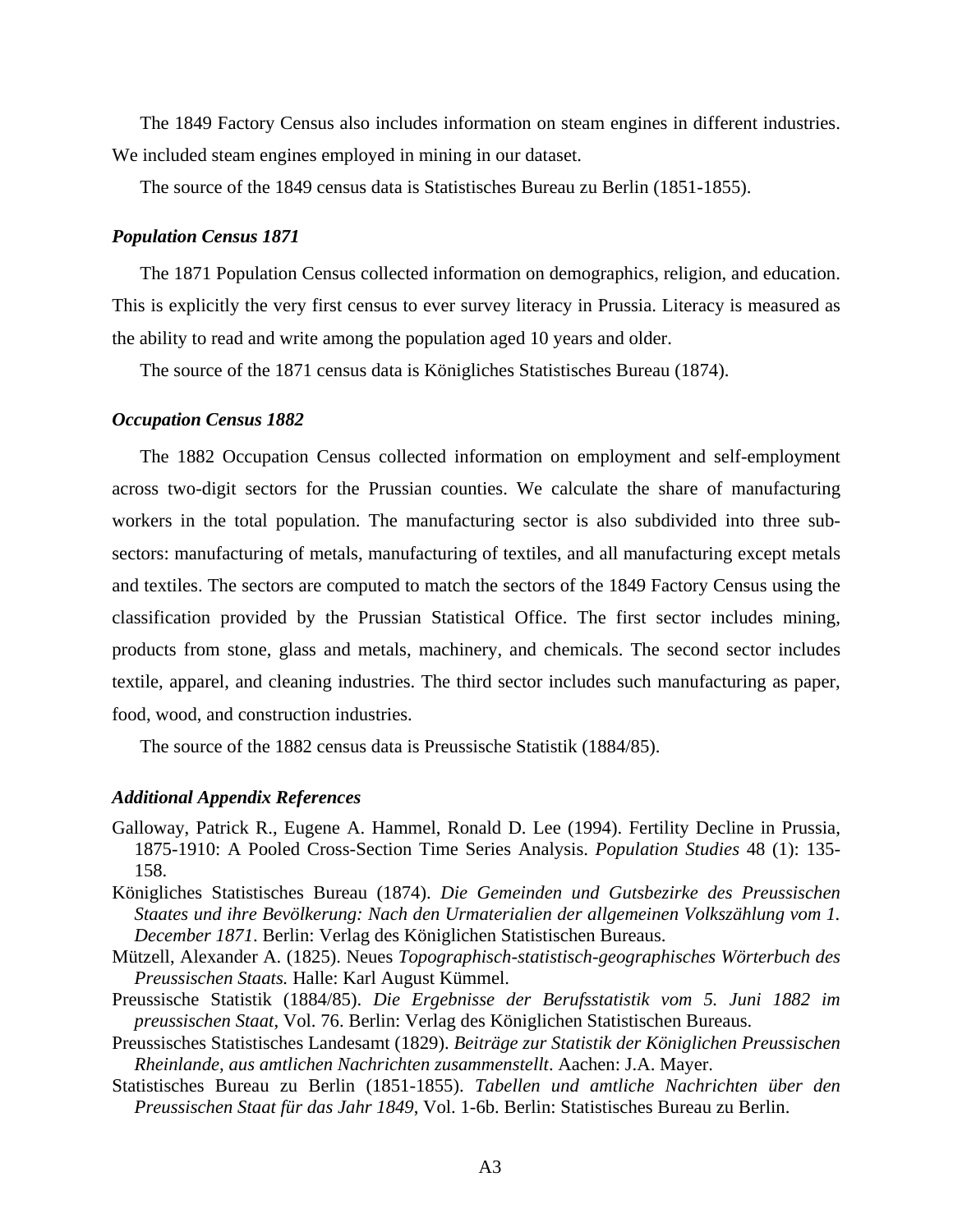#### **Appendix B: The Relevance of Education for Industrialization**

What is it that makes education relevant for industrialization, even in the first phase of the Industrial Revolution? Which types of education and curricular content facilitate the adoption of the new technical and organizational modes? We can only speculate on this, but it seems useful to classify different dimensions in which education may be relevant for industrial development and relate them to discussions in the literature and to our results. For the latter, we focus on the role of school education and basic literacy of the population at large in facilitating the regional emergence and growth of factories that use the new industrial technologies.

A first dimension in which education could facilitate industrial development is its role for entrepreneurship (cf. Kocka 1977 for a discussion in the Prussian setting and Bates 1990 as an example of modern evidence). Education may impart higher-level scientific skills and the ability to innovate necessary to advance technical knowledge. While this may seem foremost the task of higher education (for which we do not find significant effects),  $17$  it has been argued that a system of basic education that covers the broad masses is a pre-requisite to screen the highest-capable entrepreneurs and researchers. Thus, Landes (1980, p. 118) argues that "elementary schooling as such has been important … as a device for the recruitment of talent. … the bigger the pool one draws from, the better the chances of finding gifted and original scientists and technicians." Although this genuinely innovative dimension of the role of education may have gained relevance in some sectors (such as certain electrical and chemical industries) during the second phase of Prussian industrialization, the foremost task relevant for early Prussian industrialization rather seems to have been imitation.

A second dimension at the other extreme is the direct productive use of skills, at work even in a purely stationary economy. If the tasks of a factory require a certain minimum level of skills, such as the ability to read basic instructions and perform basic calculations, then an entrepreneur cannot establish and run a factory in a region where the whole population lacks basic literacy. Formal education may also impart behavioral traits and non-cognitive skills that are relevant for factory production, such as conscientiousness, dependability, self-control, discipline, punctuality, responsibility, orderliness, and perseverance (e.g., Field 1989; Bowles, Gintis, and Osborne 2001). In addition, industrial production creates service jobs that require literacy and numeracy

1

 $17$  Higher education may also not have been particularly oriented towards technical sciences or economically usable skills in Germany at the time (Weber 2003).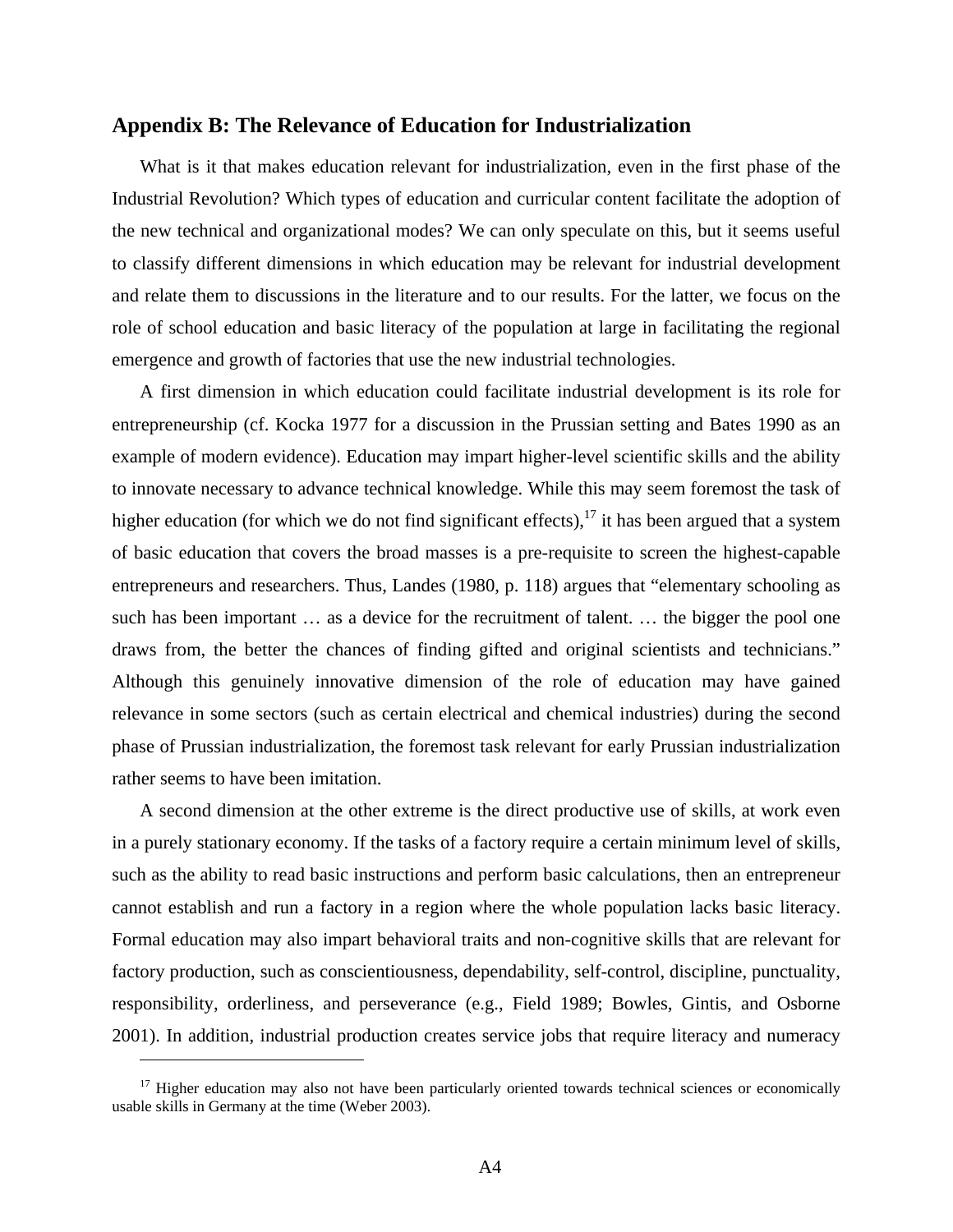skills, such as accountancy, commercial transactions, banking, insurance, and lawyers (e.g., Anderson and Bowman 1976; Allen 2009). As Laqueur (1974, p. 103) argues, the industrial "economy require[d] supervisory personnel … [and] created a whole mass of ancillary jobs in engineering, transport, trade, retailing, finance and the older artisanal trades."

Although both static skills and purely innovative abilities may have their relevance for industrialization in  $19<sup>th</sup>$ -century Prussia, it seems that rather a third dimension is of prime importance in the context of industrial catch-up: the role of education in the adoption of new technologies. In motivating their catch-up model of technological diffusion, Nelson and Phelps (1966, p. 69) argue that "probably education is especially important to those functions requiring adaptation to change. Here it is necessary to learn to follow and to understand new technological developments." This dimension of education, the ability to adjust to changing conditions, seems of particular importance in the Prussian setting after 1815, where the Stein-Hardenberg reforms unleashed the potential to adapt to the changed environment of newly available technologies.

In a dynamic setting of changing technology, education plays a particular role by fostering the "ability to deal with disequilibria" (Schultz 1975), i.e., to perceive a given disequilibrium, to evaluate its attributes properly in determining whether it is worthwhile to act, and to undertake action to appropriately reallocate resources. Such abilities are particularly relevant when technical change is disruptive rather than incremental, as is the case for most industries emerging during the Industrial Revolution (with the possible exception of textiles, see Section V). Education may enhance "allocative ability in the sense of selecting the appropriate input bundles and of efficiently distributing inputs between competing uses" (Welch 1970, p. 55). According to Schultz (1975, p. 835), "The presumption is that education – even primary schooling – enhances the ability of students to perceive new classes of problems, to clarify such problems, and to learn ways of solving them. … [These] abilities … seem to have general properties that contribute measurably to their performance as economic agents in perceiving and solving the problems that arise as a consequence of economic changes." Because this type of economic returns to education accrues only in a technically dynamic context, not in a static economy with stationary technology (see Bartel and Lichtenberg 1987; Foster and Rosenzweig 1996 for examples of modern evidence), the relatively high Prussian education level may not have been of similar economic relevance before the institutional reforms of the first two decades of the 19<sup>th</sup> century.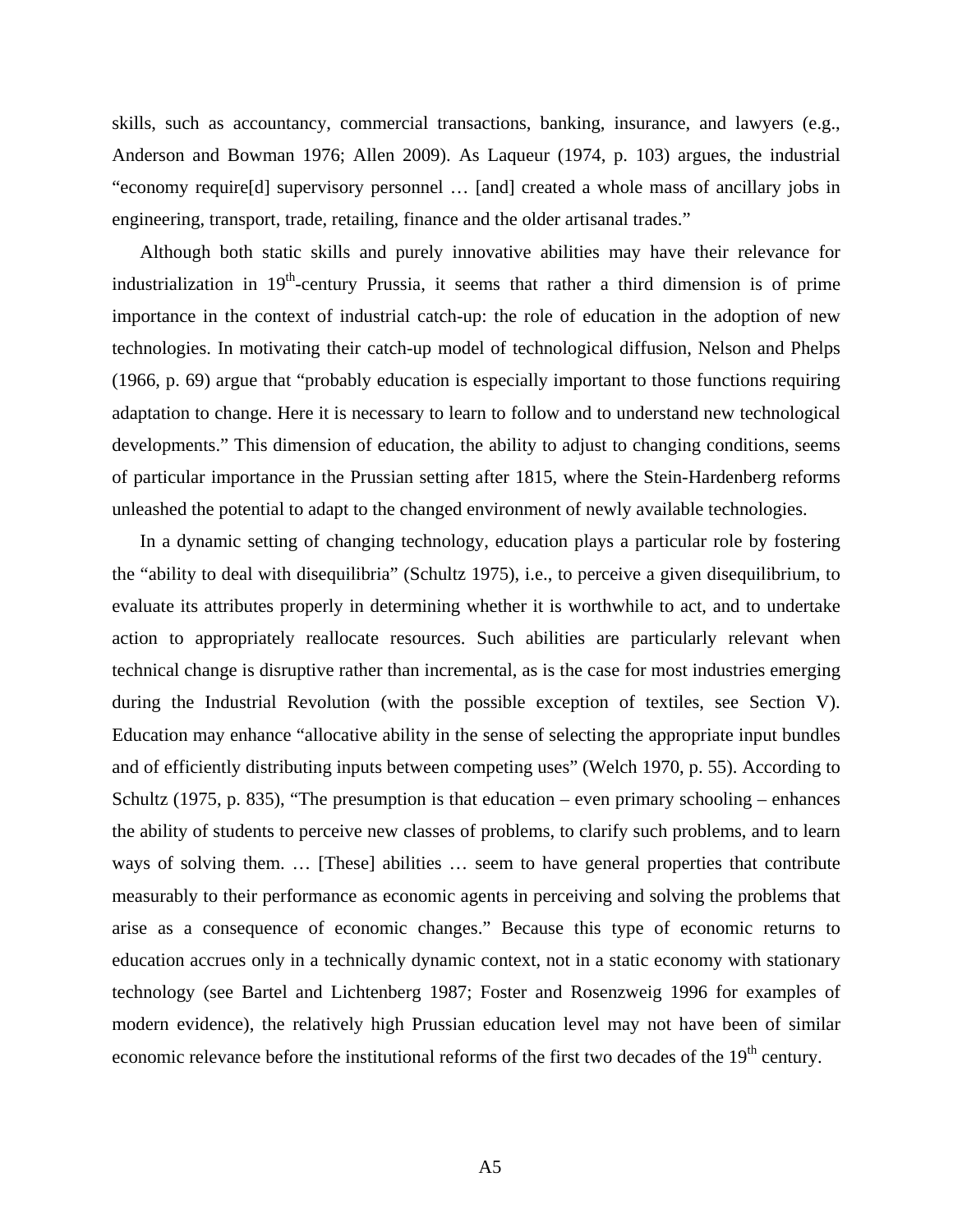The skills necessary in this setting are multifaceted and general, rather than applied to one particular craft, and may be best described as a general understanding of the functioning of the world. They start with the basic "three R's" of reading, writing, and arithmetic, required for commercial communication, accessing practical handbooks, decoding instructions, debugging new processes, reading books about foreign places – all relevant actions in the given historical setting (Anderson and Bowman 1976).<sup>18</sup> They may also encompass socialization and the creation of an aspiring human personality with attitudes favorable to adopting new technology (Easterlin 1981). Finally, literacy may create awareness of nonconventional possibilities; as Anderson and Bowman (1976, p. 7) put it, "Almost every effect of literacy includes an element of change in men's perceptions of the alternatives in action that are open to them." Note that the ability to reallocate one's resources in response to changing conditions and the ability to discover and master new tasks is not restricted to entrepreneurs, but is useful and required for basically any economic activity at all stages of management and production (cf. Schultz 1975).

The Prussian school system that emerged at the start of the  $19<sup>th</sup>$  century may have been particularly capable of delivering the abilities that are productive in this setting. Its educational ideal of an encompassing education aimed at providing the broad masses with the competency to think rationally and to act independently as a human being (see Section V). Even though the Industrial Revolution may initially have created demand for uneducated labor – and often child labor – to perform routine tasks in some industries, our evidence suggests that the previous arguments of the role of education in creating the ability to adjust to changing conditions may have been of resounding relevance in both phases of the Industrial Revolution in Prussia.

#### *Additional Appendix References*

 $\overline{a}$ 

- Anderson, C. Arnold, Mary J. Bowman (1976). Education and Economic Modernization in Historical Perspective. In: Lawrence Stone (ed.), *Schooling and Society: Studies in the History of Education*, pp. 3-19. Baltimore, Maryland: Johns Hopkins University Press.
- Bartel, Ann P., Frank R. Lichtenberg (1987). The Comparative Advantage of Educated Workers in Implementing New Technology. *Review of Economics and Statistics* 69 (1): 1-11.
- Bates, Timothy (1990). Entrepreneur Human Capital Inputs and Small Business Longevity. *Review of Economics and Statistics* 72 (4): 551-559.
- Bowles, Samuel, Herbert Gintis, Melissa Osborne (2001). The Determinants of Earnings: A Behavioral Approach. *Journal of Economic Literature* 39 (4): 1137-1176.

<sup>&</sup>lt;sup>18</sup> In a similar vein, Vandenbussche, Aghion, and Meghir (2006) stress the particular role of primary and secondary education (as opposed to tertiary education) in the imitation process.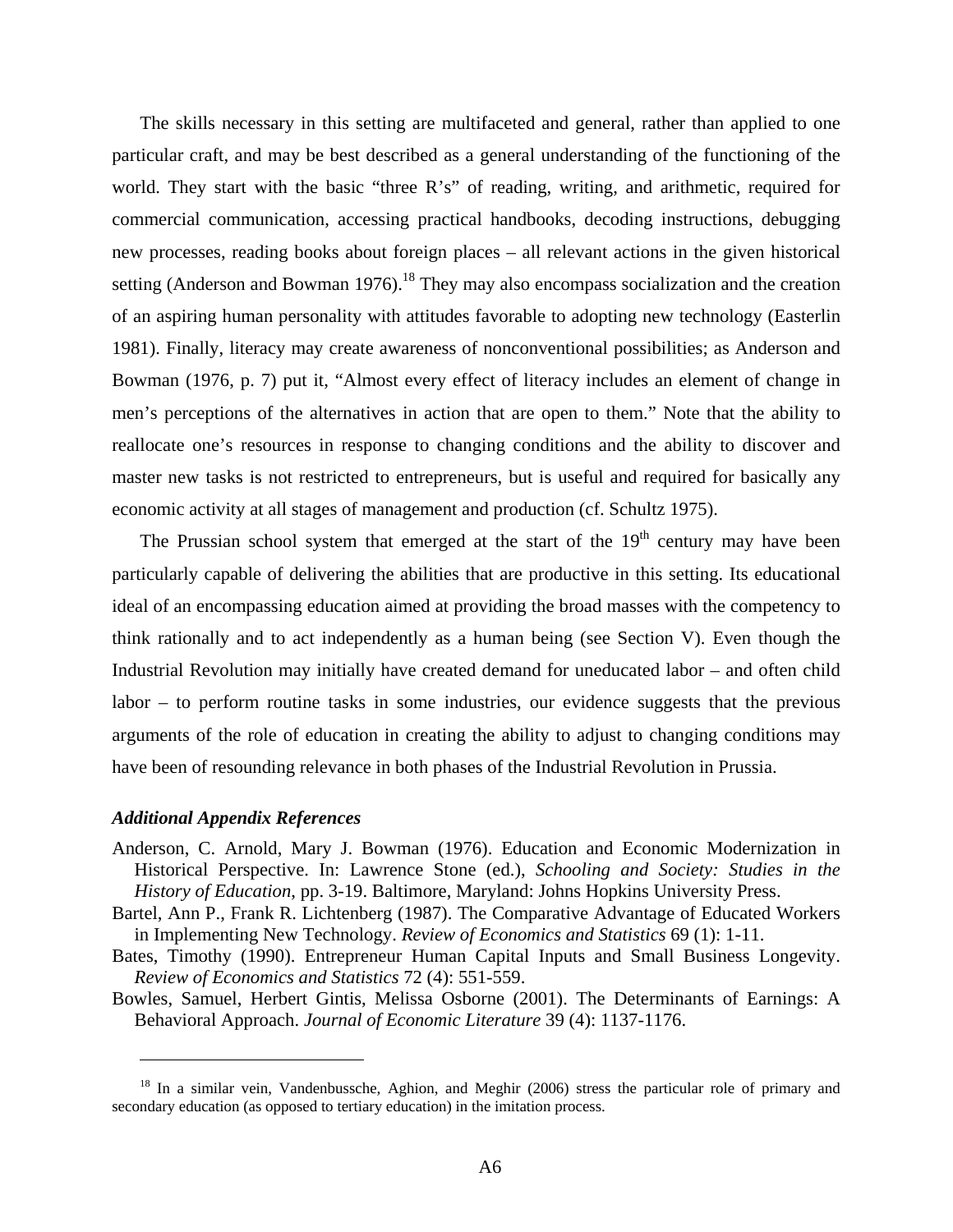- Field, Alexander J. (1989). *Educational Reform and Manufacturing Development in Mid-Nineteenth Century Massachusetts*. New York: Garland.
- Foster, Andrew D., Mark R. Rosenzweig (1996). Technical Change and Human-Capital Returns and Investments: Evidence from the Green Revolution *American Economic Review* 86 (4): 931-953.
- Kocka, Jürgen (1977). Entrepreneurship in a Late-comer Country: The German Case. In: Keiichiro Nakagawa (ed.), *Social Order and Entrepreneurship*, pp. 149-198. Tokyo: University of Tokyo Press.
- Landes, David S. (1980). The Creation of Knowledge and Technique: Today's Task and Yesterday's Experience. *Daedalus* 109 (1): 111-120.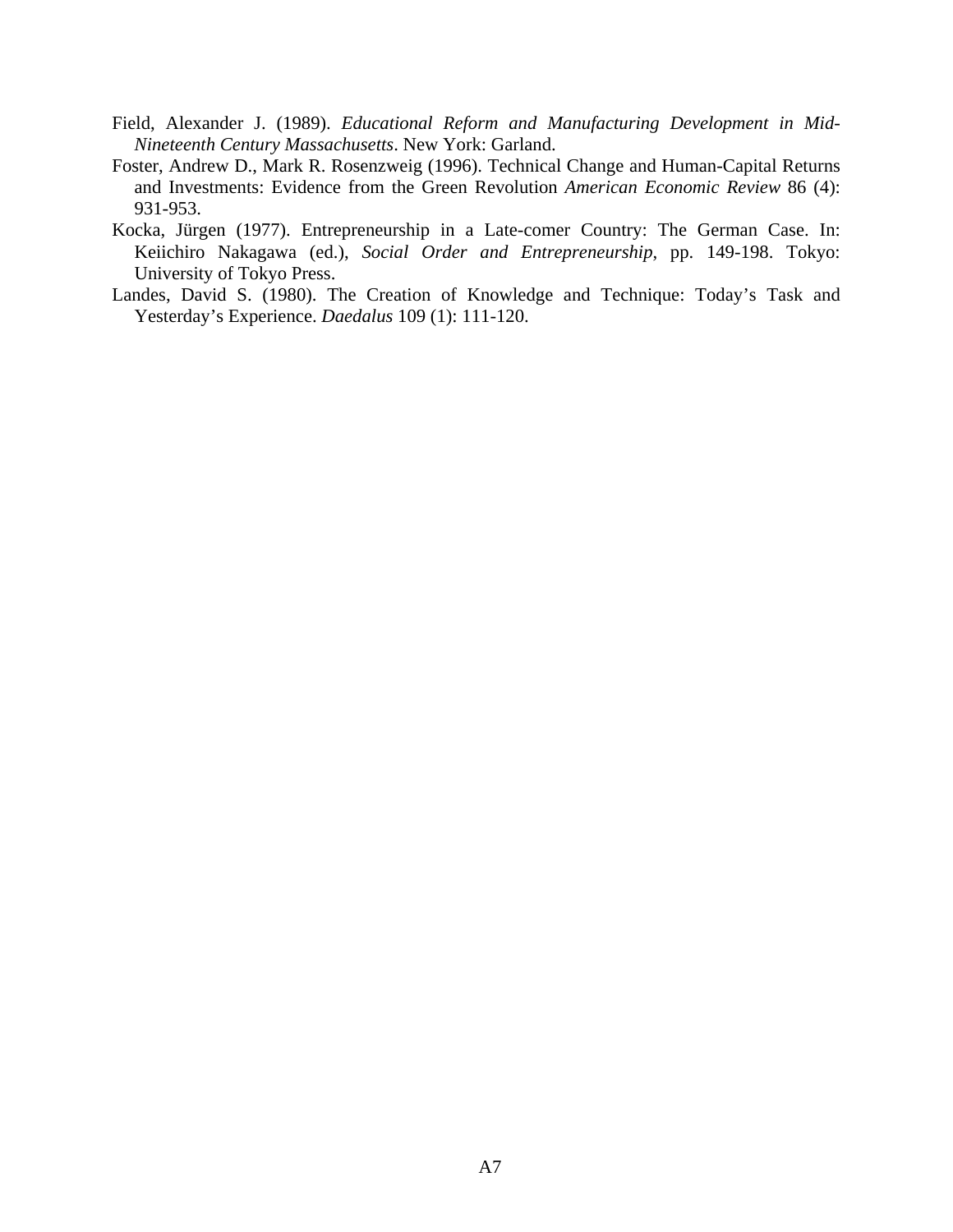

FIGURE A1: FACTORY WORKERS IN THE FIRST PHASE OF THE INDUSTRIAL REVOLUTION IN PRUSSIA 1849

*Notes*: County-level depiction based on the 1849 Factory Census. The delimiters correspond roughly to the 10<sup>th</sup>, 25<sup>th</sup>, 50<sup>th</sup>, 75<sup>th</sup>, and 90<sup>th</sup> percentile of the variable. See Appendix A for data details.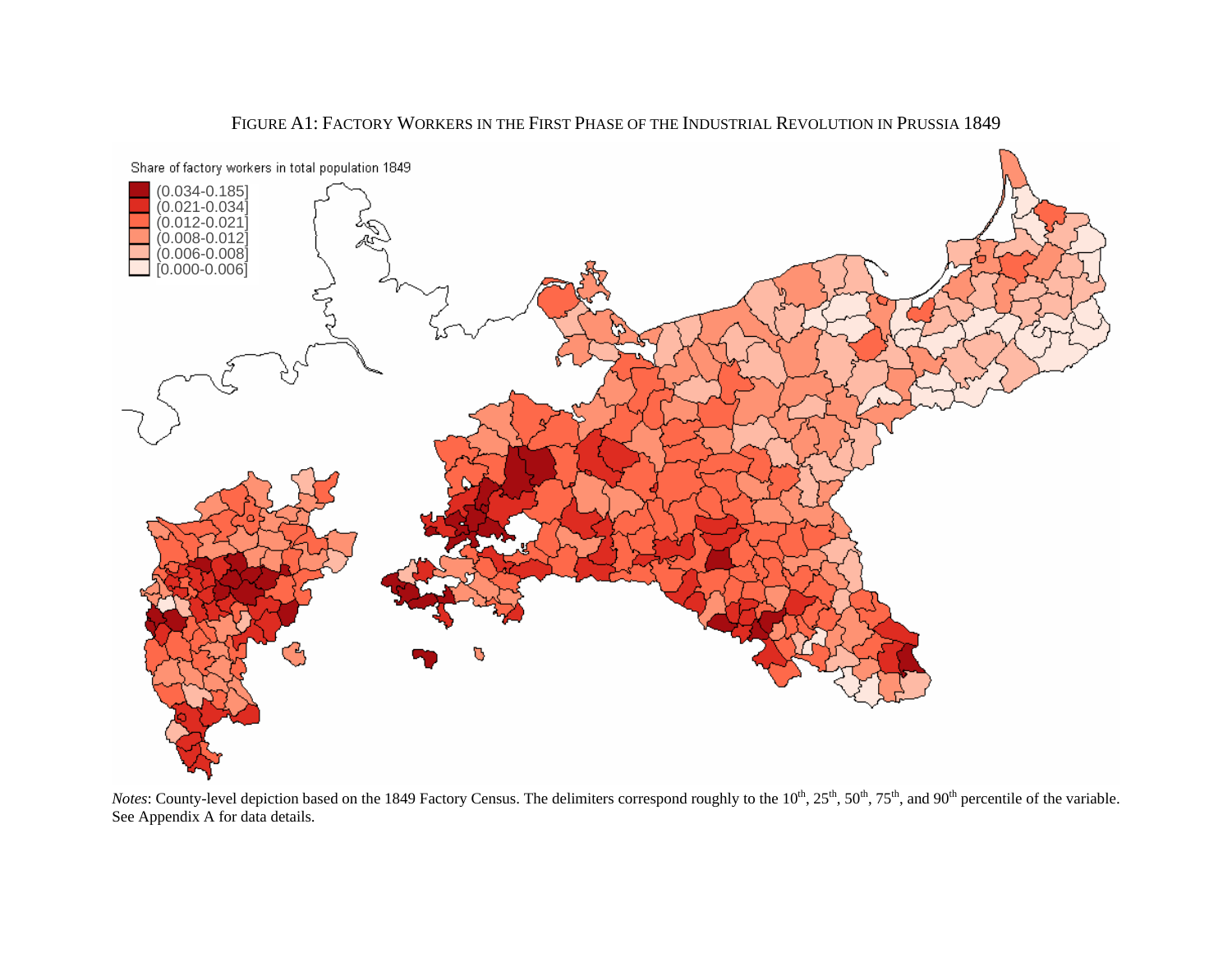

#### FIGURE A2: MANUFACTURING WORKERS IN THE SECOND PHASE OF THE INDUSTRIAL REVOLUTION IN PRUSSIA 1882

*Notes*: County-level depiction based on the 1882 Occupation Census. The delimiters correspond roughly to the 10<sup>th</sup>, 25<sup>th</sup>, 50<sup>th</sup>, 75<sup>th</sup>, and 90<sup>th</sup> percentile of the variable. See Appendix A for data details.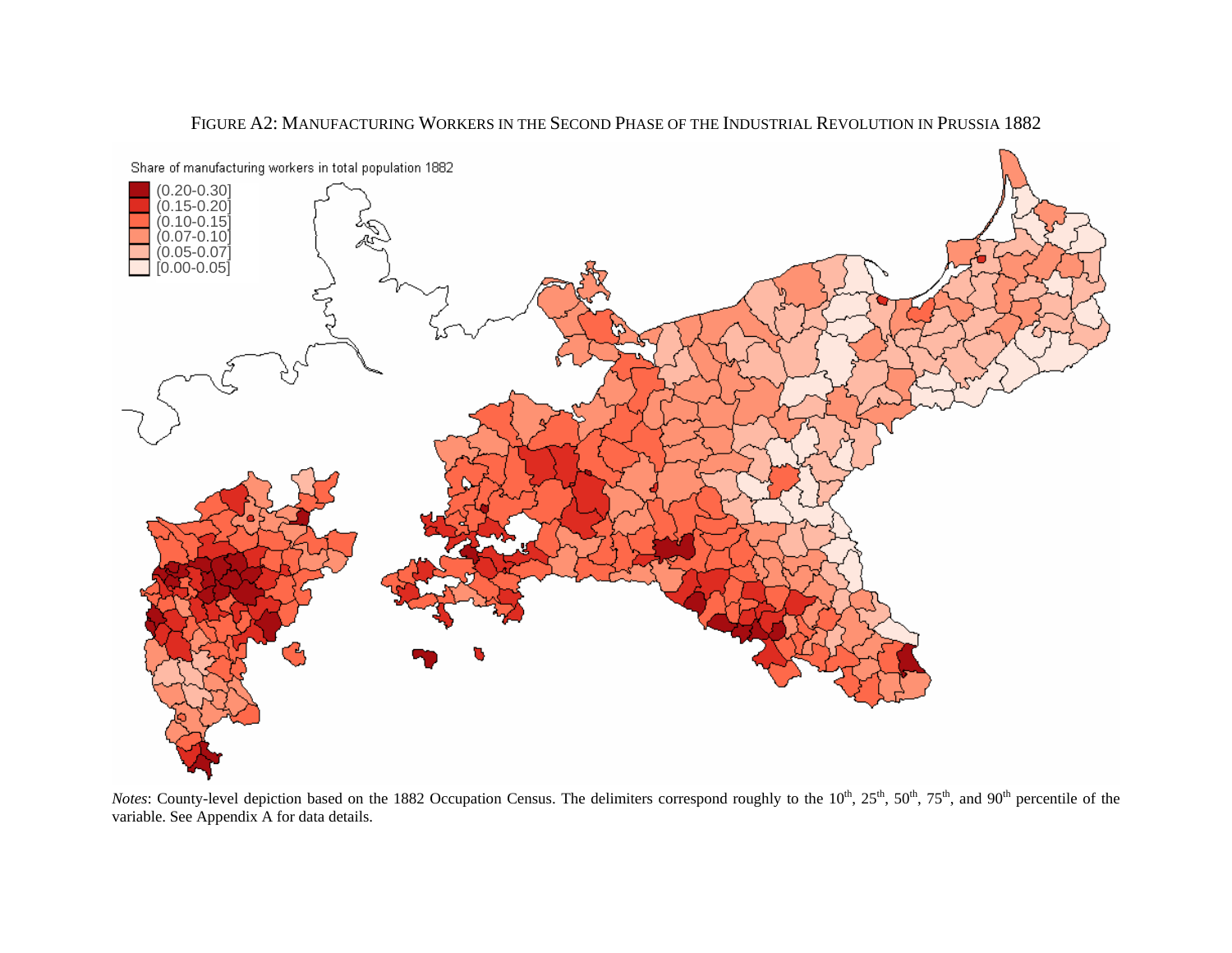| Variable                                                 | Source                 | Description                                                                                          |
|----------------------------------------------------------|------------------------|------------------------------------------------------------------------------------------------------|
| <b>Education measures:</b>                               |                        |                                                                                                      |
| School enrollment rate 1816                              | Population Census 1816 | Enrollment in elementary and middle schools divided by population aged 6<br>to $14$                  |
| School enrollment rate 1849                              | Schooling Census 1849  | Enrollment in elementary and middle schools divided by population aged 6<br>to $14$                  |
| Literacy rate 1871                                       | Population Census 1871 | Population older than 10 with ability to read and write divided by total<br>population older than 10 |
| Share of factory workers in total population 1849:       |                        |                                                                                                      |
| All factories                                            | Factory Census 1849    | Employment in factories divided by total population                                                  |
| All factories except metals and textiles                 | Factory Census 1849    | Employment in factories other than metal and textile factories divided by<br>total population        |
| Metal factories                                          | Factory Census 1849    | Employment in metal factories divided by total population                                            |
| <b>Textile factories</b>                                 | Factory Census 1849    | Employment in textile factories divided by total population                                          |
| Share of all factory workers in occupied labor force     | Factory Census 1849    | Employment in factories divided by total occupation count                                            |
| Share of manufacturing workers in total population 1882: |                        |                                                                                                      |
| All manufacturing                                        |                        | Occupation Census 1882 Employment in manufacturing divided by total population                       |
| All manufacturing except metals and textiles             | Occupation Census 1882 | Employment in manufacturing other than metals and textiles divided by<br>total population            |
| Metal manufacturing                                      | Occupation Census 1882 | Employment in manufacturing of metals divided by total population                                    |
| Textile manufacturing                                    | Occupation Census 1882 | Employment in manufacturing of textiles divided by total population                                  |
| Share of all manuf. workers in occupied labor force      | Occupation Census 1882 | Employment in manufacturing divided by total occupation count                                        |
| Basic demographic and geographic measures:               |                        |                                                                                                      |
| Share of population $<$ 15 years 1849                    | Population Census 1849 | Population younger than 15 divided by total population                                               |
| Share of population $> 60$ years 1849                    | Population Census 1849 | Population older than 60 divided by total population                                                 |
| County area (in 1000 km <sup>2</sup> )                   | Population Census 1816 | Total area of the county in 1000 km <sup>2</sup> , excluding expanse of water                        |

#### TABLE A1: DATA DESCRIPTIONS AND SOURCES

(continued on next page)